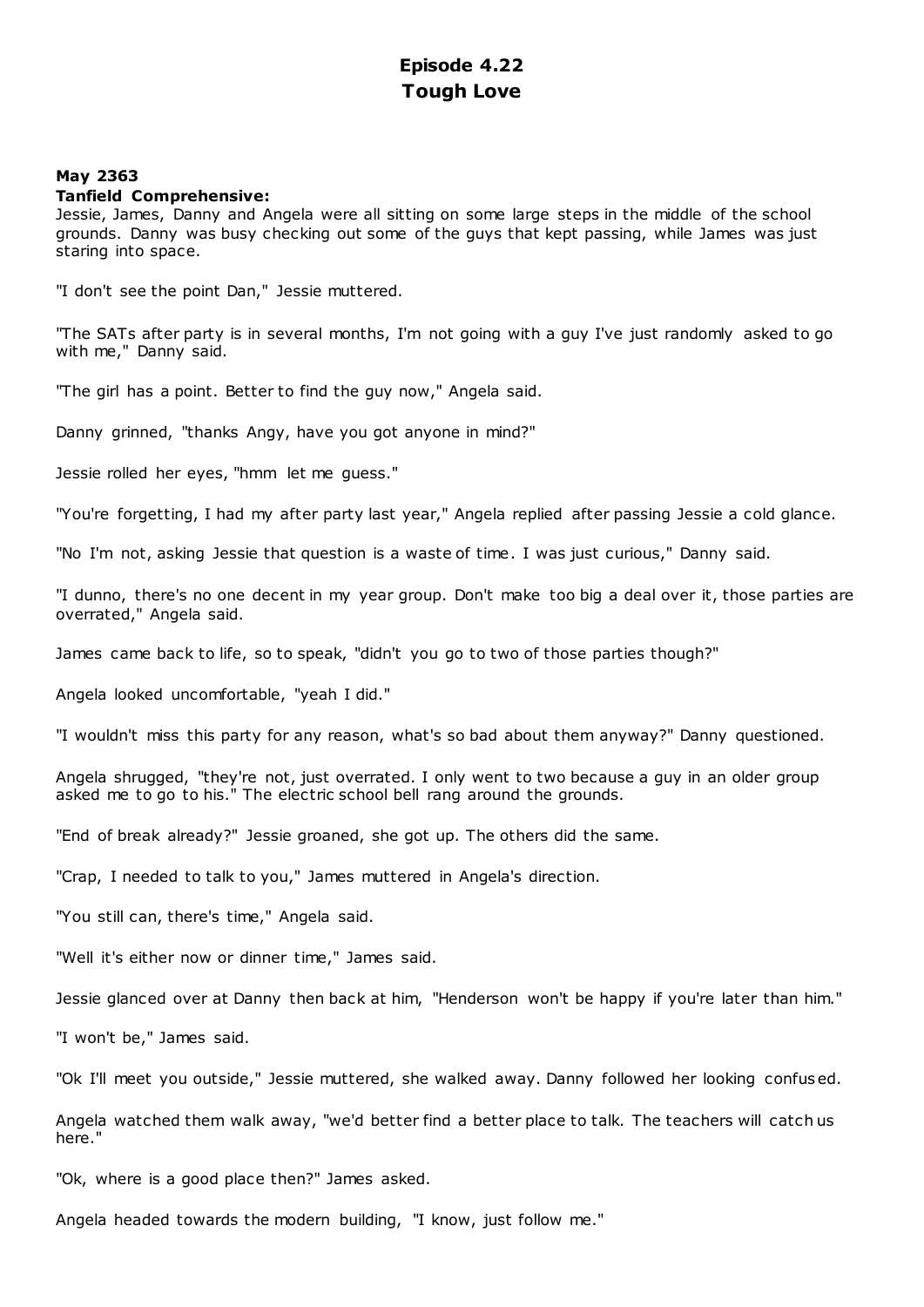Meanwhile Jessie and Danny walked inside the oldest building. "What was that all about anyway?" Danny asked.

"Nothing, I just told him about Angela snapping at me, he didn't believe me," Jessie replied.

Danny groaned, "Angela's ok Jess, you should just give her a chance. She probably snapped at you because you mutter things about her."

"Well muttering behind her back is better than telling it to her face," Jessie muttered.

Danny shook her head, "I don't get why you don't like her."

"I dunno, I just have a bad feeling about her," Jessie said.

Danny smiled, "you're just jealous that James has found another friend." Jessie glared in her direction, she giggled as she walked ahead of her.

# **Present Day**

**Shield Row:**

Duncan and Sasha were kneeling on the bed next to the crib, looking over their new sister.

"She doesn't do much," Sasha muttered.

"Well it's more than what you do," Duncan said.

Sasha glanced at him, pouting, "I do, do stuff." She looked back at the crib, Sarah-Amy started nibbling on her blanket. "I don't do that."

Duncan put his hand in, he tried to take the blanket away, she started crying loudly. "Oh great, she's just as stupid as you are."

"No you're the stupider one, you made the baby cry," Sasha said.

Duncan rolled his eyes, "right I'm the stupider one. The teachers say I'm smarter than the average three year old, so there."

Sasha giggled, "Duncan's a teachers pet."

Duncan glared at her, "no I'm not!"

James stepped into the room, he headed straight over to the crib. "Why are you two always arguing?" He leaned over the crib to pick up Sarah-Amy.

"She called me a teachers pet, and she made the baby cry," Duncan blurted out.

"You did that," Sasha said.

"No you did, your squeaky voice started her off," Duncan said.

"I don't have a squeaky voice," Sasha pouted.

"Stop it you two, it doesn't matter who made her cry," James muttered.

"But daddy, he started it and he was the one who made her cry," Sasha stuttered.

James groaned, "it doesn't matter, I told you."

"Oh, it was still him," Sasha said quietly. Duncan pulled a face at her.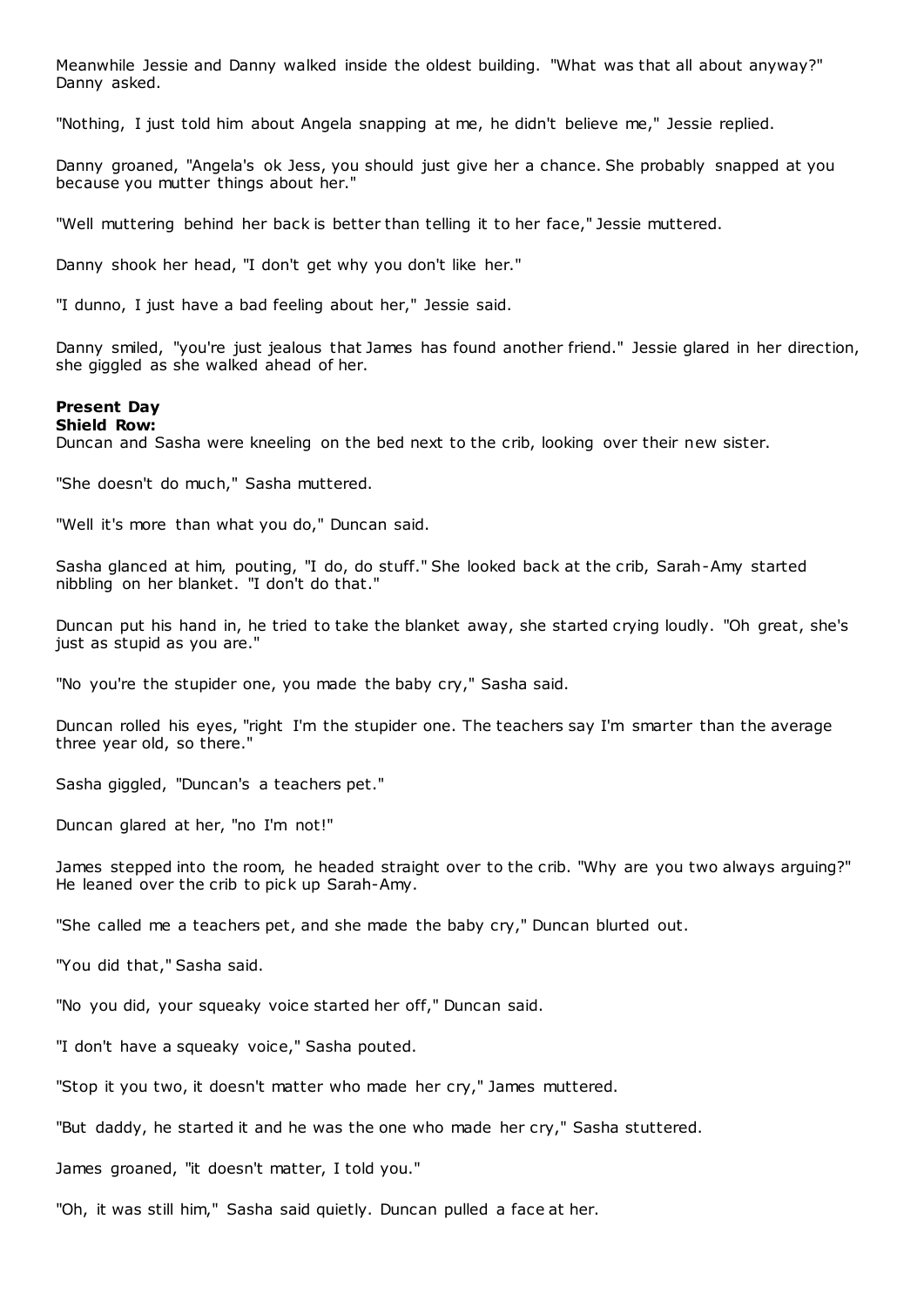"I'll be going downstairs in a mo to get you two dinner, why don't you go now," James said.

Duncan's eyes lit up, "ooh I want pie and chips." He jumped off the bed and ran out.

Sasha looked down at the ground pouting again. James used his available arm to pick her up. He put her back down on the ground once they reached the landing, he went into the opposite room.

Jessie glanced over from a large crib, "what happened?" She tried to reach for something in the crib, she cringed before giving up. "Ugh, I can't wait until Sasha can sleep in a normal bed instead of this."

James smiled, walking over, "if she's like me you'll be waiting a few years."

"Great," Jessie groaned. "Can you get that toy for me?"

James leaned into the crib to pick up a toy bear, "I thought I was doing the kids packing."

Jessie took the bear off him, "yeah well I'm a better packer than you are."

"But the last time you did it you let them bring most of their stuff," James said.

"That's why I told them to watch Sarah-Amy," Jessie said.

"Well it's dinner time, that'll distract them for a while," James said.

Jessie picked up a small pile of clothes that was lying on the chest of drawers. "I still don't think this is a good idea you know."

"Why not? If we're on the Enterprise there's less chance of a vampire attack," James said. "Well now anyway, they only let certain people onboard."

Jessie headed over to the nearby bed, which had a suitcase on it. "What about the anti-vamp shield I managed to put up a month ago? It wasn't easy you know."

"I know Jess but there's risk of a goon attack too, they could easily attack Duncan at school," James replied.

"I guess so, but Starfleet only allowed you to swap your Game Cube site job for Security for two weeks. What are we going to do when we have to come back?" Jessie questioned.

"I don't know, but during those two weeks we'll have time to think of something. Besides you managed to do the shield spell despite still feeling weak, in two weeks you may be able to do more," James replied.

"I can't do big spells while I'm at my best, James, haven't you forgotten my little problem?" Jessie muttered.

"No I haven't, but you said the shield wasn't at it's best as you didn't have much power then. I meant that you could make it more powerful when we get back, that's not enough to make you evil," James said.

"Why bother, the shield already keeps out anything dead. You tested it on that vamp didn't you, it's fine," Jessie said.

"Maybe so but we can't take any chances. Frenit and his friends somehow managed to get out of Manchester, despite there being a shield," James said.

Jessie shrugged, "maybe they came from another part of the country."

"I doubt Starfleet would just put a shield around one place and leave out other places," James said.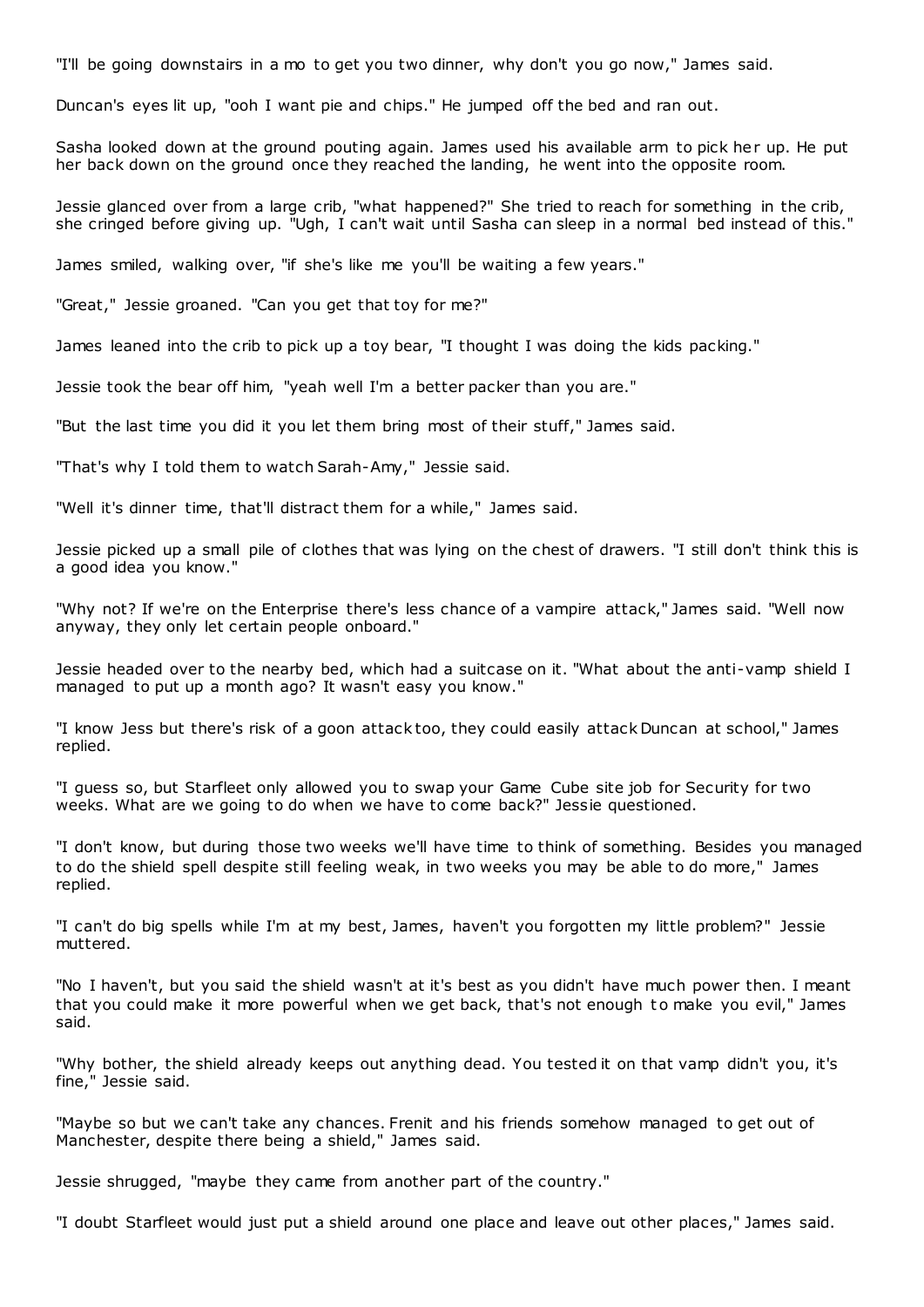"Then I don't know how they did it," Jessie sighed. She put the bear into the case and shut it. "Well that's Sasha's done, now I need to do Duncan's." She headed back over to the crib.

"Let me do it, here," James said as he handed Sarah-Amy to her.

"Ok but it isn't a quick job and..." Jessie muttered.

"The Enterprise is sending a shuttle tomorrow, there's plenty of time," James said.

"Oh good," Jessie sighed.

"I'll pack Duncan's stuff after dinner," James said, heading back to the door.

"Well it didn't take long for you to give up, did it?" Jessie said, with a raised eyebrow. She followed him.

## **Voyager, the Ready Room:**

"Well I'm looking forward to it. Why shouldn't I be?" Kathryn said from the replicator. She turned to it, "coffee black."

Chakotay sighed as he sat down on the sofa, "somebody's already been spreading rumours about the newest member of your family."

Kathryn turned to him holding a coffee cup, "what kind of rumours?"

"I'm not sure, but in my eyes it's always bad," Chakotay replied.

Kathryn sat down next to him, he put his arm around her. "It couldn't really be worse than what's actually happened. Nobody knew it was twins before so nobody can say that they both died, that's worse."

"True but the rumour could be that they're twins," Chakotay said.

Kathryn groaned, "when will our crew learn not to spread unofficial news?"

Chakotay smiled, he kissed her on the side of her head. "I don't know, but I think we should send them a warning just in case."

"It's too late in England, they'll be leaving first thing in our morning anyway," Kathryn sighed.

"Let's just hope the rumours don't spread to them at all, people may find out the true story before it comes anywhere near them," Chakotay said.

"I hope you're right," Kathryn said, resting her head on his shoulder.

Chakotay smiled, "so what can you tell me about this new baby then?"

"Well she's tiny, a little smaller than James was when he was born which is scary because he was tiny. She's also very cute, and I already know that she's just like her siblings," Kathryn replied.

"In what way?" Chakotay asked.

"You remember what Duncan was like when he was only a few weeks old?" Kathryn questioned.

Chakotay sighed, "yes, he cried a lot, was very curious about everything going on around him, and he liked to grab fingers or whatever was around."

"He was already acting like a baby of a few months, Sasha was the same," Kathryn said.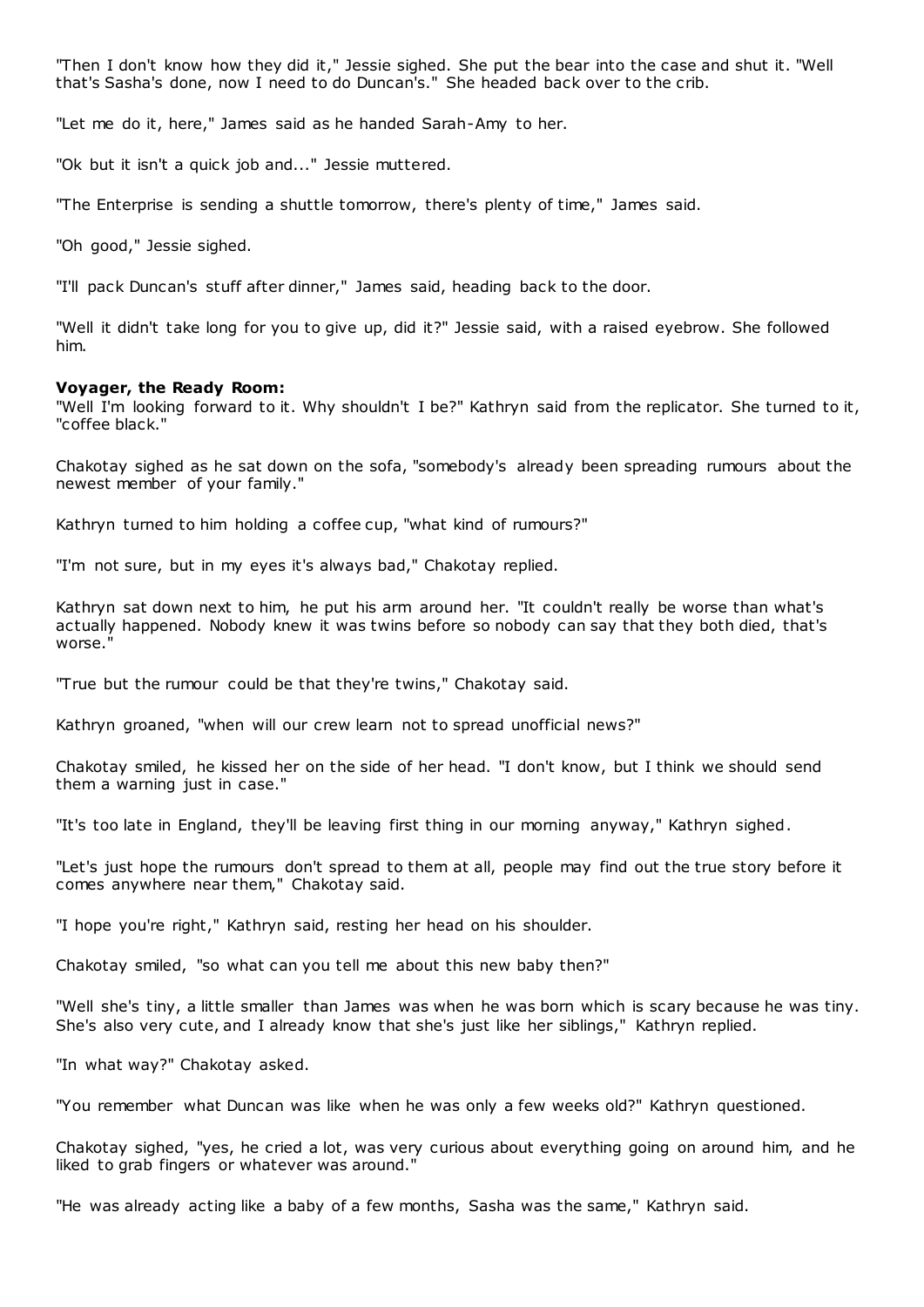"The newbie is the same too?" Chakotay questioned. "Tell me, was James like that?"

"No, apart from swearing a lot he was a very normal baby," Kathryn replied.

"Then you know where his children's got that trait from then," Chakotay said.

Kathryn nodded, "Jessie."

"She was put in an orphanage at a very young age, she probably had to grow up faster than some kids," Chakotay said.

"Yeah, I really can't wait until I see the whole family again. It's nice now that James and I get along, I get to see them more often," Kathryn said.

"Does Duncan like you now, or is he still a little off?" Chakotay questioned.

"No I still need to get him to like me. I'll have to babysit him sometime," Kathryn replied.

"Well like you said, it'll be easier to do that since you and James are getting along, for now," Chakotay said.

Kathryn moved her head away from him so she could glare at his face, "what's that supposed to mean?"

"You know what he's like," Chakotay replied, looking nervous.

Kathryn narrowed her eyes, "you mean I know what I'm like, don't you?"

"Um, Kathryn, you two are both alike in some ways," Chakotay replied.

Kathryn sighed, "I know, it's only a matter of time before we fall out again. We did work t hings out two months ago, there's nothing to argue about now though."

"I hope you're right," Chakotay said.

#### **Meanwhile, Shield Row:**

Sarah opened up the front door, she stepped outside and walked closer to where James was standing.

"I thought you stopped your little patrols," she said.

"I hardly call standing outside the house patrolling," James said, glancing at her.

Sarah shrugged, "I could have just caught you about to leave."

"No, I was just checking if we were safe, just in case," James said.

"Great, who'll do that once you're gone?" Sarah smiled.

"They won't go after you, besides the shield is up," James replied. He moved his hand closer to the fence, it seemed to go through a shield.

"Just a thought but what if your Tolg friend wanted to visit, Nikki isn't it?" Sarah questioned.

"Normally I would be worried if she wanted to, but if it was really urgent we'd meet elsewhere," James replied.

"You don't like her or something? I preferred the good old days when you just knew a few people. It was much easier to keep up then," Sarah said.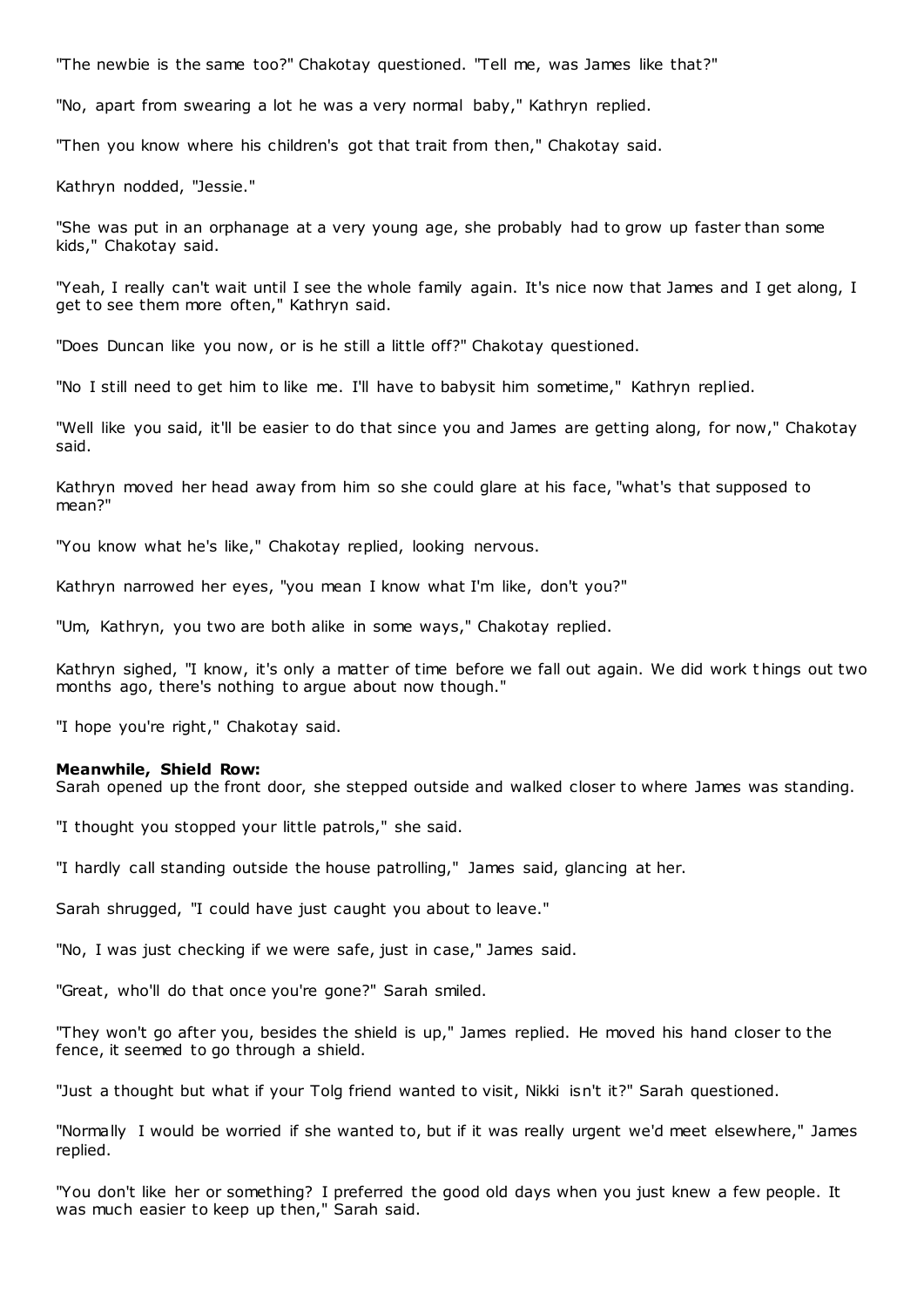James shook his head, "ok, good night Sarah." He walked towards the house.

Sarah tried to look innocent, "what?"

#### **The next day**

#### **Enterprise, the Mess Hall:**

Naomi walked over to Triah and Craig's table holding a tray, with two drinks on them. She put the two glasses onto the table then walked away.

"It's an absolute nightmare. I do love the little guy but taking care of him really isn't a one person job," Triah said.

"I get the hint, but isn't he a little young to be babysitted?" Craig questioned.

"Not really, he sometimes takes a milk bottle," Triah replied.

Craig shrugged, "I could look after him for a day or so."

Triah sighed, "it's not as easy as it looks. He's messy for one thing, and he cries all the time."

"All right I have an idea. Why don't I move in, on the sofa of course, and I can help look after him," Craig said.

Triah pulled a face, "I don't know if I like the idea of you living on my sofa."

"Why not?" Craig asked.

"No offense but I counted the days until I was old enough to move out of our house," Triah replied.

"Fine but I still say you should find out who the father is. You could lumber Scott with him," Craig said.

"No, no. I just need time to think. I barely have time for anything because of Scott, Triah said.

"You know what, you'd probably feel better if you talked to someone who's been through this," Craig said.

Triah sighed, "I guess so, I don't like Tom so I could talk to B'Elanna."

Craig shrugged, "even Janeway would be a good idea. She had to take care of James and Kiara."

"Ok but she dumped both onto somebody else at the first opportunity, well tried to with Kiara," Triah muttered.

"Just do it Triah, the more the better. I also hear that James and Jessie are coming back to the ship today, you could talk to them," Craig said.

Triah nodded, "right so that's three people." Craig rolled his eyes. "All right I'll talk to Tom and Janeway too."

Craig smiled, "you could always go to Newcastle and see Danny."

"No thanks, she probably doesn't even know I have a baby so let's just leave it at that," Triah muttered.

Craig looked uncomfortable, "she probably does cos Ian does."

Triah rolled her eyes, "great, I'm surprised that I didn't get a congratulations message from her."

Craig smirked, "it probably got lost somewhere."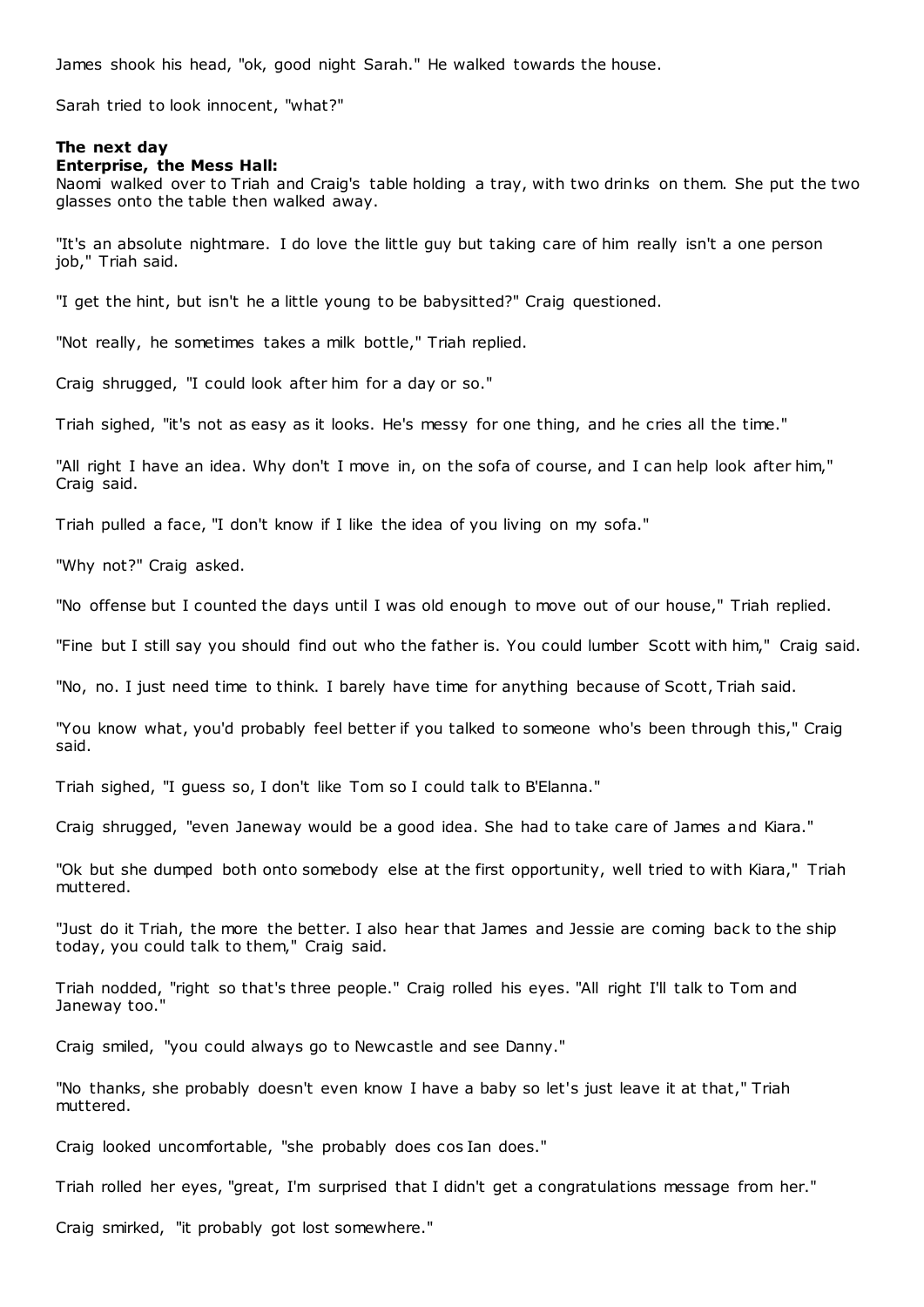## **Later, Deck Seven:**

Tom stepped out of the turbolift whistling a silly tune, he headed down the corridor. Triah turned the corner nearby with Scott in a pram. She picked up speed to walk beside him.

"Hey Triah, what's up?" Tom said cheerfully.

"Well, you looked after three newborn boys didn't you?" Triah questioned.

"Yeah I did, you need some advice or something?" Tom replied.

"Not exactly, I just wondered if it was difficult, even with two parents," Triah replied.

Tom smiled, "I see, don't you have Craig to help you?"

"He's offered, I just don't feel comfortable about letting him look after Scott yet," Triah replied.

"I don't blame you," Tom said. "Listen it's always hard. You could have about five parents or guardians around and it would still be a hard job to look after one. I tell ya, I'm not envying James and Jessie right now."

Triah frowned, "um, why? Jess has a month to go right?"

"She's supposed to yeah, but there's been lots of rumours," Tom replied. Triah just rolled her eyes. "No no, they're realistic . Some people say there was a problem and she had to have them two months early."

"Them? Oh boy, I thought I had it bad," Triah muttered.

"Yep, that's why I don't envy them, it's supposed to be two girls," Tom said.

"Well it's better than two boys," Triah said.

Tom frowned, "hey, oh who am I kidding, boys are harder to handle when they're babies."

"Just when they're babies, ookay Tom, whatever you say," Triah said sarcastically.

"Give me a break, Bryan's technically a kid not a teenager. Besides I've only looked after boys, I don't know if girls are any easier really," Tom said.

"Well if James and Jessie's kids are any indication, girls are easier to handle," Triah said.

Tom smirked, "yeah true, but Duncan's worse than some boys his age. Believe me."

Triah sighed, "ok what's the other rumours?"

"Ohno there's just one, that's why it's more realistic than usual," Tom replied.

"Oh dear, four kids," Triah sighed. She shuddered, "I need a lie down now." She turned around and headed back the way she came. Tom smiled, shaking his head, he continued on.

## **The Main Shuttlebay:**

Tom walked into the bay, he headed towards the closest shuttle. Duncan and Sasha were nearby the open door, with two bags. "Hey you two."

Duncan glanced at him, "ugh, this is our welcoming commi... comm... thing?"

Sasha giggled, "and you said you were smart."

Tom shook his head, "Duncan don't be rude."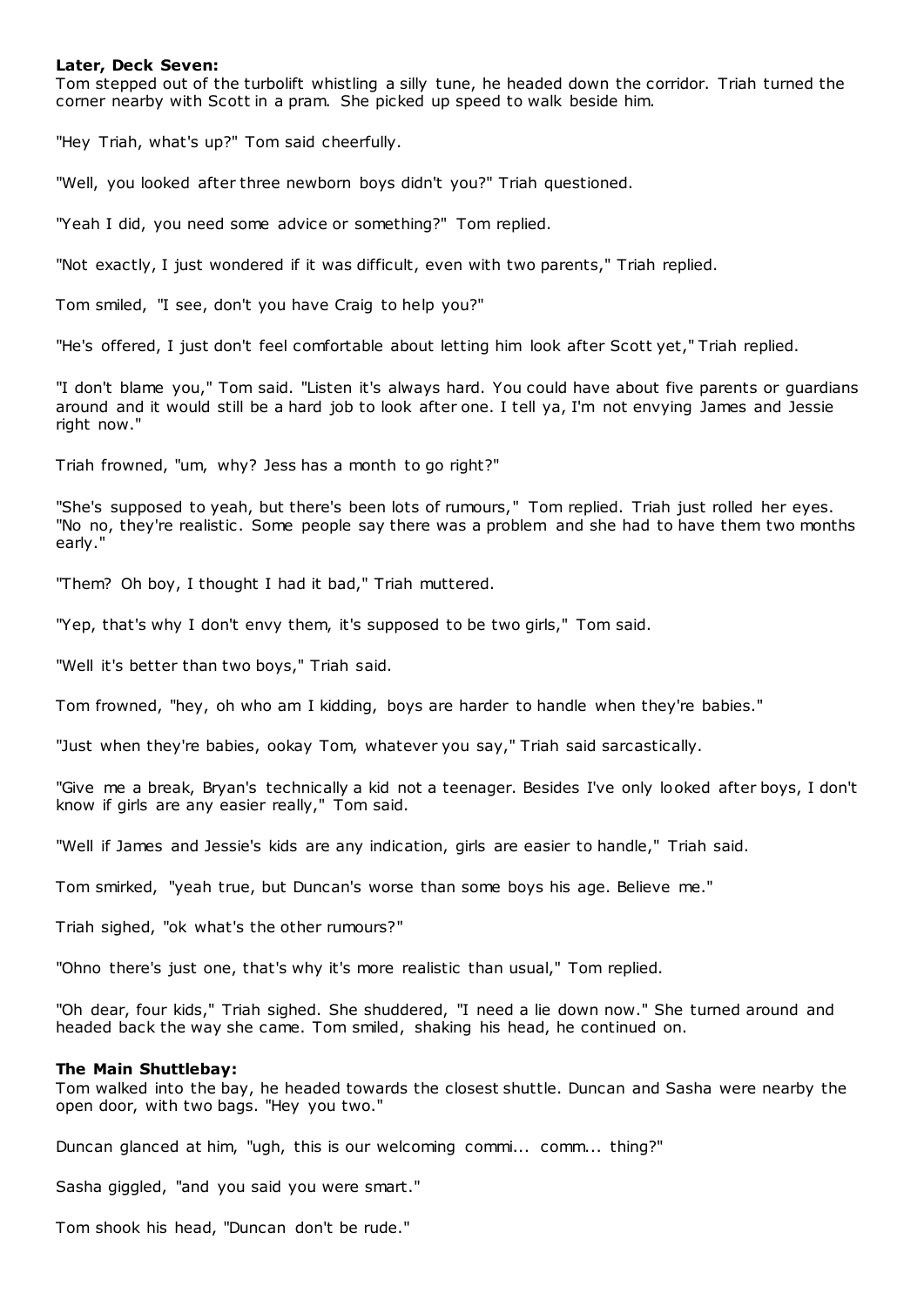"Why not?" Duncan asked. He turned to Sasha, "and I'd like to hear you say that word."

"I don't know what you were trying to say," Sasha said.

James came out of the shuttle carrying a bag and a large suitcase. He put them down nearby the other bags. "Do you think she remembered to pack her other dead body?"

"No I don't think she did," Tom replied. He eyed the suitcase, "hmm, women ey?"

Sasha pouted, "hey."

Tom glanced down at her, "you're not a woman yet, you're only a girl."

"Still, it's mean," Sasha muttered.

Tom tried not to laugh, "I'm sorry." He glanced back up. "Do you need any help getting this stuff to your quarters?"

James looked down to eye the larger suitcase, "are transporters working?"

"Is it that heavy?" Tom questioned, raising his eyebrow.

"Well yeah but my problem is that it's too big, I'm not carrying it around the ship," James replied.

Tom nodded, "I'll get them transported."

"There's still one more case," James said, he headed back into the shuttle.

"Still, it's mean," Duncan imitated Sasha, pulling faces as he did. "You're a big wuss Sasha."

"You are more than me," Sasha said.

"Ha, yeah right," Duncan sniggered.

"Well why did you wait for dad to leave before skitting me?" Sasha asked smugly, she stuck a tongue out at him.

"The girl's got a point," Tom said, smirking a little.

Duncan glanced at him, "screw you Tom."

Tom rolled his eyes, "you don't even know what screw you means."

"I can find out, I just know it's insulting," Duncan muttered.

James stepped back out of the shuttle holding a normal sized case, he put it down. Tom sighed, "Duncan wants to know what screw you means."

"Um, it's a tamer version of f\*\*\* you," James said, looking nervous. He stared at Tom, "did you say that to him?"

"No, he said it to me, and I said you don't even know what it means," Tom muttered.

Duncan looked confused, "what does f\*\*\* mean anyway?"

"It doesn't really have a meaning, really. Tom why don't you help me get this transported," James quickly replied.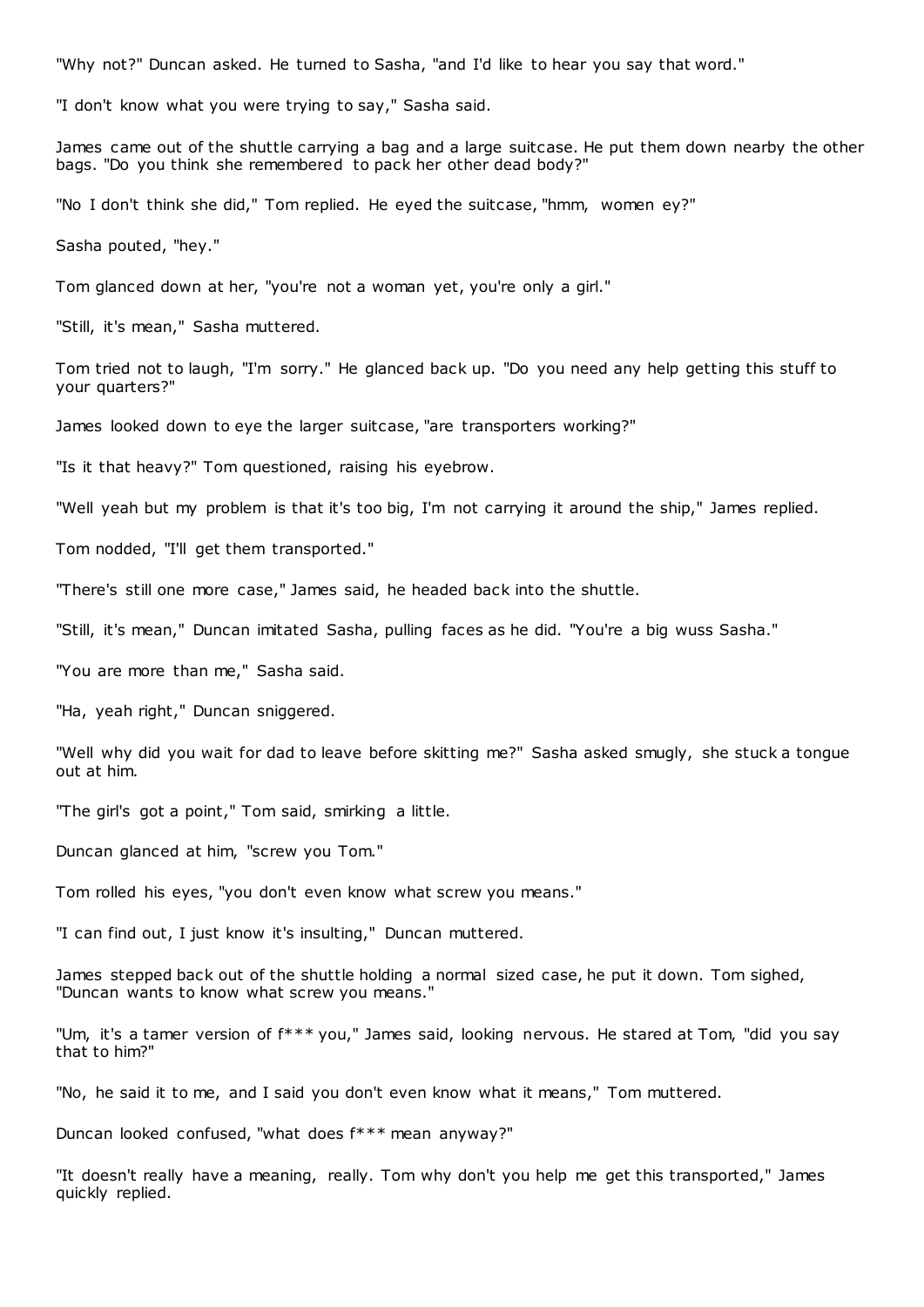"Sure thing," Tom said nervously. "Just keep them all together, I'll do the rest." He walked over to a station not very far away. All the bags and cases transported away seconds later.

"Where is our quarters anyway?" Duncan asked.

Tom walked back over to the group, "same as before."

"So why were we chucked out of there when we got back to Earth?" James questioned.

Tom shook his head, "those poor ensigns, they didn't see that falling bulkhead coming."

"Falling bulkhead? Was that in the quarters or elsewhere?" James asked.

"Elsewhere, but it's still rather sad don't you think?" Tom replied.

Duncan sniggered, "it's kinda funny actually."

"Not for them it wasn't," Tom muttered. "Where's Jess anyway?"

"Oh something came up once we got into orbit, she won't be long," James replied.

Duncan pulled a face, "I forgot how much babies smell." He stared at Sasha, she rolled her eyes.

"Babies huh, the rumours were true then?" Tom said.

"Depends, what were they this time?" James asked.

"That Jess had to give birth two months early, and that it was twins," Tom replied.

Jessie chose that moment to come out of the shuttle, holding Sarah-Amy. "Um James, we forgot to take the pram... oh hi Tom."

Tom looked uncomfortable, "um, there's one, well rumours are hardly ever true."

"Actually they were spot on for once," James muttered. He turned to Jessie, "we'll have to replicate one."

"Well knowing Triah she probably abandoned a pram cos of dust, we could borrow one," Jessie said. She glanced at Tom, "so what rumours are around this time?"

"They weren't really rumours apparently," Tom said looking uncomfortable. "I'm sorry, I didn't mean anything."

"It's ok, you didn't know," James said. "Right, let's go. I have to report in to get duty times and stuff in an hour."

Jessie frowned, "report in to who?"

"The Captain of the ship obviously," James muttered in response, he headed out of the room.

Jessie sighed, "this is why we should have chose the Leda."

#### **The Pegasus**

"Mwahahahahahaha, take that," Damien laughed maniacally.

Riker walked up to him, "sir, what are you doing?"

"What does it look like I'm doing maggot," Damien snapped. He quickly turned back to his Game Boy Advance, not the crap one though, the SP one.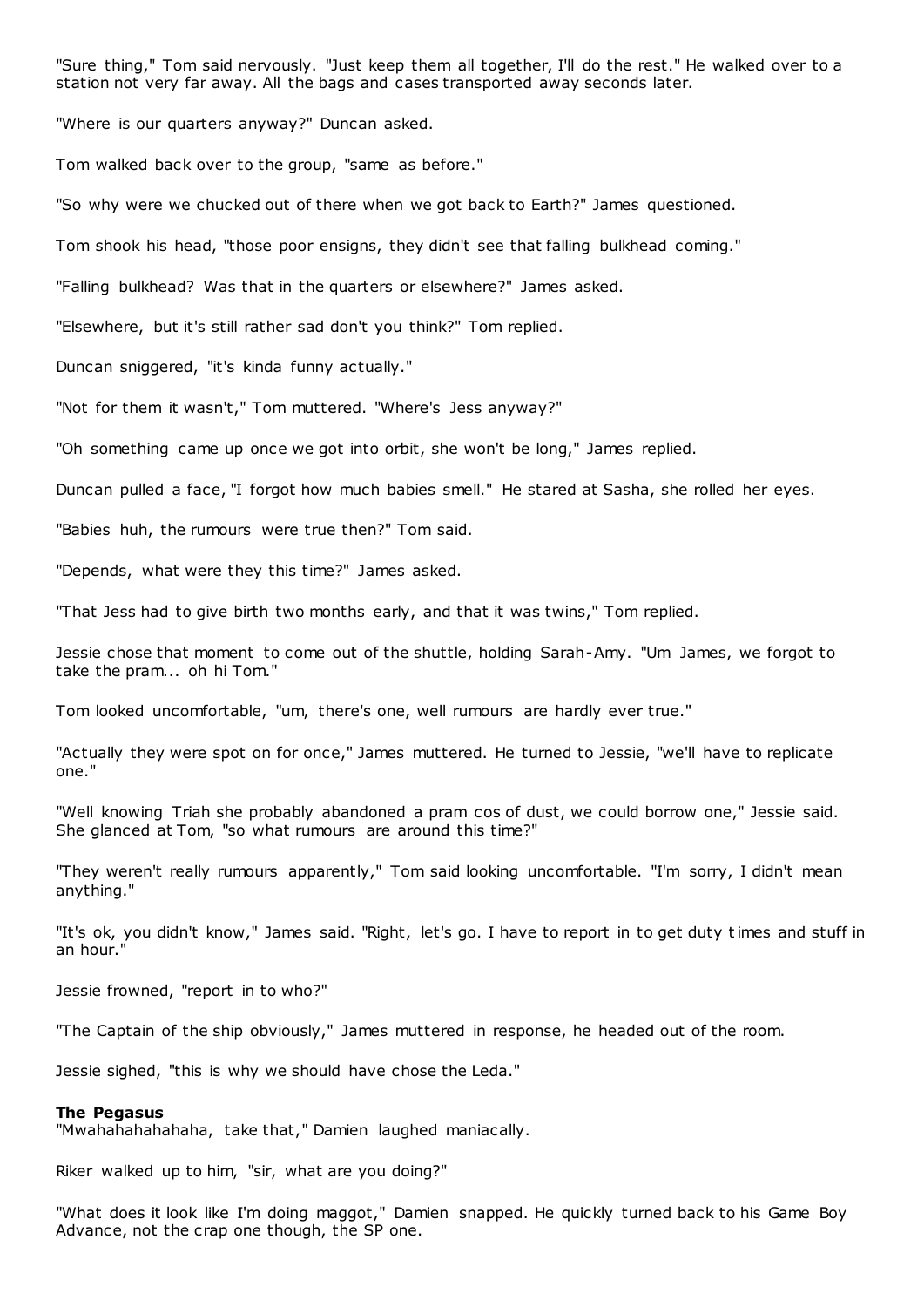Riker shrugged his shoulders, he walked back over to the first officers chair. On it was a large BLT buttie, he picked it up. "Mmm, my precious." A few seconds later the buttie was mostly gone, all that was left was the mayonnaise around Riker's face and the crumbs nearby.

Damien rolled his eyes, "it was only a matter of time." He growled at the Game Boy, a few seconds later it was in a few pieces next to the wall.

The smart alacky ensign sighed, heading over to it, "sir you have to be careful, you'll never beat the game back if you break it." He knelt down and picked up an old Game Boy cartridge, which had the label Kirby's Dream Land on it. "Um, you didn't win at Kirby's Dream Land?"

Damien glanced around at him, "it's impossible, how can it expect you to restart the level everytime you get killed?"

"Sir, one of the consoles is beeping," Riker said.

Damien stared at him, "no I think that's your communicator."

Riker giggled, he tapped his commbadge. "Oh pizza hut, it's time for another delivery already? Good good, now I want a meat feast this time."

The smart alacky ensign walked over to Damien, "sir, I..."

"What is it smart alac ... oh screw it, I'm calling you Bob," Damien grumbled.

"As you wish sir but our future visitor is hailing us," smart alacky ensign said.

Damien smiled evily, "excellent, put him on screen."

"Er sir... his species doesn't like to be seen by outsiders remember," Bob said.

"Oh, on speakers then," Damien said.

In: "Pegasus, now's a good a time as any to begin. We should be heading to Earth now."

"Interesting, why is it a good time?" Damien asked.

In: "There hasn't been this many crewmembers on the fleet in a while. As promised I will allow you to use our spying technology to watch my progress."

"Excellent," Damien sneered.

"Took the words right out of my mouth," Riker drooled as he stared towards the turbolift. A guy holding a large pizza box was standing there.

"Um, another routine delivery for Mr Riker?" the guy said.

Riker rushed over, "yes yes, gimme."

## **The Enterprise, Deck Eight:**

Inside the original Sickbay were a few kids including Duncan and Sasha, and also one crewmember keeping an eye on them. Inside the office another crewmember was sitting behind the desk, James and Jessie were sitting on the opposite side.

"Yes well, this Sickbay wasn't being used anymore so we figured we'd move. Both the nurseries on this ship and Voyager were not big enough," the crewmember said.

"Wasn't a family living here?" Jessie asked.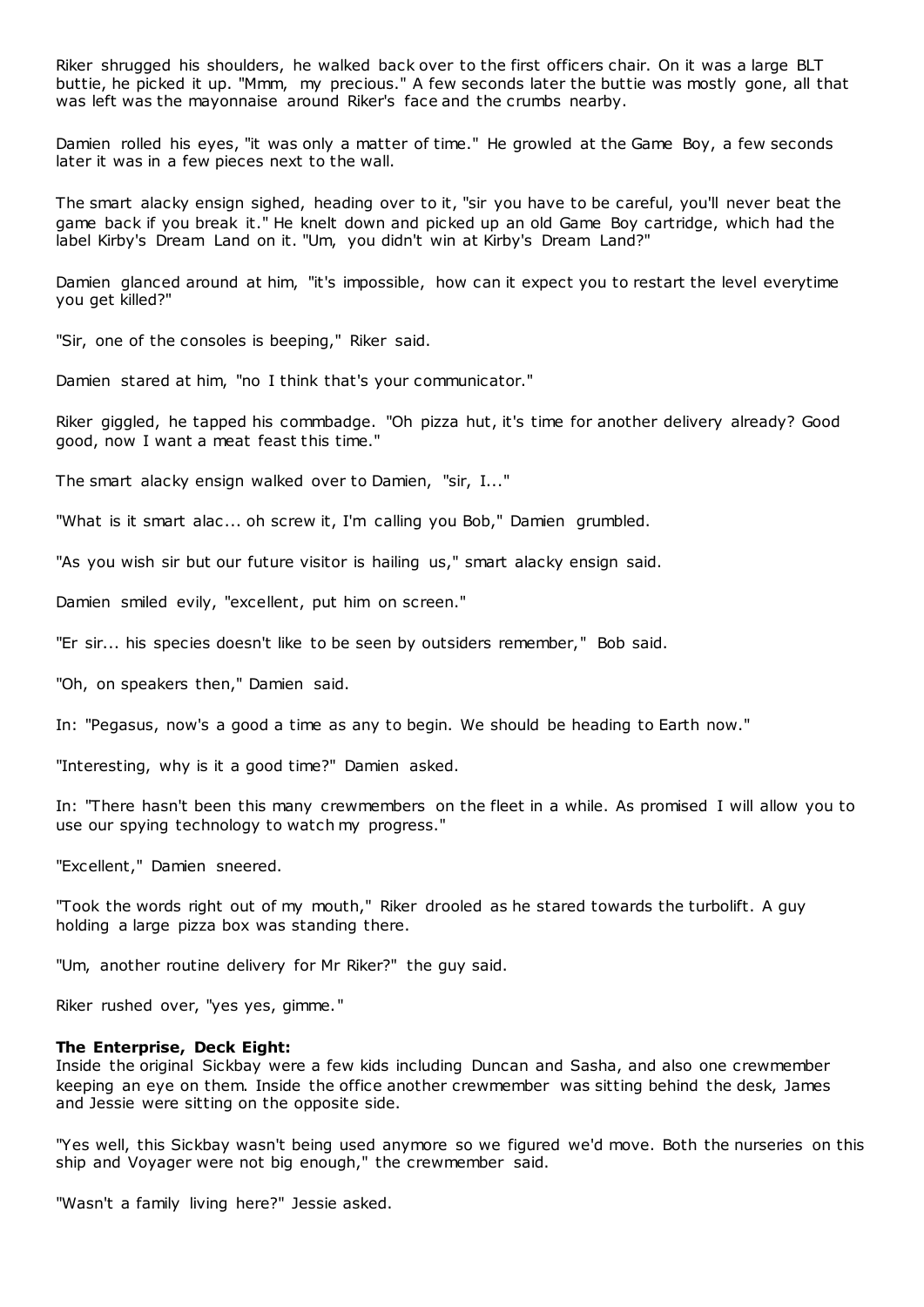The crewmember shrugged, "no not for a while. The family moved out a few months ago, it was converted back to a Sickbay afterwards."

"It's not really about space though, there's only two of you," James said.

The crewmember frowned, "Jenna is handling the group on her own at the moment, she is perfectly capable and so am I. I teach the older children, while she looks after the ones too young to be schooled."

"Yeah well Duncan is a little um... difficult sometimes," Jessie said carefully.

"We take care of a little lad called Johnathan, I doubt anyone's as 'difficult' as him," the crewmember said.

The sound of a kid crying from next door caught their attention. "So um... we're going to go," James muttered as he got off the chair.

Jessie got up too, "yeah, right now." They both quickly left the office.

The crewmember sighed into her hand. The other crewmember, Jenna, walked into the office. "Diane, the new  $lad$  hit...

"Yeah I got that," the crewmember groaned.

#### **Meanwhile, the Ready Room:**

Angela glanced at a PADD as she picked up a cup, "so what job are you looking for?"

Lena shrugged, she sat down on the chair opposite. "I dunno, Security maybe?"

Angela lowered the PADD, "that's actually a good idea. Today the Enterprise is getting a new Chief of Security who will train a bunch of new recruits, you may as well train with them."

"But, I'm a Slayer... I don't need to be trained," Lena muttered.

"There's more to Security than hitting people. You need to be trained how to use rifles and other weapons, handle hostage situations, also follow all the rules," Angela said.

"I get the picture," Lena said.

"No offense intended Lena, everyone needs to be trained," Angela said. She looked at the PADD while she sipped at her coffee. "Though you could train with one group for half a day, and join a team for the other half."

"I could?" Lena questioned.

"It's not up to me, it's up to the Chief," Angela replied.

"Oh, who is it anyway?" Lena asked.

"Well we're kinda low on people right now, the last Chief couldn't handle it and Lieutenant Anderson couldn't manage the whole fleet..." Angela said.

Lena stared at her, "why do I get the feeling I already know him?"

"Probably cos you do," Angela nodded her head. "It's your brother, he was a Chief of Security on this ship before."

Lena groaned, "great, I'm so used to giving him orders not him giving orders to me."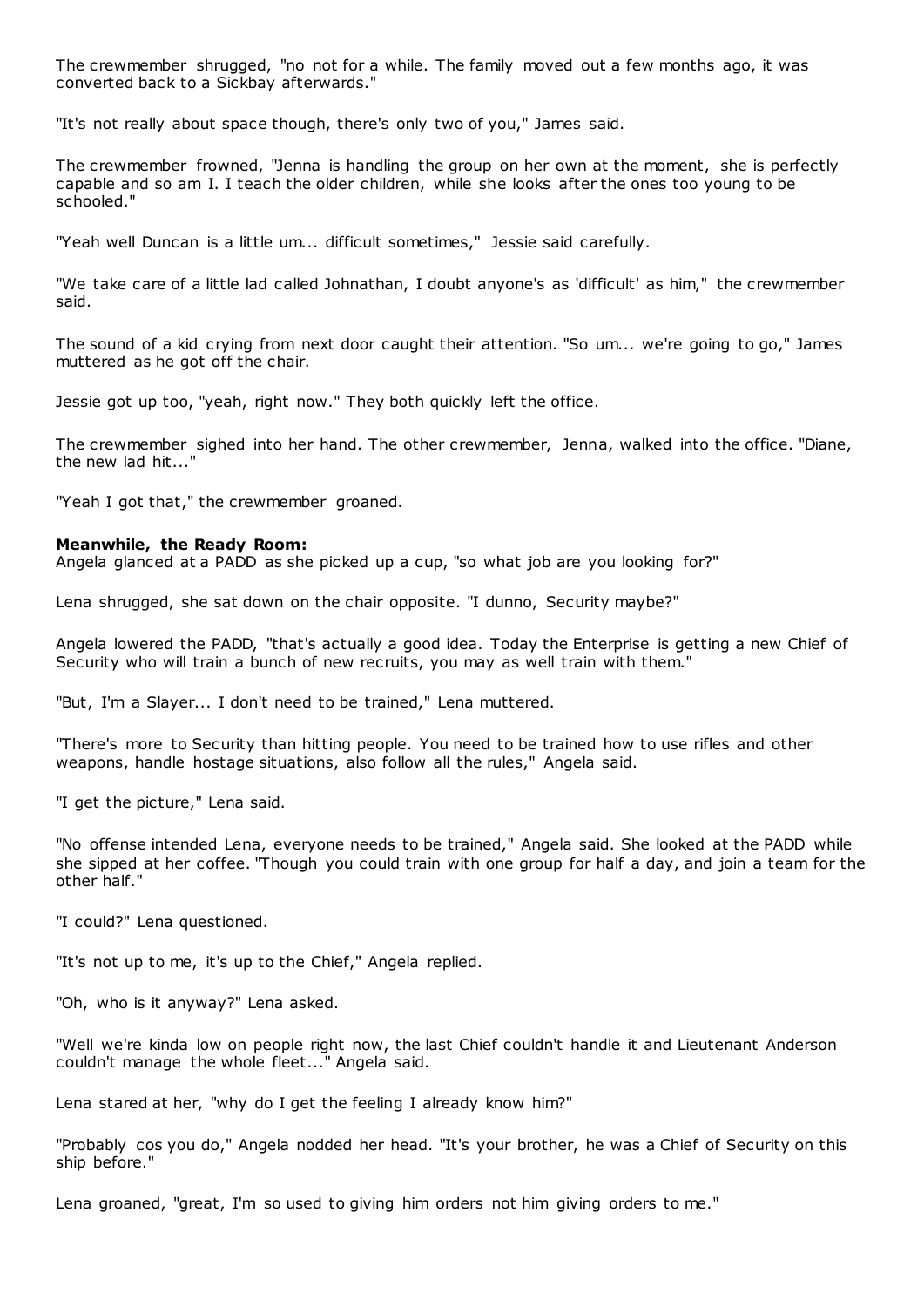"Well at least he'll probably let you join a team for the rest of the day," Angela said. She handed her a different PADD.

"I guess. What would I have to do if he didn't?" Lena asked.

"Do what the others who need full training do, join the second training team in the afternoon," Angela replied.

"A whole day with James? Oh god, I need to think up a bribe or maybe blackmail him," Lena groaned.

Angela tried not to laugh, "I have a few things you know."

"I thought you only knew him for a few weeks," Lena said.

Angela nodded, "I did but Danny talked too much."

Lena pulled a face, "actually I'll think of something myself." She stood up, "knowing her she probably made up something dirty."

"Actually a few of them are, yes," Angela said.

Lena shook her head, "no it only works if they're true." She walked out of the room.

Angela sighed, "good, suit yourself."

Meanwhile Lena headed for the turbolift, James came out of it and almost bumped into her. "Lena? What are you doing here?" he asked.

"Zare and Emma wanted to do some slaying, so Daniel and I swapped places with them," Lena replied. She frowned, "what are you doing here anyway?"

"It's a little safer up here, and since when does Daniel do any slaying?" James questioned, raising his eyebrow.

"I didn't say he did. See you in training ey," Lena replied. She stepped into the turbolift.

"Training?" James looked confused. He headed for the Ready Room. He stood in front of the door for a while before finally pressing the door chime.

## **Back in the Ready Room:**

"Come in," Angela called while staring at the PADD. James walked into the room, looking rather uncomfortable. Angela looked up, "oh, you're late."

James shrugged, "does it matter?"

Angela sighed, "ok, at ease."

"That's not going to happen," James muttered.

"All right we'd better get down to business," Angela said. She picked up another PADD, "here's your duty roster and other information."

James took the PADD off her, he looked at it, "um... since when do I need the rest of Security's duty information?"

"Since you became the Chief of Security, gee I thought you did this before," Angela muttered.

James stared blankly at her, "right, I managed to swap two weeks of punishment work for a job like this. Is this another sick joke that I don't get?"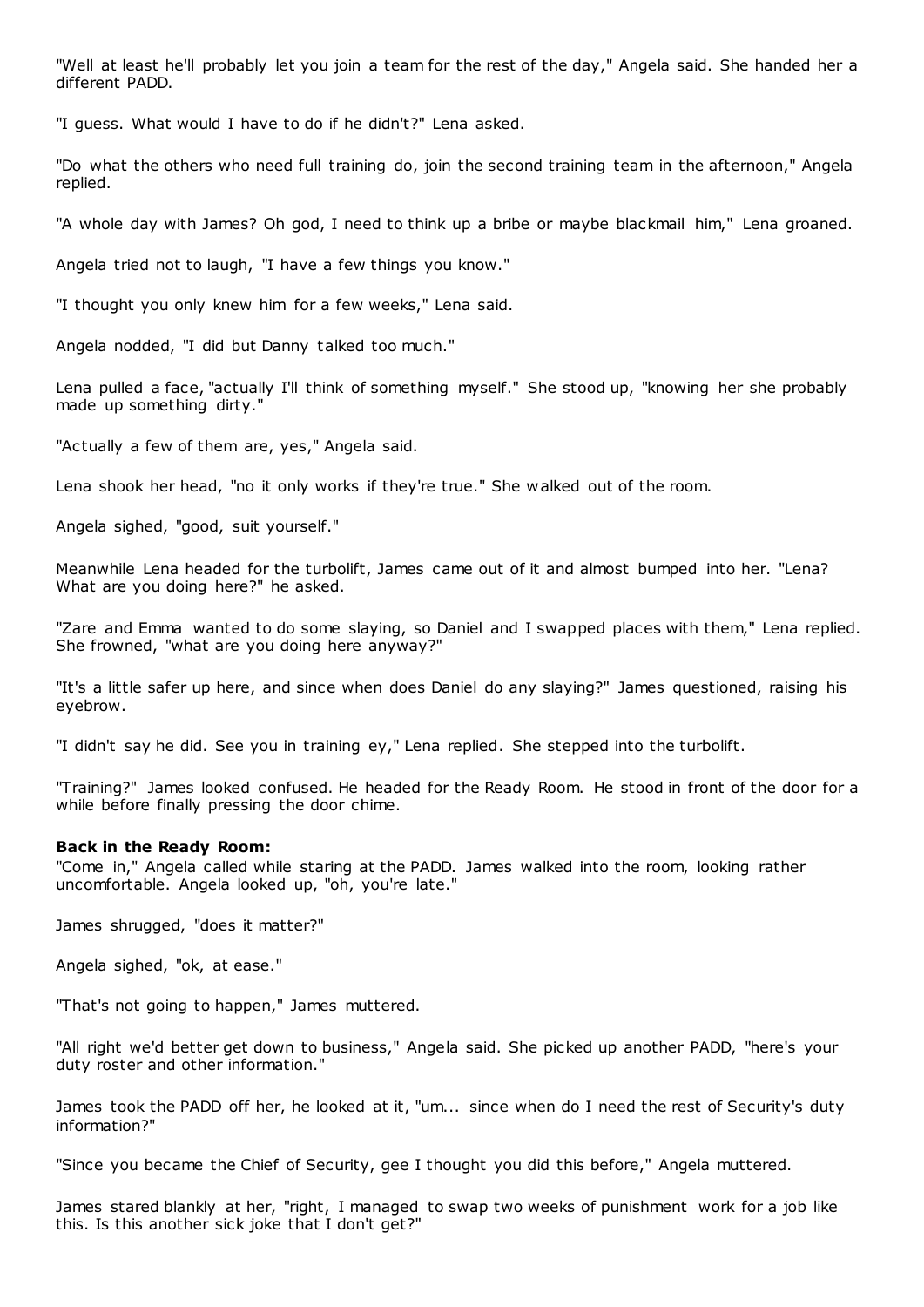"No," Angela rolled her eyes. "Our last chief packed in and Anderson can't handle the Enterprise as well as the Leda and Voyager. You're all that's left."

"Tough, I'm not reporting to you every day for two weeks," James grumbled.

"For crying out loud," Angela muttered. She stood up, "It was seventeen years ago, you should have gotten over it a long time ago."

"So you say, but it was easy for you," James said.

"It wasn't easy, I went through hell and back, and then back to hell again. Everyone I met seemed to know, they all judged me for it. Do you know how hard it is to live with yourself after doing something like that, and also get a lot grief from everyone you know? I'm telling you, you got it easy," Angela snapped.

"Oh so what, you deserved everything you got," James muttered.

"No I didn't!" Angela snapped again. "I was a screwed up young girl back then, and that was all because of those two guys that took me to that after party."

James rolled his eyes, "oh spare me."

"You have no right to judge me still. I did what I did because I was screwed up because of what happened to me, you did the same," Angela muttered.

James' eyes widened, "what?"

Angela smirked, "yeah I know. It took you longer but you did the same as me, and here you are thinking you're a lot better than I am when we're just the same. Well actually I am bett er, because I admit it."

"I don't know what you're talking about," James muttered.

"I was at that trial James, you can't lie about it," Angela said. "How far did you get with her then?"

"That was different," James said.

"Is that what you tell yourself every time you think about it, or when someone reminds you?" Angela questioned. "I still can't believe that you continued dating her and ended up marrying her with that on your conscience."

"You just don't get it," James said.

Angela shook her head, "no, I don't want to either."

"Oh, now you're the one doing the judging. What you did to me was sick and..." James said.

Angela interrupted him, "and what you did to her wasn't? My god, she was even pregnant at the time."

"I didn't say that," James snapped. "I'll never forgive myself for what I did to her, but somehow you managed to forgive yourself."

"Right, what I did wasn't half as bad," Angela muttered.

"It was just as bad, I wasn't even fourteen when you did that to me," James said.

Angela shrugged, "well I got it when I was only fourteen. Are you happy now?"

"You see, I'm not doing this every day. You can stuff your chief job," James muttered.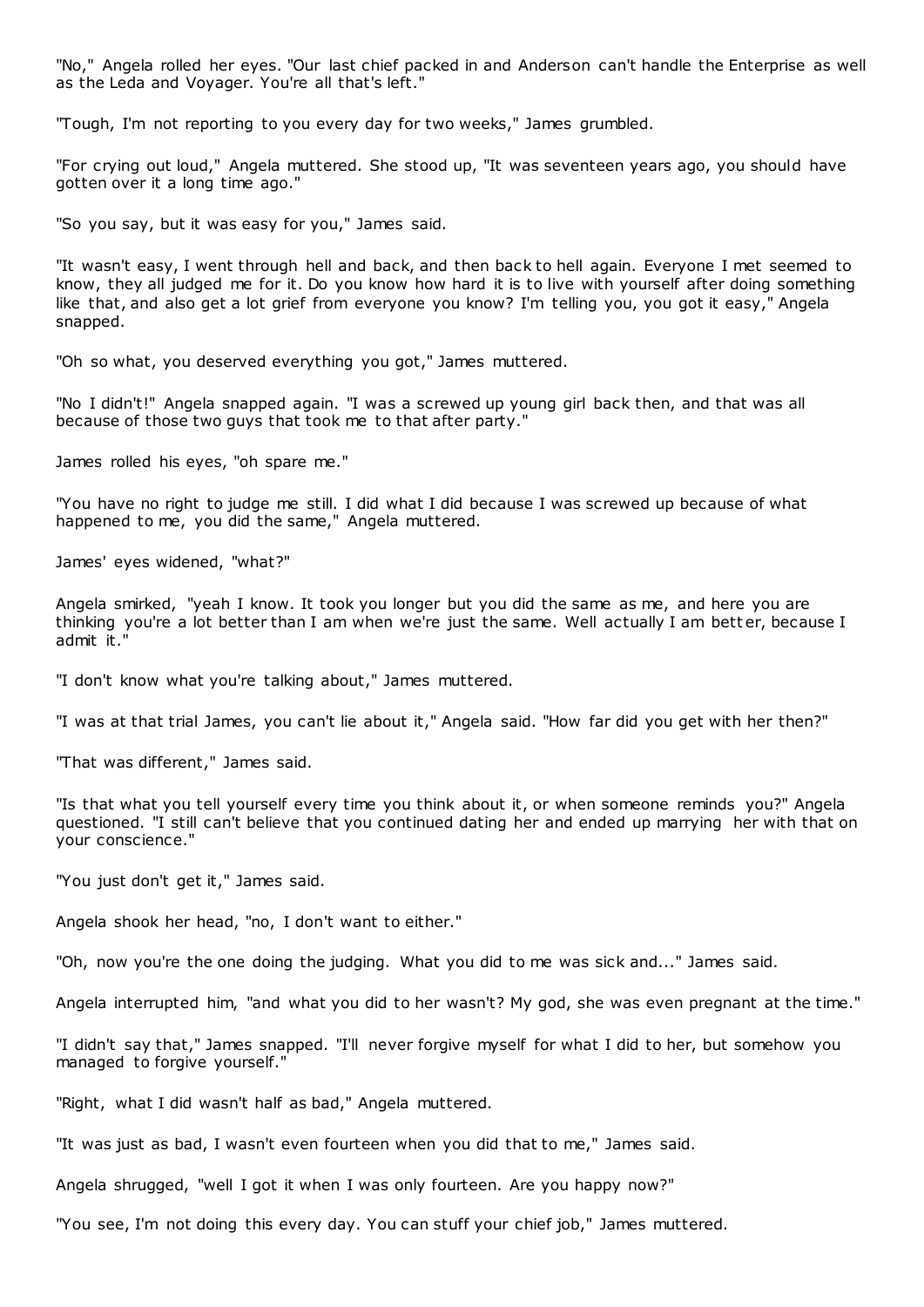"You haven't got a choice in the matter. Taking that job will be the only job that'll allow you to still look after your newborn and your sick forgiving wife," Angela said. "Now who's more important, them or you?"

James groaned while rolling his eyes, "fine, I'll do it."

"Wow, you are capable of caring about people that aren't you. It's a start," Angela smiled.

## **Later, the Security Office:**

Jessie sat down on the sofa, cradling Sarah-Amy in her right arm while she fiddled with a bottle with her left. "You didn't have to take this job you know."

"I did, I'm not leaving you with the baby during these two weeks," James said from the desk, which had a lot of PADDs sitting on it.

"Yeah but I can't be around when you're training the new recruits, can I?" Jessie pointed out.

"I know, we'll have to think of a different system," James said.

"I have one," Jessie said. "I know you don't want to leave me alone with her, but we can alternate days. Like today I could look after her, the next day you do... she'll be ok in the pram while you train the newbies."

"Brilliant," James sarcastically said. He picked up one of the PADDs, "here's one of the newbies. Name, Jack Thomas. Age, eighteen/twenty two. Previous jobs, glass collector but got promoted to bouncer, but I wouldn't ask my ex-boss about that as he has amnesia. Skills, I once opened a door using only my elbow, oh and I'd be good at breaking into things as I broke a lot of bottles."

Jessie tried not to laugh, "oh you mock him now, he could go far you know."

"Right, I got fired from a bar job because I broke too many things, and they said my job didn't include being a bouncer whenever I felt like it," James muttered.

"Oh, I didn't know you worked at a bar," Jessie said.

James shrugged, "Ian thought I had to get out more, he didn't know I probably got out more than he did anyway."

"I don't get what the problem is. It doesn't say that he's an axe murderer or something like that," Jessie said.

"I picked up a good one," James said. He picked up a different PADD. "This one just got released from a nut house recently."

"What was wrong with him?" Jessie asked.

"Well I don't know, he just put that he was framed," James replied.

"Don't worry about it, it's the best system we've got. Besides you'll protect her right?" Jessie said.

"I can only do so much at once you know," James said.

Jessie shook her head, "there is such a thing called a forcefield, it's quite useful."

The doors opened, Angela strolled in. James rolled his eyes, "one would be quite useful about now."

"No it wouldn't," Angela said calmly. "Look I just came here to apologise."

"It's a bit late for that isn't it?" Jessie commented.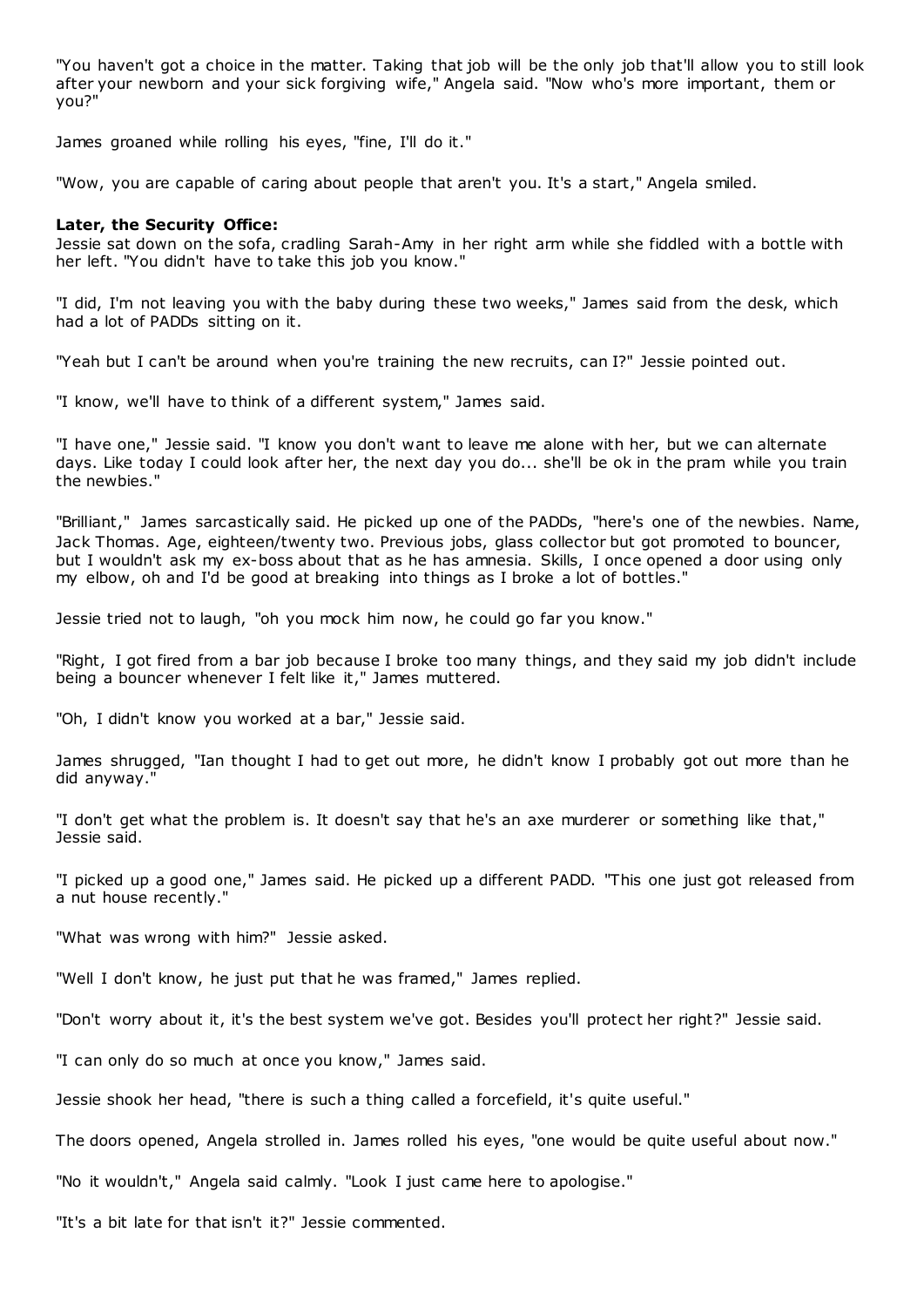"No, I can't actually apologise for that... it's just a slap on the face to the person you're apologising to," Angela said.

"Speaking of a slap in the face, why the hell did you let these guys onboard the ship, let alone put them in a training course?" James questioned.

"We're low on people, Security is the best job for them," Angela replied.

"That's comforting," Jessie muttered.

Angela sighed, "yeah well, this whole situation isn't very." She turned to James, "I am sorry for losing my temper though. While you're working here for two weeks we're going to have to get along."

"Not really, I was planning on sending the daily reports via the computer," James said.

"Well that's a good back up idea. I've spent a lot of years in Starfleet and I know how to act professional around people who don't like me, etc ... I had to learn obviously," Angela said.

"All right, but I'm warning you... I may have spent ten years on a Starfleet ship but I didn't learn anything like that. You can ask my mum, Chakotay, Tom, Craig, you get the idea," James said.

"Well at least you warned me," Angela smiled. "I forgot to put the report time on the PADD, I prefer evenings unlike some Captains. I'll see you tonight at six." She turned around and walked out of the room.

"That was creepy," James muttered.

Jessie sighed, "really? She was always like that around you and Danny back at school."

"Yeah, that's why it's creepy," James said.

"I'd be on my guard if I were you," Jessie said.

"It's ok, I always am around her now," James said.

#### **Later, the Mess Hall:**

Triah sat down at one of the small tables, she pulled Scott's pram closer to her. Neelix walked over to table, "the usual?"

"Yeah please," Triah replied. He smiled, and walked away humming a tune.

Duncan and Sasha rushed into the room, James and Jessie were right behind them, Jessie had a pram in front of her. "I'll get it, you sit down," James said.

"Ok but I'm telling you, that kid deserved it," Duncan said.

"Yeah yeah," Sasha muttered.

Duncan rolled his eyes as he sat down on the table next to Triah's. Sasha climbed onto the chair nearby him. Neelix walked over to the table, "why hello you two, I haven't seen you..."

Sasha glanced at him, she screamed. "What's that!?"

Jessie sat down next to her, "it's ok sweety, it's just Neelix and he seems sober."

"Oh Neelix, ok..." Sasha said, still with wide eyes.

Duncan sniggered, "and you said that I was the wuss."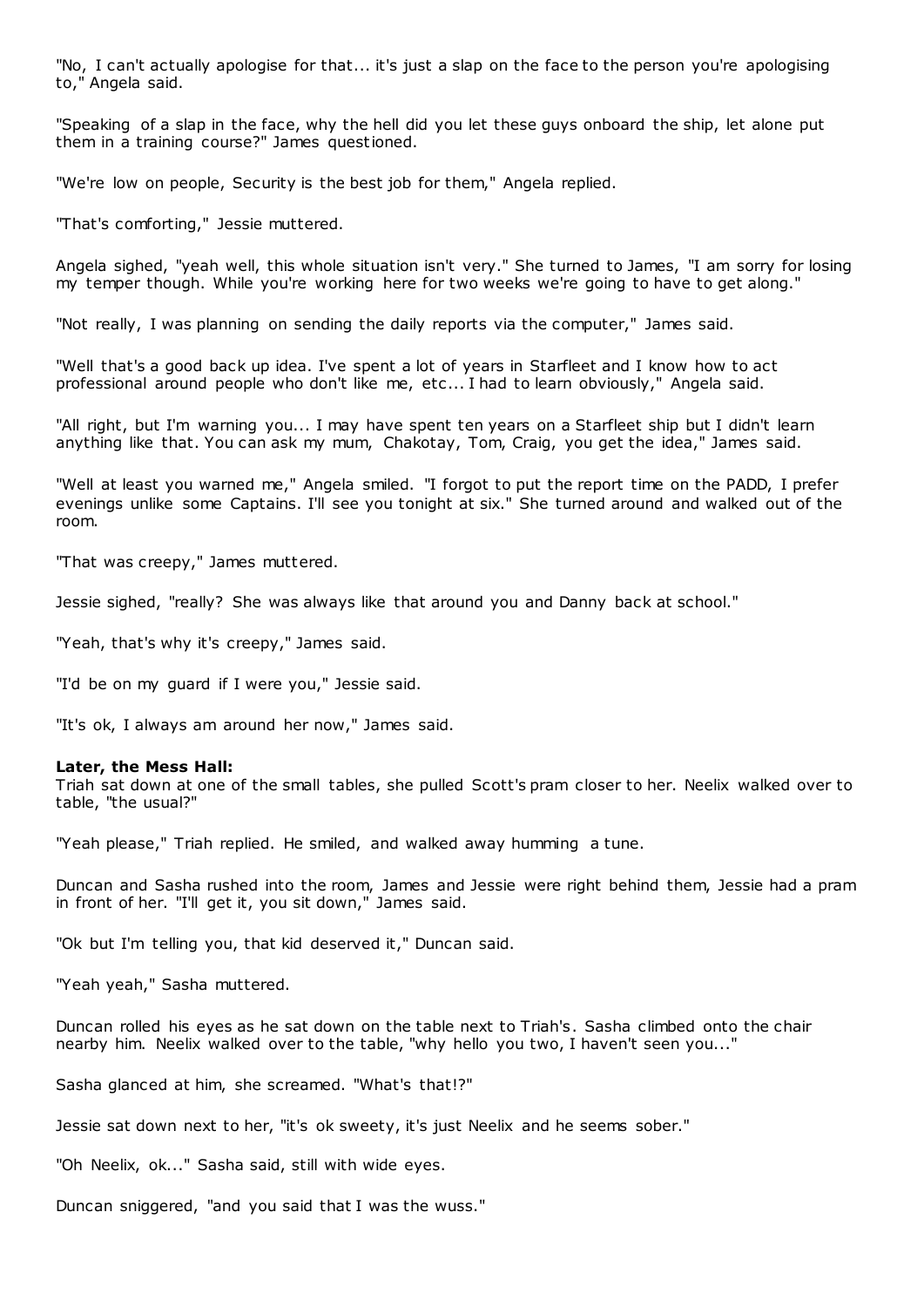Neelix sighed, "I should have expected that, I'm sorry. Now would any of you like today's special?"

"No, we're getting replicated food, you know, decent food," Duncan replied.

"I see you're just as charming as ever," Neelix muttered as he walked away.

Jessie rolled her eyes, "like he's any better."

Triah turned around in her chair, "Jessie, can I talk to you?"

Jessie glanced over at her, "um yeah, what's up?"

"Well um..." Triah muttered, glancing back at Scott. "I had a kid, like you..."

Jessie glanced over at the pram, "so I see..."

"I was wondering if, you know, had any pearls of wisdom," Triah said.

"You're asking me? Am I the last person you asked or something?" Jessie questioned.

"No, I still have to talk to Janeway, Chakotay, and James," Triah replied. She looked around the room, "maybe people I don't know if I still feel a bit overwhelmed."

"Well I'm so glad I'm before Janeway on that list," Jessie muttered. "You don't want to talk to her. She had other people looking after Kiara most of the time, and well you know James' story."

"No offense but Tom and B'Elanna looked after Duncan for a while," Triah said.

Duncan shuddered, "ugh, no one remind me ever again."

"Yeah well, nothing like that happened with Sasha," Jessie said.

Sasha giggled, "see, they like me better."

Duncan glared at her, "I don't get why."

"Will you two stop fighting," Jessie groaned. She turned back to Triah. "I don't know what to t ell you really. Get as much help as you can, don't abandon him or her at the age or two, don't let them age quicker."

"Hey," Duncan pouted.

Jessie glanced back at him, "that wasn't an insult or anything like that."

"Oh ok," Duncan muttered.

Jessie turned back to Triah, "oh and don't go too nuts when they make a mess, cos they do that a lot."

"I noticed," Triah sighed.

"Sorry, I'm no good at giving advice," Jessie said. She looked over at Triah's pram again, "so, boy or girl?"

"Oh boy," Triah replied. "What about you?"

"Girl," Jessie replied as James came over with two trays. "Oh you know what, I have another bit of advice."

"Oh good," Triah said.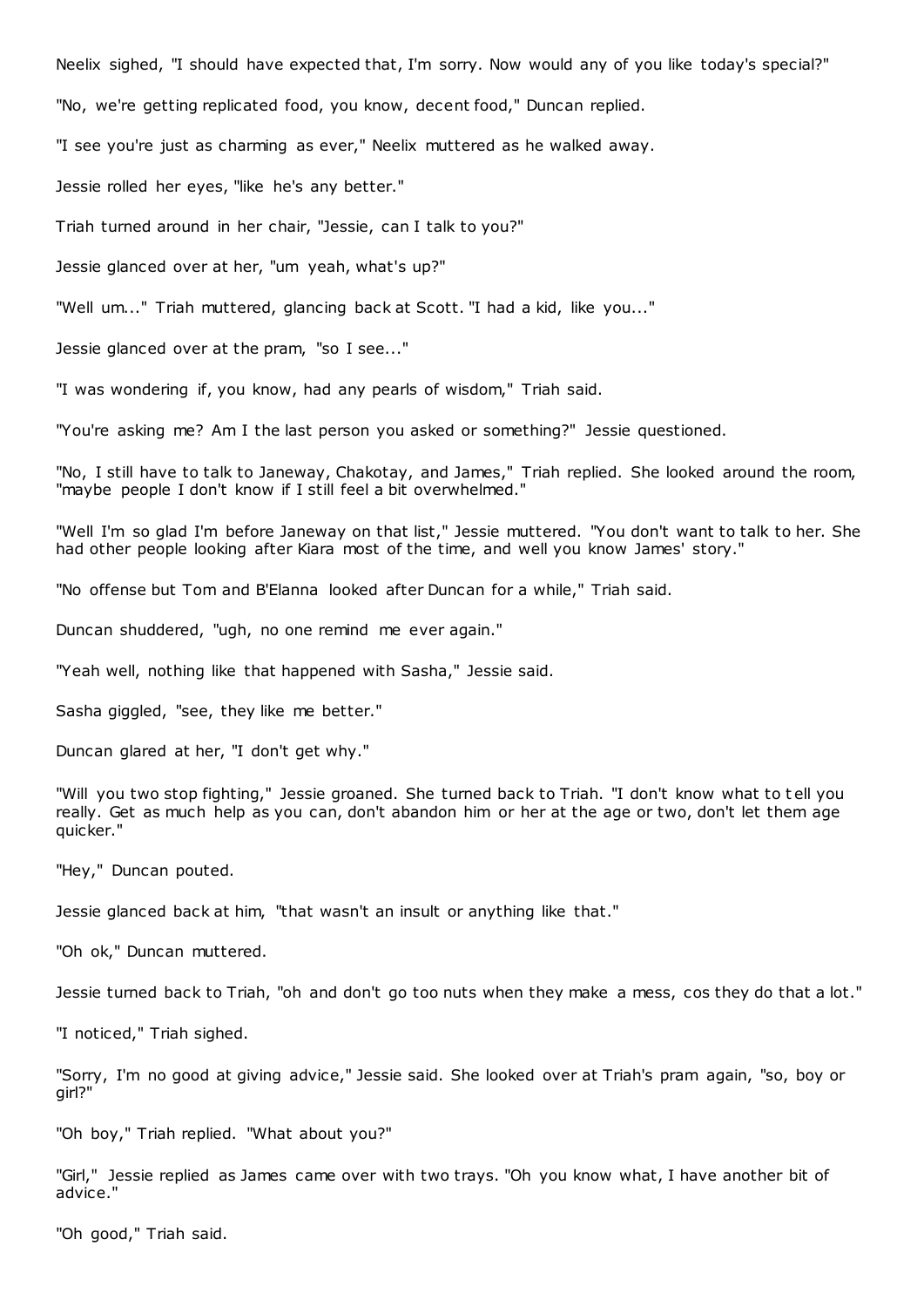Jessie took a hold of one of James' hands, "get yourself one of these."

"Why would she want to do that?" he asked.

"It's not really clear is it?" Triah said.

"It's obvious, get any really nice guy to help you out. I wouldn't try it on your own," Jessie replied. She shrugged, "even Craig would do."

"Well if you're mentioning my brother then why does it have it to be a guy?" Triah questioned.

"All right fine, don't listen to me," Jessie muttered.

"Ok Jess, I told you not to finish off that coffee," James said.

Jessie looked up at him trying to look innocent, "well what if Janeway came, she probably would have killed you for leaving it."

Duncan sniggered, "cool, Evil Janeway."

"Thanks for the advice Jess, um... some of it may be useful," Triah muttered as she turned back around.

"I'm partly serious you know Triah, you can't do this on your own. I didn't mean to offend you or anything," Jessie said.

Triah glanced back briefly, "I know."

## **The Pegasus:**

Damien sat down in the captains chair holding a small bucket of popcorn. "Yes I see, will all the crewmembers be affected?"

A tall alien stood in the middle of the room wearing a dark cloak groaned, "not all no, not all of them have interesting enough memories."

"Why is that important?" Riker asked.

"Why do you have such a dumb crew Damien?" the alien muttered.

"I can only enslave dumb ones at the moment," Damien replied.

Bob glanced back at him, "but I'm not dumb."

"Just because you're smart alacky doesn't mean that you're not dumb," Damien snapped.

Bob looked confused, "huh?"

"See," Damien smiled evily.

"At the moment I have found seven senior crewmembers to, what's the phrase you humans use? Oh yes, mess with. Also there are several less important crewmembers that I can mess with too," the alien said.

"Only seven, out of twenty four available main characters!?" Damien snapped.

"One of seven isn't a main character," the alien said. "Besides four main cast members are on Earth."

"This is absurd, I hired you to cause some damage, six main characters won't do that," Damien grumbled.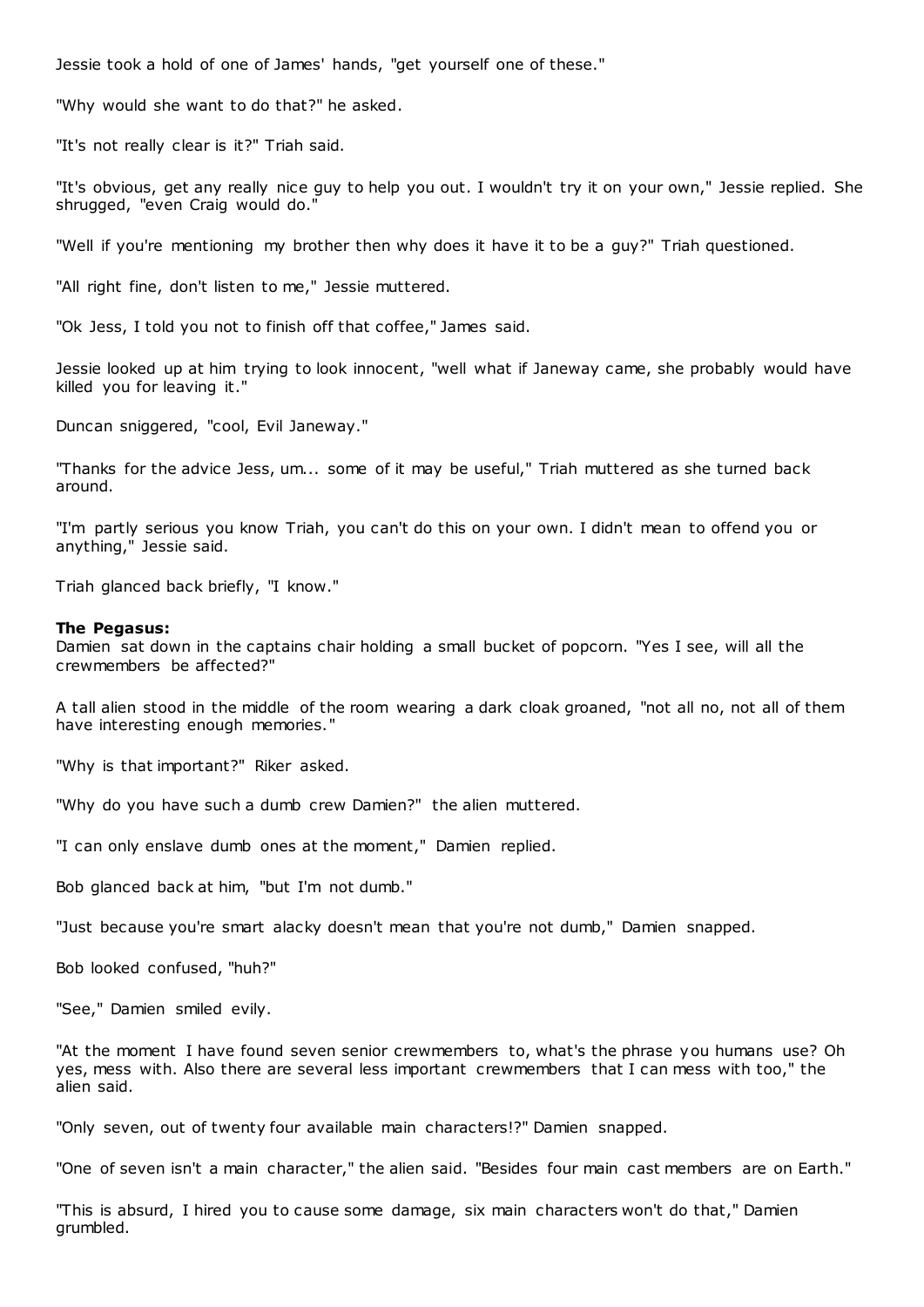"You underestimate me, Damien," the alien said.

Damien stood up, "and you underestimate my ship."

"Oh yeah baby," Riker drooled, he pushed an apple pie in his face.

"I mean you underestimate me," Damien muttered. He shook his head, "I need more recruits."

The alien sighed, "you're not going to get vengeance without me. Tell me, in ten years have you done any serious damage to this crew?"

"Well actually Season Three was a good season," Damien replied. Riker burped loudly. "Though I did get him in that season, ugh."

"You're welcome sir," Riker grinned.

"How good a season was it?" the alien asked.

"Well I took over the Enterprise for a brief time, got an annoying witch killed temporarily, turned an annoying Slayer evil, killed one of their kids temporarily, um... brainwashed Softmicron, forced Enterprise and Voyager into their realm, teamed up with a Tolg guy, and a dead warlock guy..." Damien replied.

The alien groaned, "yet they're still alive, well, and you're still seeking vengeance."

Damien pouted, "it's true, I did do all that."

"Sure whatever... your problem is you're trying too hard. Let me handle this side of things, you can destroy the mess I leave them in. Understood?" the alien said.

Damien smiled evily, "oh I understand the word destroy, mwahahahaha."

"Why must you always do that?" the alien groaned.

## **Really early next morning James/Jessie's Quarters:**

The door to the main living area opened, James stepped through it and headed straight towards one of

the other doors. The main door chimed, he just groaned, "yeah come in."

Angela stepped inside, "so I didn't wake anybody then."

"Technically no, you didn't," James said as he turned to face the window.

Angela frowned, "technically?"

"What do you want? You said you wanted reports at six pm, not six am," James questioned.

"Well I need to talk to you, it's urgent," Angela replied, she walked closer to him. "Can I sit down?"

"Sure," James replied with a shrug.

Angela sat down on the sofa nearby, "I've been thinking, you know about what happened."

"Great, me too," James muttered.

"I thought about how people treated me afterwards. I came to realise that they probably didn't treat me like that because of what I did, but because I tried to hide it. The reason why I felt so bad for so long was probably because I hid the whole thing from everyone else," Angela said.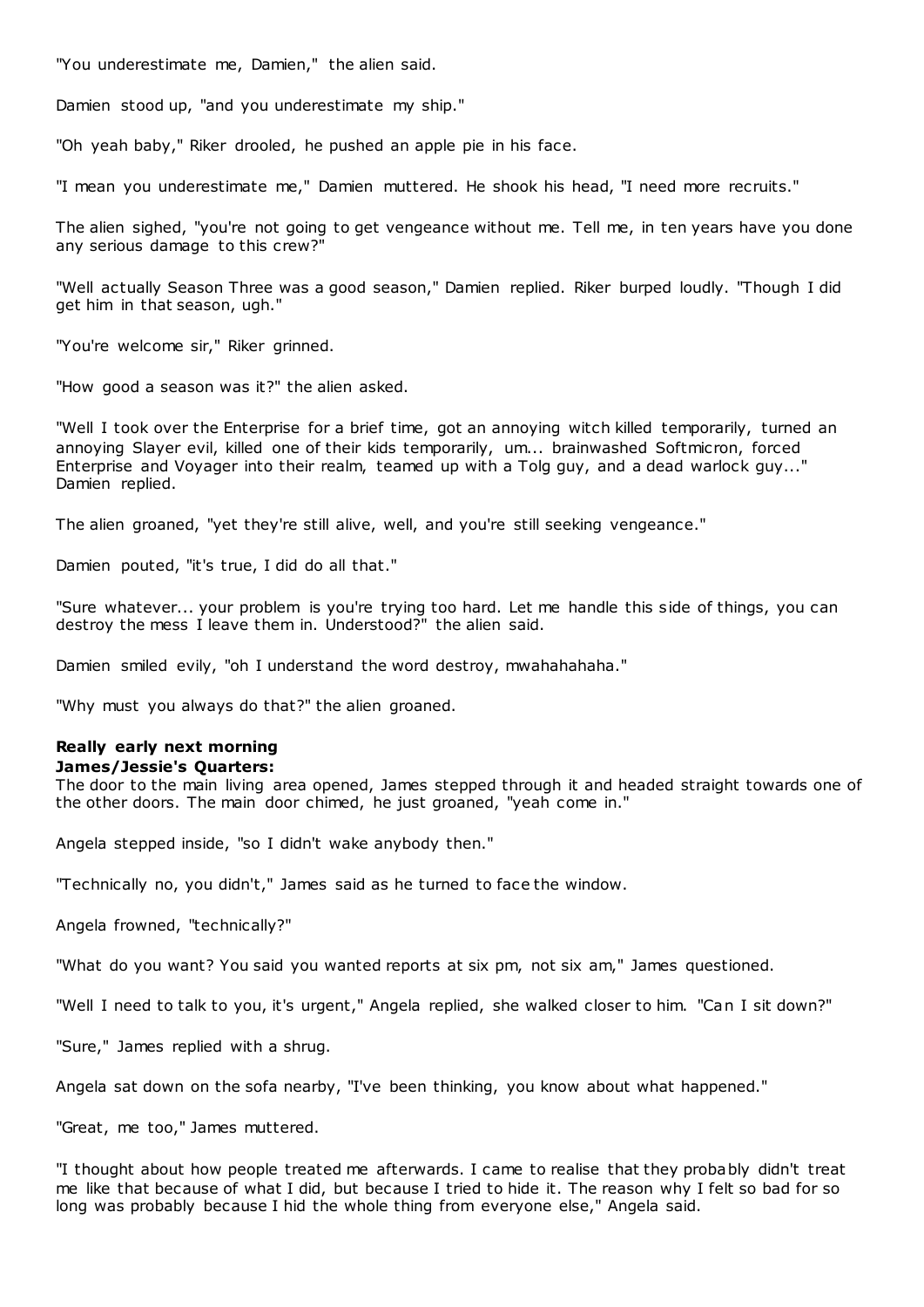"That's great, good for you," James sarcastically muttered.

Angela rolled her eyes, "do you think any of that's familiar?"

James glanced at her briefly, "no."

"Fine, but it will be soon enough," Angela said.

"Are you getting to the point anytime soon?" James asked.

"Just now actually," Angela replied. She looked up at him, "I think it'll be better for both of us if we just tell everyone, you know the whole story."

James slowly turned to stare blankly at her, "what?"

"You heard me. I can't keep lying to people," Angela said.

"You don't have to, just avoid mentioning it," James said.

"Well I can't even do that anymore. I still feel like I'm betraying Michael by doing just that," Angela said.

"Um, who's Michael?" James asked.

"Duh, my fiance," Angela replied. "Look surely you can't stand the thought of keeping the whole story away from Jessie."

"Actually, quite the opposite. I'm not really lying to her and it would just make things worse, for both of us, if the full story came out," James said.

Angela rolled her eyes, "I could live with that."

"Well funnily enough, it's not just about you," James muttered.

"No but my side's worse, and I'm willing to let people find out about us," Angela said.

"About us? Ok, that's different," James said.

Angela shrugged, "well it's a little more accurate than saying 'the full story', now isn't it?"

"No, not really," James replied. He took a step closer to her, "wait, are you going to tell people what actually happened, or some lie?"

Angela stood up with wide eyes, "no of course not, what I'm suggesting is to stop us both from lying anymore."

"Well get rid of this 'about us' crap, it sounds completely wrong," James said.

"If you insist," Angela sighed.

"So what are you going to tell your fiance then?" James asked.

"The truth. He knows already what I tried to do, he just needs an extension to that story," Angela replied.

"Really? You're just going to, out of the blue, tell him something like that?" James questioned.

"Yes of course, maybe you got married too fast Jamesy," Angela replied.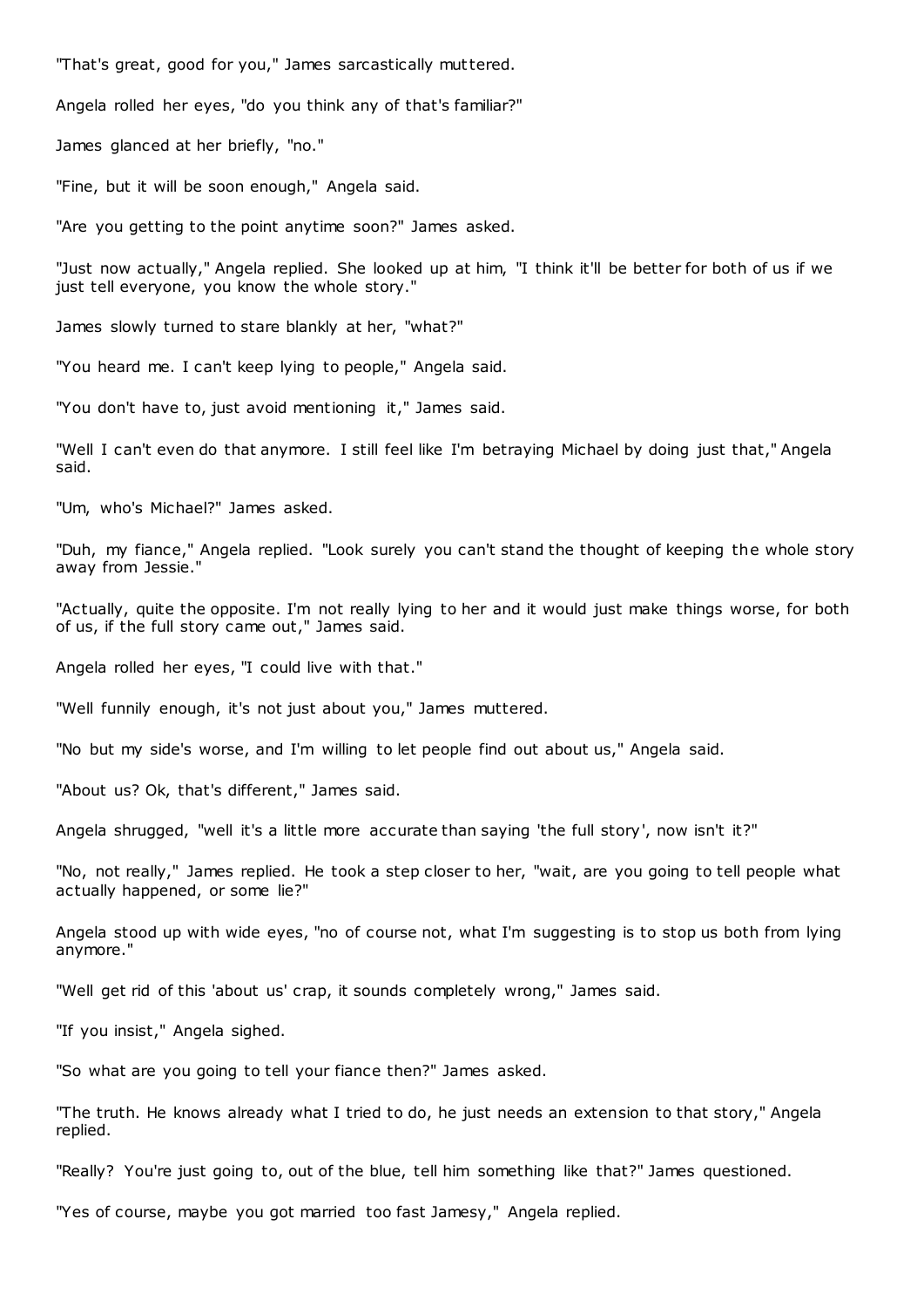"Hardly," James said. "So you think he's just going to take this news lightly?"

"No of course not," Angela replied. "Not many people would be happy to hear about it, but he needs to know about the men before him."

"Well considering that I was forced into it, I don't think it's a good idea for him to hear about it," James said.

"Oh please, you weren't forced into it," Angela rolled her eyes.

"Um, I think I was," James muttered.

"Well I don't," Angela said. She stepped closer to him. "Listen, men can't get raped anyway, so get that little innocent streak out of your system."

"I knew it, you're going to tell him a different story. Let me guess, it was me who attacked you. You've tried that once before," James said.

"It's not a different story at all," Angela said.

"Ok, I didn't want you to tell the full story at all, but you are so not going to tell this new crap story of yours," James said.

"Oh for god's sake," Angela groaned. She headed back towards the main door. "I'm going to tell Michael the truth, I owe him that. Then I may tell other people."

"If you do, I'll kill you," James muttered.

Angela smiled, "right, you only just managed to hit me back then."

"I have no problem hurting you," James said.

"Ok but you won't kill me, you don't have the nerve," Angela said.

James rolled his eyes, "remember who you're talking to."

"Oh yeah, Mr Murderous Slayer... fine," Angela muttered, she walked out of the room.

## **July 2379**

## **The Enterprise, Mess Hall:**

A full on mad party was going on, a lot of people were really drunk as usual.

Triah pushed a few guys out of the way, "get out of the way, I heard a bottle smash!" She passed Harry who was looking very drunk.

"Hey everyone, let's go and visit that star we passed!" he yelled.

"Nah, too hot..." Emma muttered at a nearby table, not looking too good.

James, Foster, Evil C and Craig walked into the room, they were obviously the only sober people there. "Um, what's going on here?" Craig asked.

"What does it look like?" James muttered.

"Oooh free booze," Foster giggled, he ran towards the alcohol table.

"Ok, is this the third anniversary party or something?" Evil C questioned.

"Third anniversary of what?" James also questioned.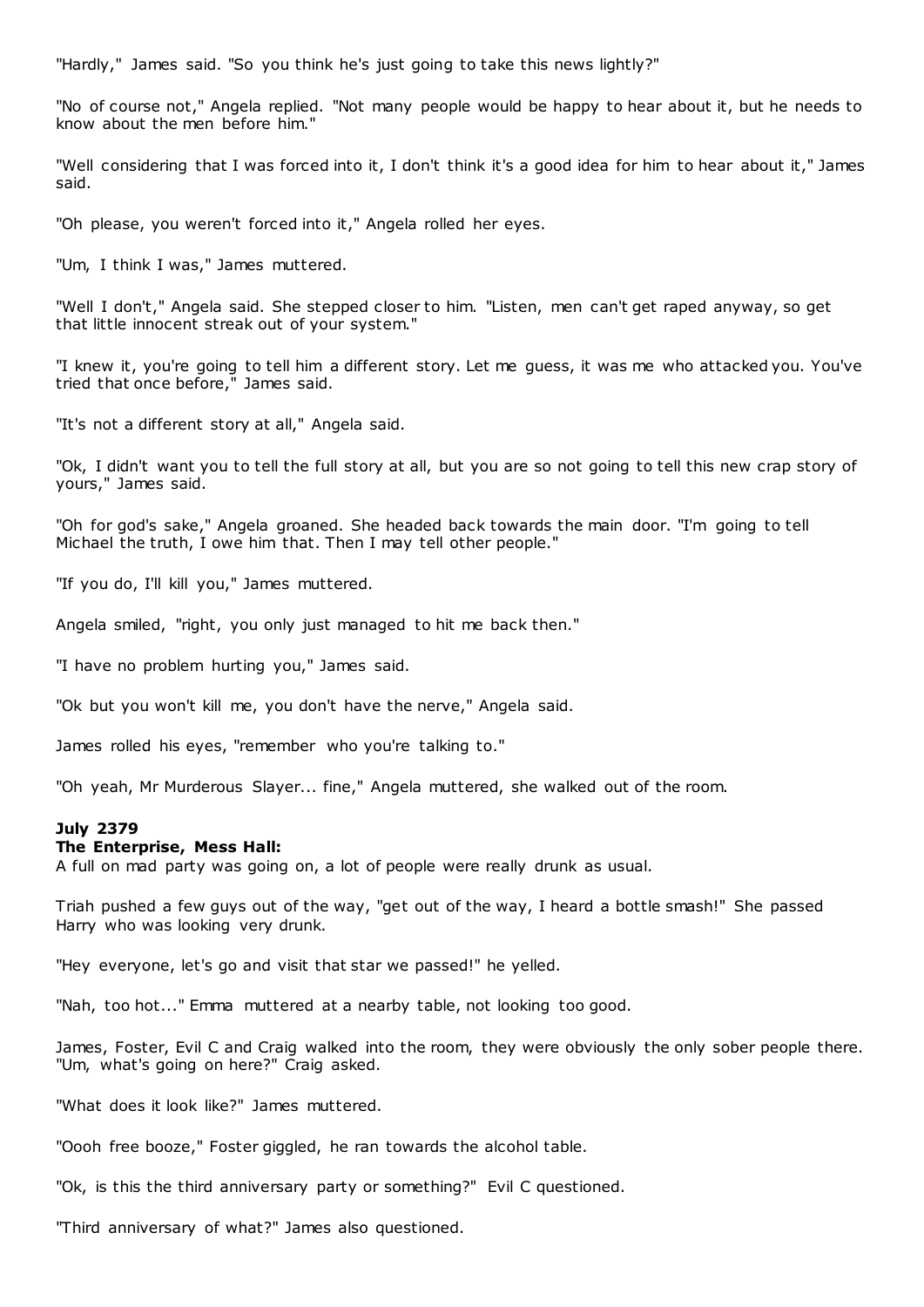Tom passed by with B'Elanna on his arm, "Jessie's evil rampage of course."

B'Elanna groaned, "yeah yeah, who cares, let's go." She pulled him out of the room with her.

"Hmm, best not repeat that to Jessie," James muttered, he headed out of the room.

"We're not staying then, damn," Evil C groaned, he followed too while snatching a bottle off a nearby guy.

"You can stay, I don't care," James said.

Craig grinned, "I don't either..."

"We're on the Enterprise, it's my decision anyway," James said.

Craig pouted, "I get your point."

"Great, we're staying," Evil C said, he grabbed another bottle of a different person.

Neelix ran passed them, he dropped his jacket on the floor nearby them. "On second thought," Craig muttered. He rushed out of the room, a lot of people did the same.

"Ok ok, why don't we fly there!" Harry yelled. A lot of people cheered, they all headed out via a different door.

Lee meanwhile screamed, he ran towards the nearest door. He tripped over Triah, who was busy wiping a stain on the carpet. "Oh god Triah, you've got to help me."

"Ok as long as you don't spill anything," Triah shrugged.

"Neelix keeps chasing me around the room," Lee stuttered.

Triah pulled a disgusted face, "eew."

"I know," Lee stuttered. His eyes widened, "oh crap!" He ran away with Neelix, wearing only trousers by the way, right behind him. He dropped a piece of clothing next to Triah.

"Oh for god's sake," she groaned.

Some guy nearby knelt down to pick it up, "do you want a hand?"

Triah looked up at him, "oh thanks..."

## **Present Day**

# **Triah's Quarters:**

Triah sat up in her bed looking freaked out, "no... oh god no."

## **Meanwhile in Tom/B'Elanna's Quarters:**

Tom's eyes opened up, they quickly turned very wide, "oh my god." He quickly pulled himself out of bed, "that's why my dad hated me."

B'Elanna groaned, she sat up, "what's wrong Tom?"

Tom glanced back at her, blushing slightly, "um... nothing, really it's nothing. It's a bad dream."

"Oh ok then," B'Elanna sighed, she lay back down.

#### **Kathryn/Chakotay's Quarters**:

Kathryn gasped as she sat up in her bed, "oh god."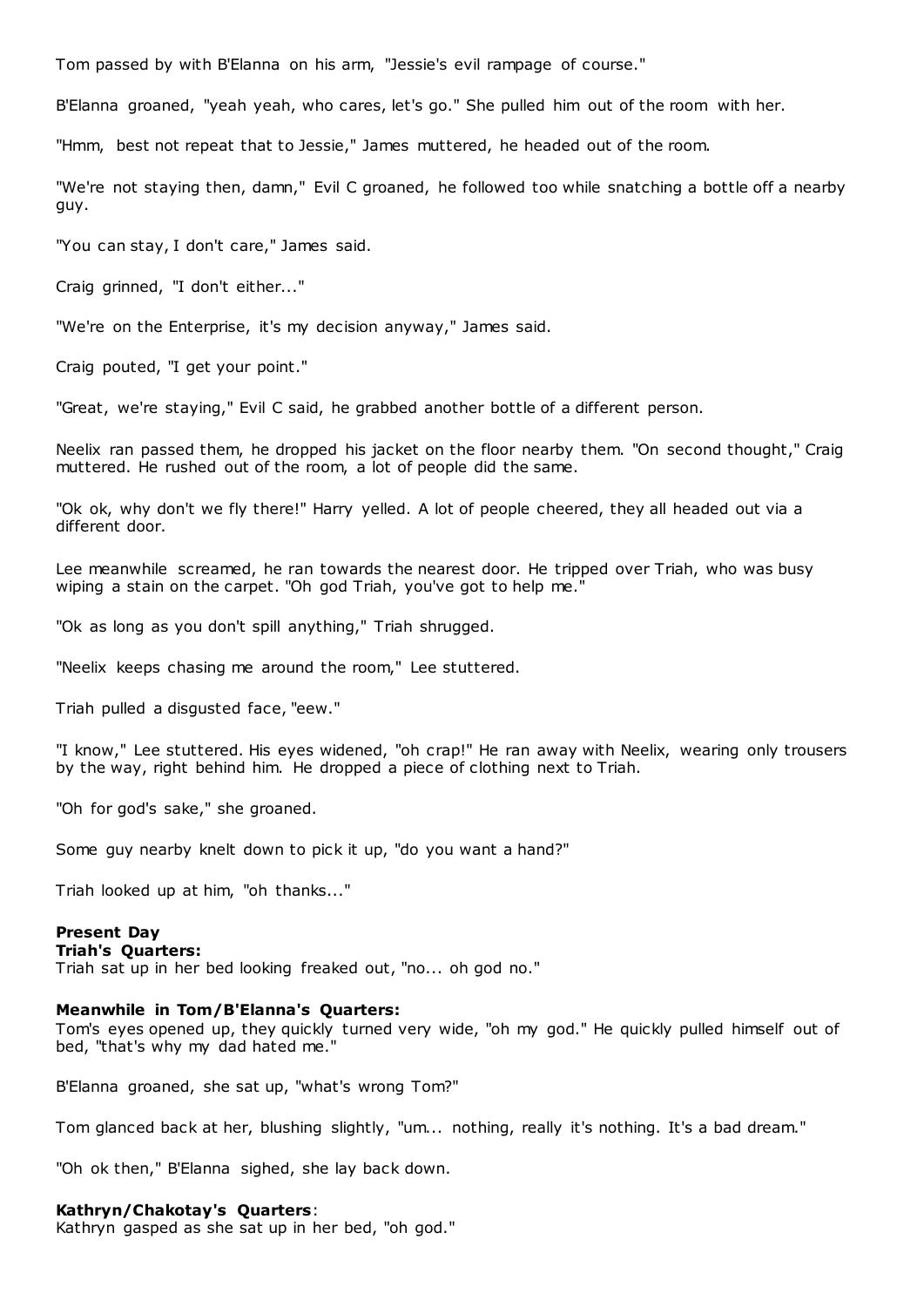Chakotay opened his eyes, "what is it?"

Kathryn trembled as she put a hand over her mouth, "I... left half a cup of coffee in our hotel room." She glanced over at Chakotay.

"Ugh... go back to sleep Kathryn," Chakotay groaned.

"But... but, the coffee..." Kathryn stuttered.

Chakotay groaned as he turned himself over, away from her, "go back to sleep."

"I'm going to have to go back there, I can't leave it," Kathryn stuttered.

"Somebody would have threw it away by now, now go to sleep," Chakotay muttered.

Kathryn's eyes widened, "how could someone do something like that!?"

Chakotay groaned, turning back over, "Kathryn..."

"All right," Kathryn said, she lay back down. "That poor coffee..."

## **Voyager's Sickbay:**

Triah rushed in through the main door holding Scott, still wearing her nightie. "Computer activate EMH."

Doctor Jones appeared, "please state the nature... oh hello Triah."

"Hi, um can you do a DNA test?" Triah asked.

Doctor Jones frowned, "of Scott? I thought you didn't want that."

"I really need to know now... long story," Triah stuttered.

"Well when I examined him after birth I got a DNA scan already, all I need to do is compare his DNA with other crewmembers," Doctor Jones said.

"Good good, do that," Triah stuttered.

"You didn't want this a month or so ago, why now?" Doctor Jones asked.

Triah sat down on the nearby biobed, "I had a weird dream a few minutes ago... you know about the party where I got pregnant, supposedly."

"I see, well I don't think this is a good idea then," Doctor Jones said.

"Why not?" Triah asked.

"You probably just want it now because you're panicky after the dream, later it'll be gone from your memory," Doctor Jones replied.

"True but I barely ever remember dreams after a few minutes, maybe I just remembered what happened. Surely that can happen right?" Triah questioned.

Doctor Jones sighed, "there's a higher chance that what you saw wasn't real though."

"Prove me wrong then, who's the dad?" Triah asked.

Doctor Jones headed over to the station nearby, he started working on it. "If you regret this later, don't say I didn't warn you or anything."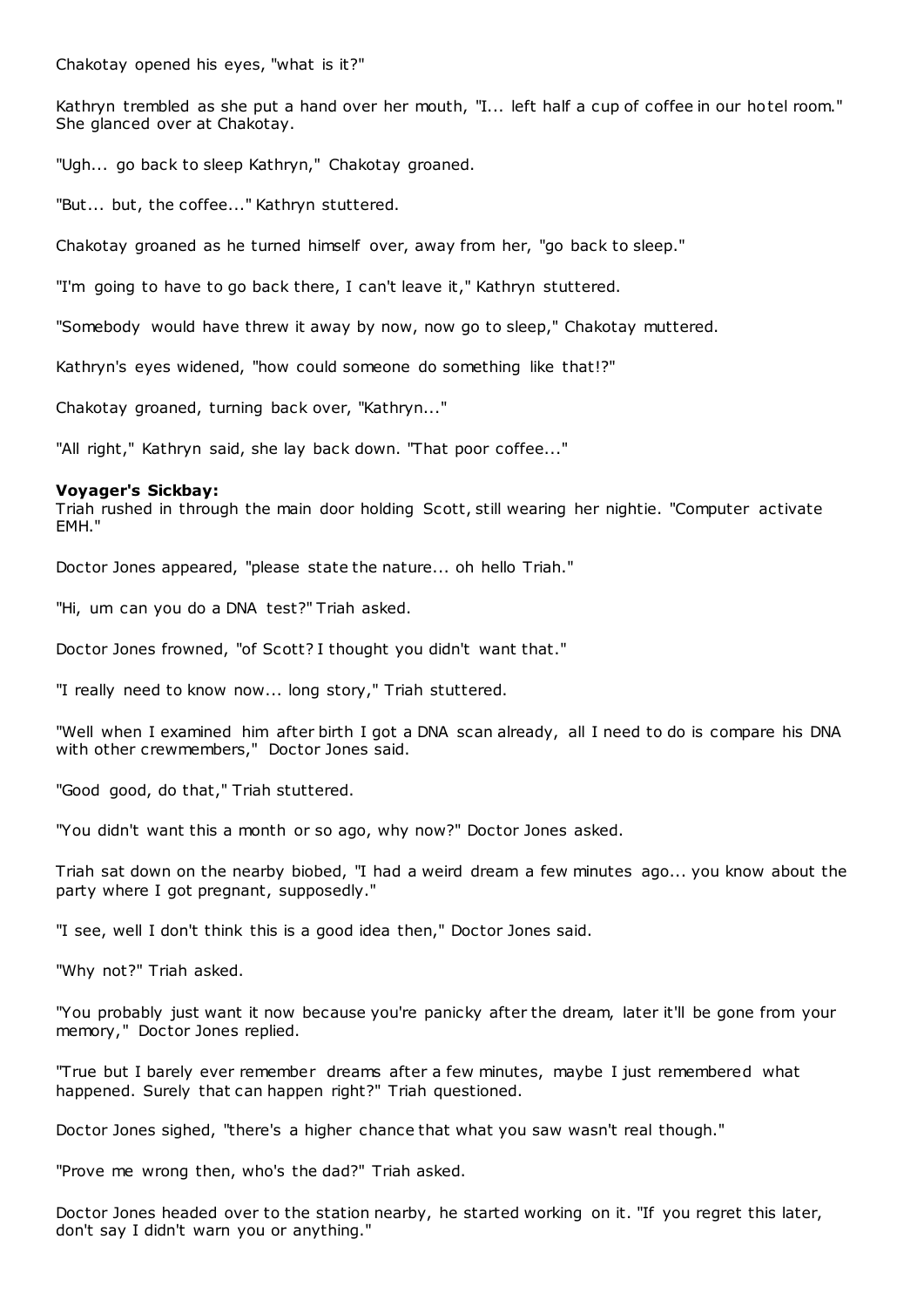"Sure ok whatever," Triah muttered.

"The computer is going through the crew manifest for that time period," Doctor Jones sighed. "Now in the meantime, who were you with in your dream?"

"Luckily I woke up before anything like that happened," Triah replied. She sighed, "Harry rushed out of the room to fly the Enterprise somewhere, it's not him. Lee was getting chased by Neelix..."

Doctor Jones smiled, "hmm if Lee was gay before, he isn't now."

"Yeah well, I doubt he would have been able to escape long enough..." Triah said. "Other guys at the party mostly left to go with Harry, my brother was there... so was Evil C, Chakotay. I don't know."

"You were panicky because they were all there or..." Doctor Jones questioned.

"Daniel came up to me, well rather Ronnie, he asked to help me clean something up. I woke up then," Triah replied.

Doctor Jones tried not to laugh, "you do realise that it could have happened earlier that night, or much later, or on another day."

"I guess," Triah sighed.

The station beeped. "Right it's done, are you sure you want to know?" Doctor Jones asked.

Triah nodded her head, "yeah, let's get it over with."

Doctor Jones glanced at the station, his eyes widened, "um ok then... the father is..."

## **Lena's Quarters:**

Lena sat down on her sofa holding a PADD and a cup of coffee. The door chimed, "yeah?"

Daniel walked in, "we have to talk."

Lena looked up from her PADD, "um, ok then, about what?"

Daniel shuddered slightly, clenching his fists, "I need to know something."

Lena put down the PADD and cup as she climbed onto her feet, she made her way over to him. "Are you ok, you don't look so good."

"No I'm not, now tell me..." Daniel muttered. "Why the hell did you let me get so boring?"

Lena stared blankly at him, "um what?"

Daniel took a hold of her arm to shake her slightly, "why... why didn't you tell me my past life was so boring!"

Lena pulled her arm away, "oh that. Who told you?"

"Nobody did. I must have hit my head or something cos it seemed like a memory," Daniel replied. "God I was reading books, making speeches, once I even got reading glasses just for the, you know, look."

Lena tried not to laugh, "oh yeah, I remember."

"What the hell was wrong with me?" Daniel asked.

"I don't know, you were always a watcher type," Lena replied.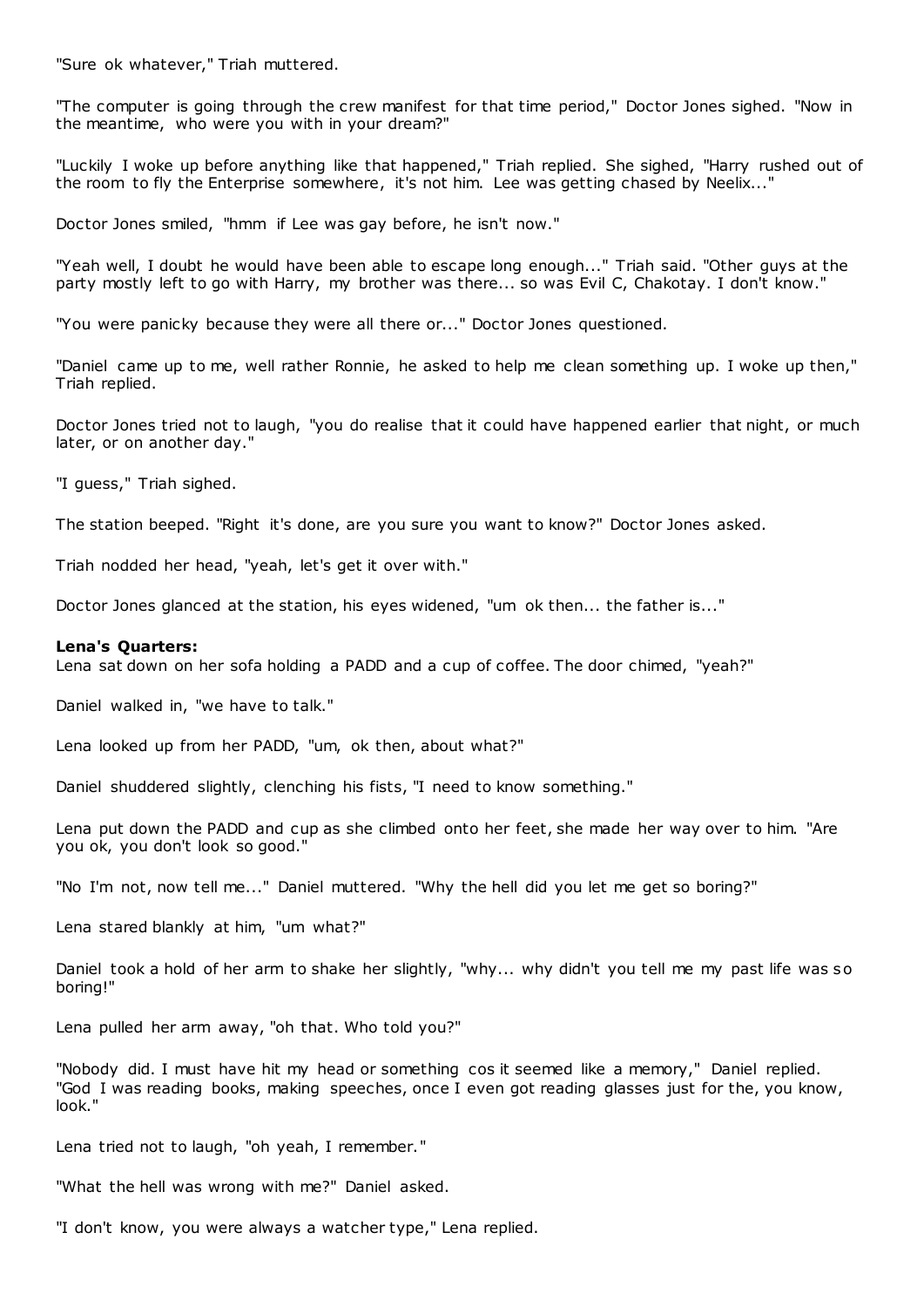"Yeah a watcher type, why did he insist on calling himself Ronnie anyway?" Daniel muttered.

Lena shrugged, "he said the name Daniel was the name of a thug, and too in your face."

Daniel's eyes widened, "oh my god!" He stormed back out of the room.

Lena tried not to laugh, "oops." She quickly followed him out.

## **Later that morning, James/Jessie's Quarters:**

Jessie was lying on the sofa trying to catch up on sleep, while Sarah-Amy's pram stood nearby. The door chimed. "Oh god..." she groaned. "Can you come back later?"

"Um, no I can't," a familiar voice called from outside.

Jessie opened her eyes, "fine... come in."

Angela walked into the room, "sorry, this is just really important."

"Get it over with, I only got about two hours sleep last night," Jessie muttered.

Angela glanced at the pram briefly, "oh right. You see I've got something to tell you..."

Sarah-Amy interrupted her by crying loudly. Jessie tried to sit up but she quickly lay back down, she placed a hand on her stomach. "You've got to be kidding me," she grumbled.

"What's wrong?" Angela asked.

"Recovering from my pregnancy is taking longer than I thought," Jessie muttered in response.

"I'll bring her to you," Angela said, she walked over to the pram.

Jessie tried to sit up once again, "that's really not necessary."

Angela picked up Sarah-Amy, she handed her to Jessie. "No thanks are needed."

"Thanks but she needs feeding and I can't get up, so you'll have to come back later," Jessie said.

Angela looked confused, "um why? Oh right." She turned to leave.

"If it's so important come back after the meeting or dinner or something," Jessie said.

Angela glanced back at her, "I'm not going to the meeting, I'll try after dinner time." She walked back out of the room.

## **Later**

## **The Leda, Conference Room:**

Most of the main cast and Andrea were sitting around the large table.

"Now are we clear on the mission?" Kathryn questioned. Everyone nodded, not looking too sure about it though. "Excellent, now let's move onto less official business. Anyone got anything to report?"

"Um actually I do," Triah said nervously.

Kathryn smiled, "ok Triah, what is it?"

"Well at first I thought I should keep it to myself but considering the circumstances, I feel the need to humiliate him in front of as much people as possible," Triah replied. Everyone looked rather confused. "I found out who the father of my baby is as I remembered some of the night it happened."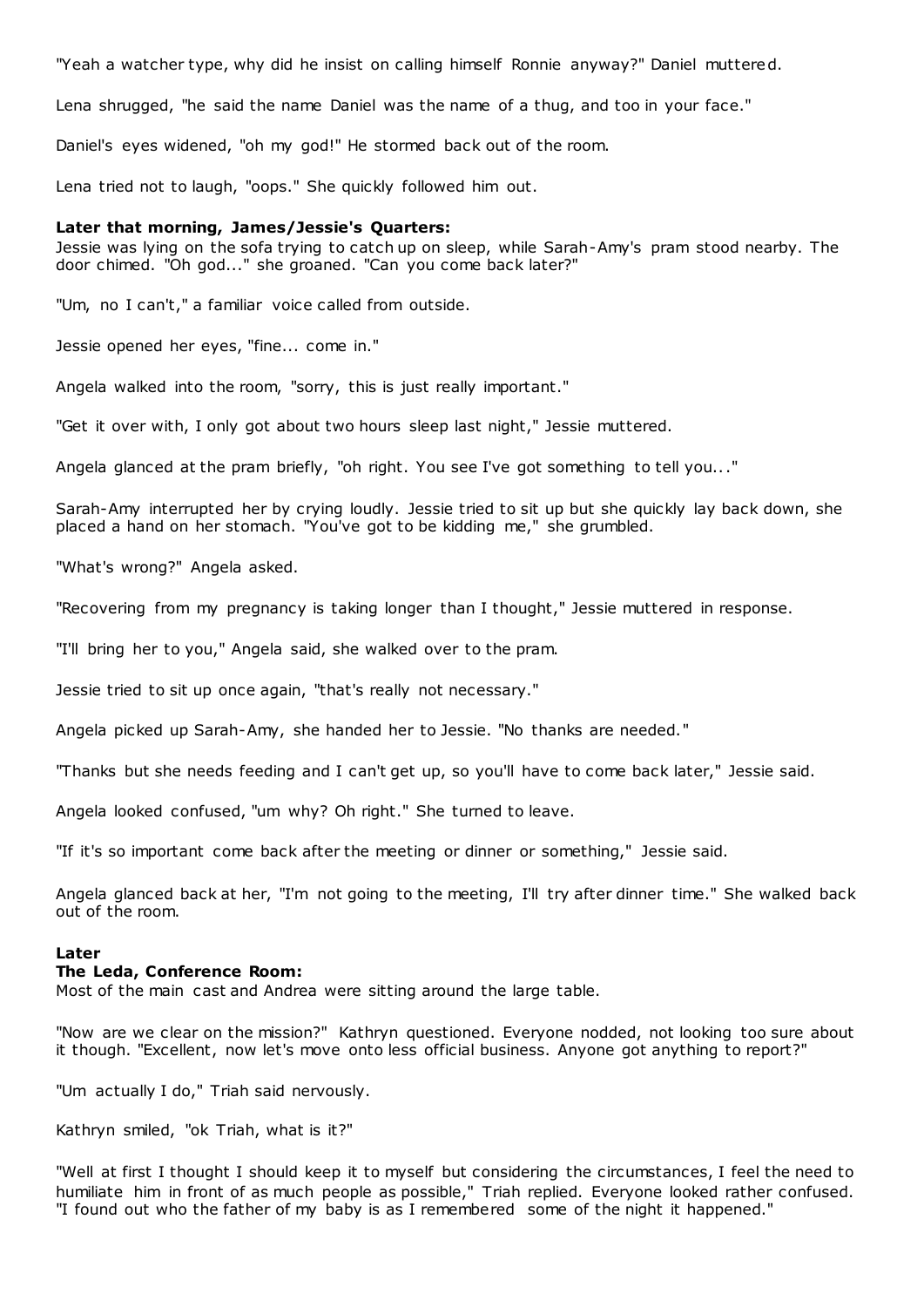"Oh..." a few people said. Nearly everyone leaned on the table to get a little closer.

Triah sighed, "I saw myself do a Seska, it's Chakotay's."

Everyone stared at Chakotay, his eyes widened in horror. "What!?" he exclaimed.

Triah giggled, "only kidding." Everyone sighed in relief. "But I was close with the Seska thing, the father is actually James."

Everyone turned to James instead, he did the same as Chakotay while Jessie looked rather annoyed. "Ok Triah, I'm going to kill you," she grumbled.

"Relax, I was kidding," Triah said, giggling again.

Tom sighed in relief, "thank god, cos frankly James has too many kids." He noticed Jessie glaring at him, "oh and I fear for my life, and everyone elses."

"Triah, stop messing around with us and tell us," Chakotay grumbled.

"All right sorry, I just thought I wouldn't be able to do this again. I needed to cheer myself up after all," Triah said. She sighed, "ok the real father is, ok it's Daniel."

"She's kidding again," Daniel said uncomfortably. Everyone glanced over at him. "Right?"

Triah bit her lip nervously, "nope."

Daniel hit his hand off the desk, "damn it that Ronnie guy was supposed to be boring, not a murderer who knocked up a girl."

Lena groaned into her hand, "nicely put."

Tom shrugged, "well James is slightly boring yet he managed it." His eyes widened in panic straight afterwards, James started glaring at him. "Crap, please tell me I said that in my head."

"Oh you did," James said.

Tom sighed in relief, "thank god... wait, damn!" He jumped to his feet and ran out of the room.

James rolled his eyes, "I'll get him later."

Jessie frowned, "what did he think?"

"He said somehow I managed it, well something like that," James replied.

Daniel folded his arms, "oh come on, no one was as boring as Ronnie. Do you voluntarily wear glasses just for the look, or read books, make speeches and crap?" A lot of the group sniggered quietly.

"No but I'm related to the Janeway's, I've probably done a speech at some point," James replied.

Kathryn tried to look innocent, "me, speech, haha not me."

Lena groaned, "I think the gag was aimed at me, right?"

"Both of you actually," James replied.

"Ok is there any other business?" Chakotay butted in.

"Actually yes there is. You know the group I was told to train," James said.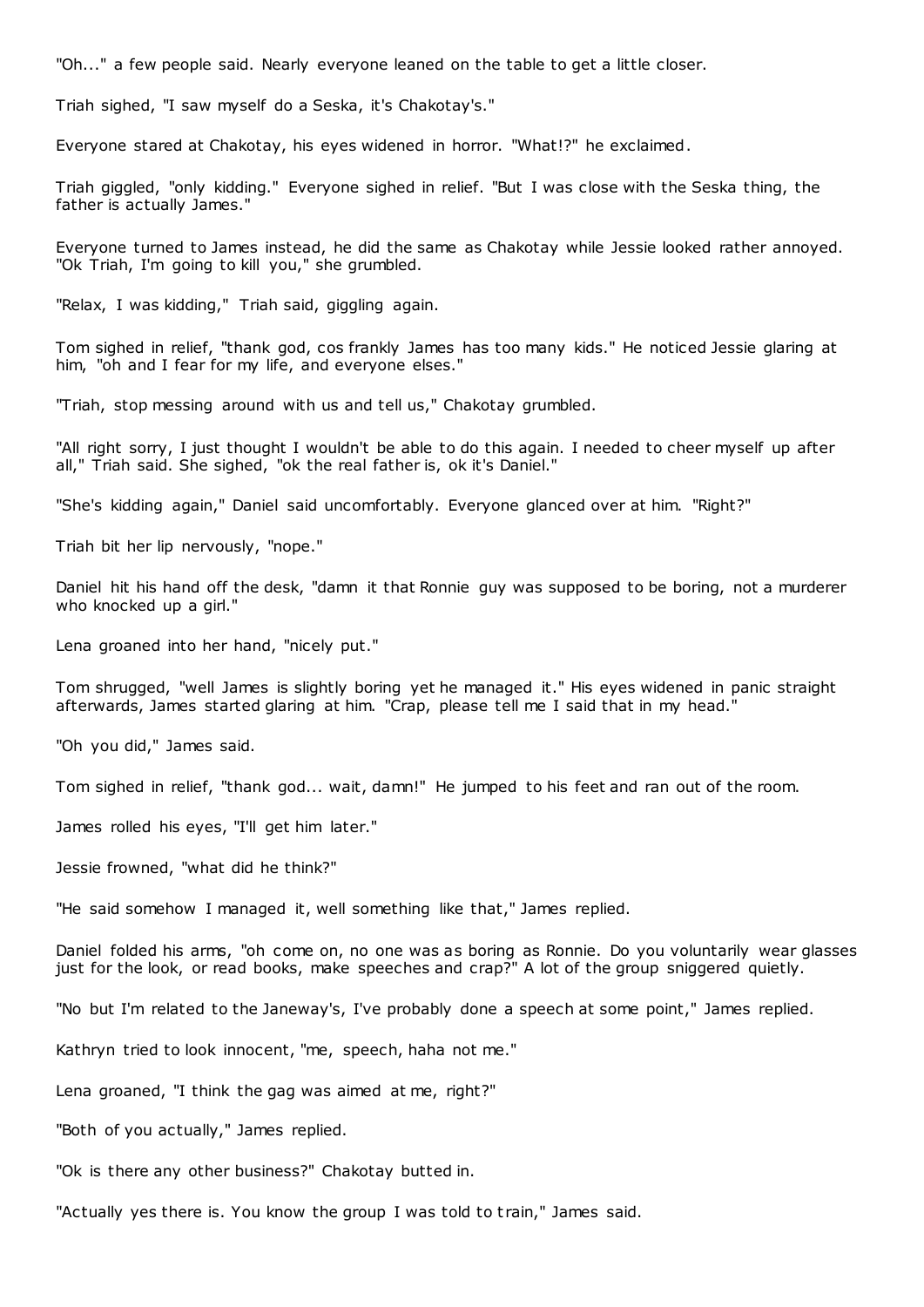Chakotay sighed, "yes, what have they done now?"

"Nothing yet really, it's just what makes you people think I can train them for security? I'm not a miracle worker," James replied.

"Well it's either security or train them to use a console of any kind. What would you do?" Kathryn said.

"Oh right, but instead you allow them to use weapons..." James said.

Chakotay's eyes widened, "oh no no, don't give them weapons, you didn't give them weapons did you?"

James rolled his eyes, "I'm not that stupid."

Chakotay sighed in relief, "good, make sure they're trained to use them on the holodeck. Someone will have to take over training after your two weeks are up though."

"Really, you want me to train them to use them? Fine it's your lives, I'll be gone once they get the real kind," James said.

Most of the group looked nervous. "Oh that's not good, I could do with a jug of coffee," Kathryn said, she climbed out of her chair. "Dismissed."

## **Not long later, Voyager's Sickbay:**

"Just tell me doc, is this some kind of sick joke she's pulling?" Daniel asked.

Doctor Jones sighed, "no... obviously Mr Ronnie was more interesting than he seemed."

Lena tried not to laugh, "tell me about it."

Daniel stared at her, "this isn't funny. Yesterday I was fine, today I find out my previous life was as dull as Janeway when she's not on coffee, except worse, and I also find out that I have a kid."

"Well look on the bright side," Lena said.

"I would if there was one," Daniel muttered.

"There is," Lena nodded. "You and I have something in common, we both have kids."

Doctor Jones tried not to laugh, "yes that's true."

"I don't think we can get your teen daughter and my month old kid to play together, you know while we go out somewhere," Daniel grumbled, he sat down on the biobed.

"No, but when she comes back she could babysit for us," Lena said.

Daniel groaned, "oh god, my life's over..."

"Yeah that was my reaction when I found out about Kiara," Lena muttered.

Doctor Jones shook his head, "then it's a good idea to keep an eye on him then."

"Yeah," Lena sighed. She sat down next to Daniel. "Hey, it's going to be fine, I got through it."

"Oh yeah, did you have Kiara with someone you didn't really like?" Daniel asked.

Lena nodded, "yeah actually, he tried to rape me."

"Oh... ok yours is worse, sorry," Daniel muttered.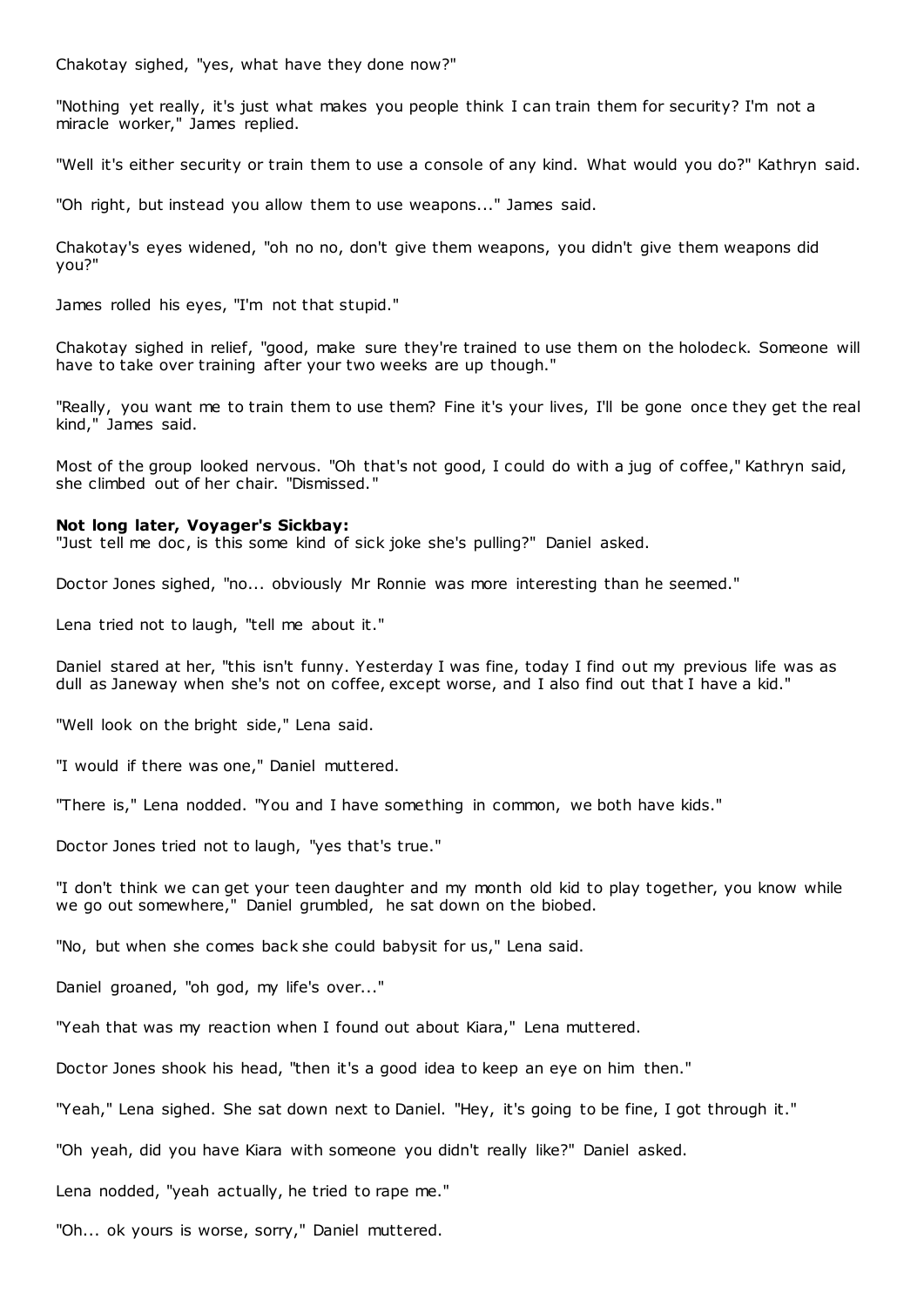"You're damn right. I'll help you through this, but I'm not doing any changing diapers or anything like that," Lena said.

Daniel stared at her, "what makes you think Triah's going to let me babysit?"

"It was um, a just in case comment," Lena replied.

## **Meanwhile, the Pegasus:**

Damien was laughing maniacally as he watched two crewmembers fight each other on the viewscreen. Riker snatched his popcorn when he wasn't looking, he used his other hand to pick up a bottle next to his chair.

"Oh this is much more fun than I realised," Damien laughed.

Bob frowned, "actually this isn't a comedy episode so it's not supposed to be fun."

Damien rolled his eyes, "comedy in this series, what are you on?"

He and Bob heard a disgusting noise coming from Riker, they all glanced at him. Riker smiled sheepishly, "it wasn't what you think." He squeezed the brown sauce bottle, a large dollop landed on top of Damien's popcorn.

"You stole my popcorn!?" Damien exclaimed.

Riker grinned, "sorry sir, I was hungry."

"You're always hungry," Damien groaned. Riker politely moved the bucket closer. "No I don't want any now."

"Bless you sir, you're so nice," Riker smiled, he stuck his face into the bucket.

Damien looked disgusted, "where's a stupid Fifth Voyager style accident when you need them?"

"I don't know sir, maybe the writers are too mature for that now," Bob said. What he didn't realise was there was a guy with a Scream mask on, and a black cloak just behind him. He brutally stabbed him in the back several times. Then suddenly a bulkhead fell from the ceiling and crushed the two of them.

"Wrong person you idiot," Damien groaned.

"Um... ok," the alien said in a confused tone of voice.

Damien sighed, "never mind, what's next?"

## **The Enterprise, the Mess Hall:**

The room was unusually quiet, only a few people were sitting at tables. A few tables had been overturned, and somebody was fixing one of the replicators.

"Ok this is weird," Jessie muttered.

Duncan nodded, "yeah, maybe there was a fight." He watched Sasha climb onto the chair next to him.

"There's been a lot of fights today apparently, that's why your dad's late," Jessie said.

"Cool," Duncan grinned.

Sasha groaned, "how is it cool?"

"Oh no no, don't start," Jessie groaned. "Duncan, can you keep an eye on your sisters quietly, while I replicate dinner?"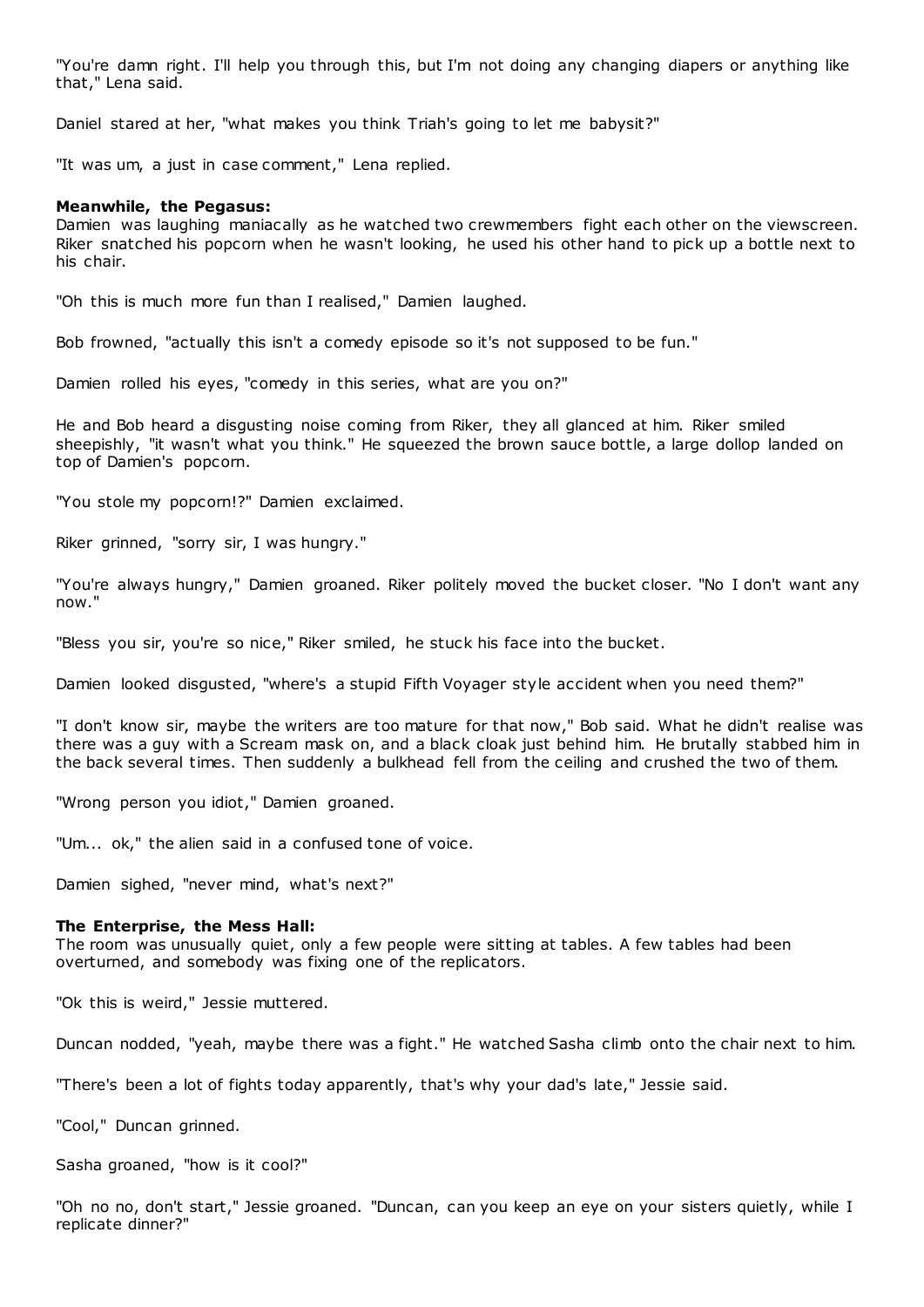"Yeah ok," Duncan muttered.

Jessie headed towards the replicator, Neelix walked over to her. "Um Jessie, there's something..."

"Yeah yeah, I'm sorry that Sasha screamed at you. You've got to remember that she was a lot younger when she last saw you, well sober," Jessie said.

"Ok, but why do you keep saying the word sober? I'm hardly ever drunk," Neelix questioned.

Jessie shuddered, "forget it."

Neelix looked confused, "um ok." He walked away.

Jessie turned back around, she bumped into a large guy next to the replicator. He dropped the tray he had onto the floor. "Oh oops, I'm sorry," she said.

"No it's fine, I wasn't looking where I was going," the guy said, he knelt down next to the tray.

Neelix rushed over, "I'll clean that up, Triah's supposedly on her way."

"And what's so bad about that?" Jessie asked.

"Isn't it obvious Jessie?" Neelix muttered. She just shook her head. "Oh you weren't here the last time this happened. She didn't just clean the carpet, she insisted that I take off the whole thing and clean it outside. I had to get Security." He rushed back over to the kitchen, and picked up a mop nearby it.

"I hope her kid isn't the messy type," Jessie muttered.

The guy shook his head, he glanced at her, "wait, your name is Jessie?"

"Um yeah, have we met or something?" Jessie replied looking confused.

"No, I don't think so. Are you the Jessie that's married to the security chief?" the guy asked.

"Um, yeah actually. Why, are you part of the security team or something?" Jessie replied.

"No I'm not," the guy said, narrowing his eyes a little.

Jessie looked even more confused, "well if we don't know each other, why are you looking at me like that?"

"Angela told me a few things about you," the guy replied.

Jessie groaned, "oh... I should have saw that one coming. That bitch never liked me so what she told you..."

The guy pushed her roughly into the wall nearby the replicator, "you have no right to call her that."

Neelix nearby groaned, "no no, not another fight."

"I'm sorry but that's what she is," Jessie muttered. "Who are you anyway, her boyfriend?"

"Her fiance," the guy grumbled.

"Oh, that explains everything," Jessie said. She tried to move away from the wall but he just pushed her back against it.

"Hey!" Duncan yelled from the table, he rushed over to the scene. "You get away from my mum right now."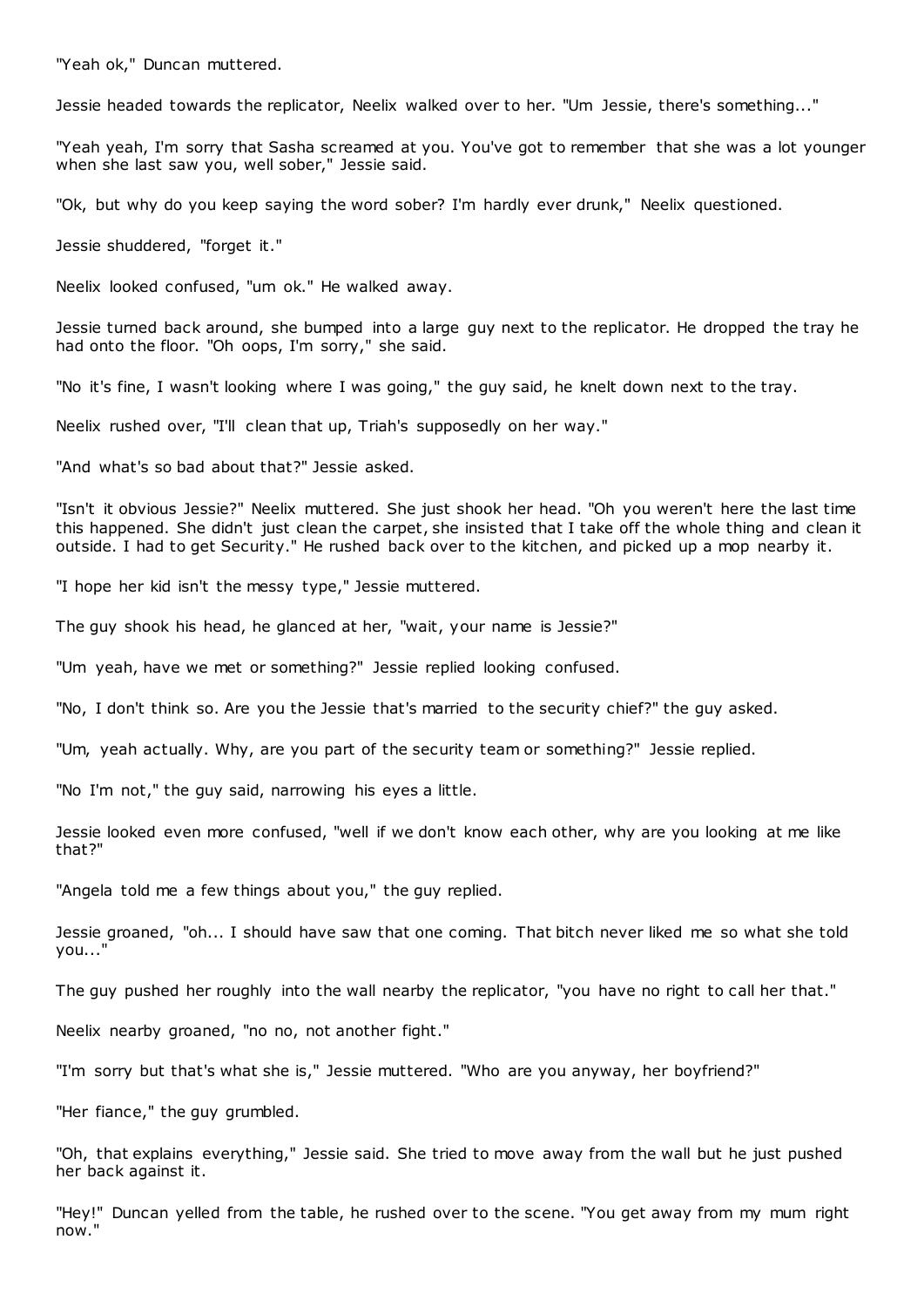Michael looked down at him, "uh... no."

"Duncan, just sit back down... I'll handle it," Jessie said.

"No, get away from her!" Duncan yelled.

Michael tried not to laugh, "or what?"

"Or I'll hurt you," Duncan said.

Michael laughed, "you can't even hurt my feelings, little brat."

Jessie groaned, "Duncan, sit back down now."

"Yeah mummy's boy, sit back down before you get hurt," Michael sneered.

"If you hurt him you'll regret it," Jessie said.

"In case either of you haven't noticed, you're both too small to hurt me," Michael muttered.

"Oh yeah?" Duncan said, he kicked him hard in the leg.

"Ow, you little brat!" Michael snapped, he slapped him just hard enough to make him stumble to the ground. Jessie tried to push passed him but he easily pushed her back against the wall. "No you stay here and listen to me. You say anything to Angela again, you'll be paying a visit to Sickbay. Oh and tell your husband to stay away from her."

"Well the second one's easy but it's a little too hard to not insult Angela," Jessie said.

Michael growled, he closed the gap between him and her, "you don't have any idea what happened between them years ago, do you?"

"Of course I do but..." Jessie said.

"Just make sure he doesn't come near Angela again," Michael muttered. Somebody grabbed a hold of his arm and threw him into the side of the nearby table.

"Would you mind telling me what you thought you were doing?" James said.

Michael stared at him, not believing his eyes, "that's him? For god's sake, I shouldn't even be worried..."

"Worried about what?" James muttered, he glanced over at Jessie.

"He's Angela's fiance," Jessie said. She headed over to where Duncan was.

James tried not to laugh as he glanced back over at Michael, "she must have been one hell of an outcast to end up with this fat lug."

"What is it with this family, you are all so stupid..." Michael grumbled. "I mean first your stupid kid thinks he can beat me up, then your short arse wife, now you who is also one stupid looking short one too."

Duncan got back onto his feet with Jessie's help. "Hey, I did hurt you," he said.

James glanced over at them, then immediately turned back to Michael looking annoyed again. "You hit my son?"

"Yeah I did, he kicked me in the leg," Michael replied, shaking his head.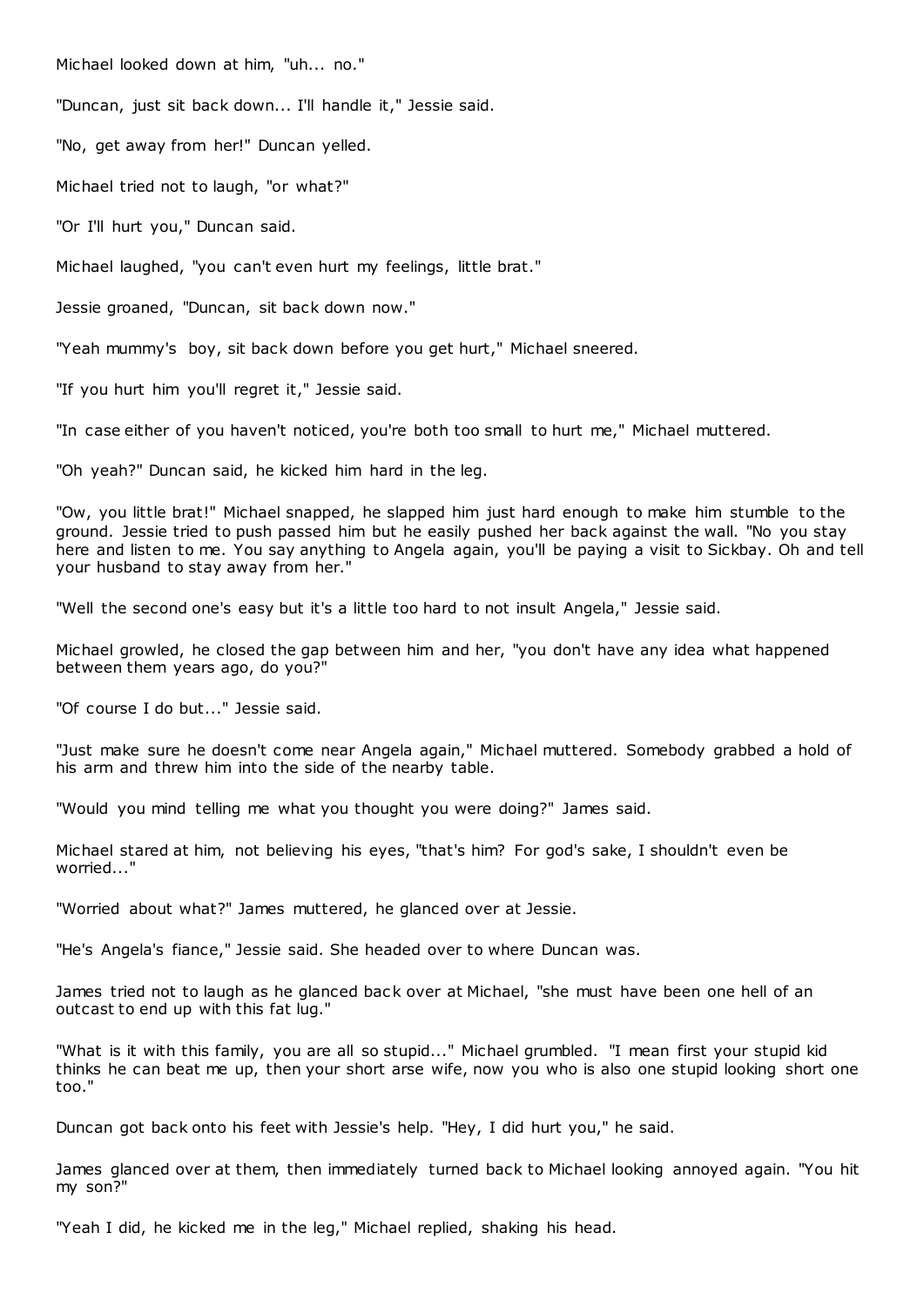James shrugged, "oh ok then." He punched him as hard as he could, he fell back into the table, this time breaking it and he didn't get back up.

Neelix groaned, "great, it was only a matter of time before a table was broken."

"Sorry Neelix, but he really needed that," James said as he walked over to Duncan and Jessie. "I'll get him to Sickbay."

"No I'll do it, you can keep an eye on the girls," Jessie said.

"All right," James said. He turned back around, "ok if anyone wants to beam this fat guy to a Sickbay, beam him to the Leda one."

"But only Nikki is there," Neelix said.

"I know," James said. He headed over to the table where Sasha and Sarah-Amy were at.

#### **A while later, Angela's Ready Room:**

The door chimed, Angela looked up at it, "yes."

Michael walked in, "you asked to see me."

"Yeah. I don't have a good reason for it either," Angela grumbled, looking at the PADD in her hands. "I know I don't like Jessie, but she's my crewmember. I don't like fights Mike."

"You're on her side!?" Michael snapped. "You always said how much of a cow she was, and how much she talked about you behind your back."

"I know but you shouldn't have just attacked her..." Angela snapped back.

Michael folded his arms, "you also failed to mention that this 'ex' of yours is a Slayer."

"So? What has that got to do with anything?" Angela questioned.

"For one thing a Slayer wouldn't just stand, sit or lie there while someone tries to rape him," Michael muttered.

"Now do you believe me?" Angela shrugged.

Michael's face turned a shade paler, "unfortunately."

"I know it's not good information, but I couldn't keep it a secret any longer," Angela said.

"Thanks for being honest," Michael muttered.

Angela sighed, "but?"

"But you have seen him more times in the last two days than you've seen me," Michael said.

Angela shook her head, "if you're thinking that I'm seeing him on the side, then you've got the wrong idea."

"How do I know though? You've kept this from me for so long," Michael said.

"Oh come on, back then we were both single and messed up teens. Now I'm engaged to you, and I love you more than anything. He's married with three kids. It would be sick and stupid if I was," Angela grumbled.

Michael nodded his head, "yeah you're right, it would be." He turned to leave.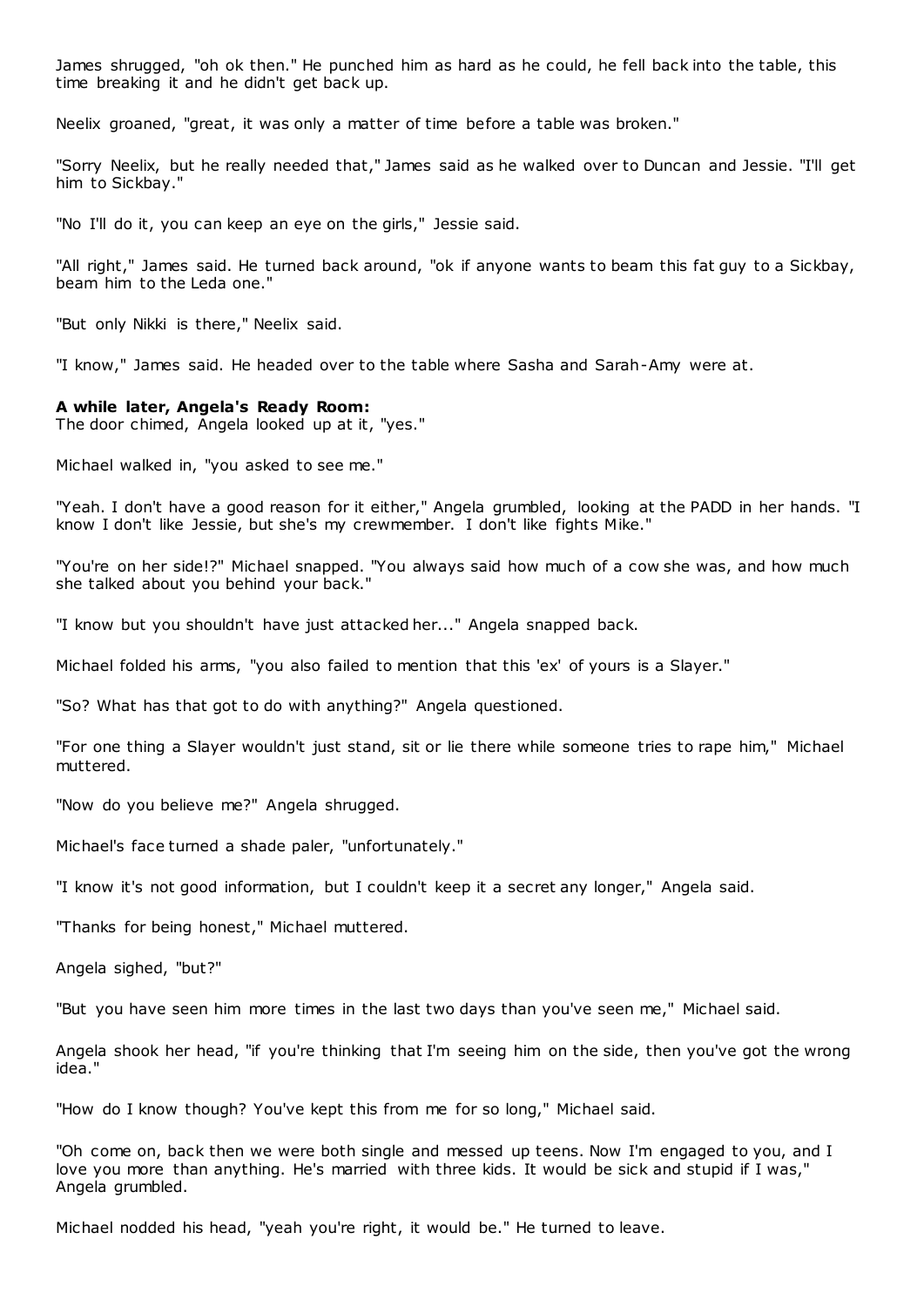"Michael," Angela said as she stood up. "James and I are ancient history. Even back then he was just a little crush."

"It was enough to do that with him," Michael muttered.

"I told you, messed up teens," Angela said.

"Sorry Angy," Michael muttered, he walked out.

## **Outside the nursery:**

Sasha walked out with Johnathan not far behind her. Jessie sighed, "where's your brother?"

"He hit that dumb kid again just before," Sasha replied.

Johnathan giggled, "yeah it was funny."

Tom raised his eyebrow, "I'm sure it was, let's go now." He lead Johnathan by the hand down the corridor.

"I really can't be bothered to talk to a teacher..." Jessie muttered.

Duncan then walked out, pouting, "he started it. Oh hi mum."

"Ok let's go before the teacher tries to talk to me," Jessie said, she took Sasha's hand and headed down the corridor, Duncan followed her. "Why did you hit him?"

"He started it, he was really annoying," Duncan replied.

Jessie sighed, "not all kids are as smart as you, you know."

Sasha giggled, "or as bad tempered."

"There's nothing wrong with that, right mum," Duncan said.

"Sometimes no," Jessie replied.

Angela turned the nearby corner, she rushed to catch up with them, "Jessie, can I talk to you?"

"Actually it's good most of the time," Jessie rolled her eyes as she stopped. "I hope you've just come to apologise for your fat fiance."

"Yes and no actually," Angela muttered.

"Save it, he hit Duncan and I'm not accepting anything from you. If he kept to mouthing off at me then I would," Jessie grumbled.

"Nobody mentioned anything about Duncan, he wouldn't..." Angela stuttered.

"He did," Duncan said. "I kicked him for threatening her. I'm surprised I didn't get my foot stuck in the fat."

Angela glanced down at him, "good god, you and James are dangerous together."

Jessie narrowed her eyes, "what does that mean?"

Angela looked back up her, "Duncan's a good example of my point, work it out."

"You know, I've had enough of your face and voice so go away before..." Jessie said.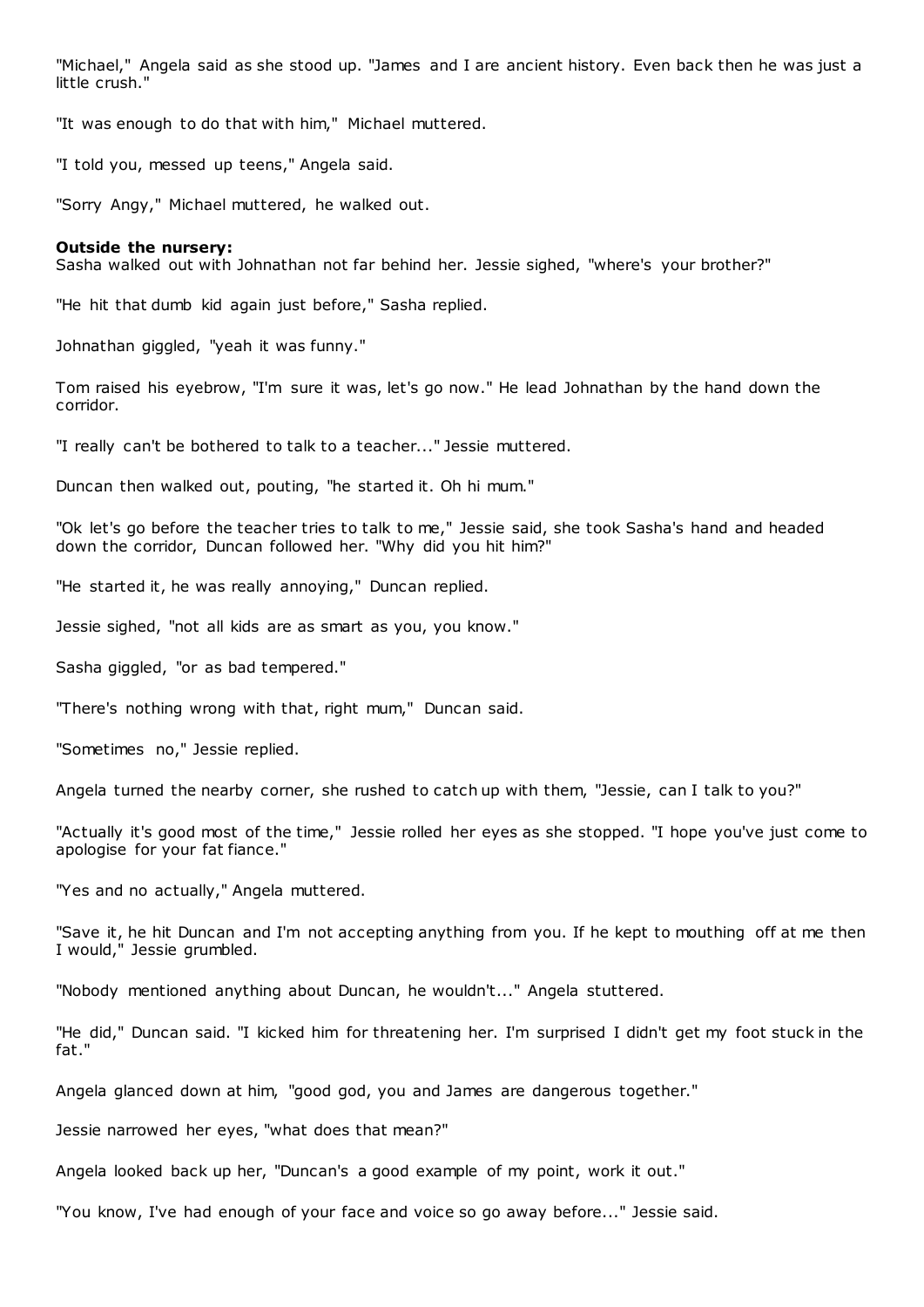Angela stepped closer to her, "before what? You'll hurt me, mouth off at me, set body guard number two onto me?"

"Probably the first one, so don't tempt me," Jessie grumbled. She turned around, "come on, let's go before anything happens."

Duncan pulled a face, "aaw."

"I don't know what you said to him but I'm sure that it made him attack you. He wouldn't just, he's not like you or your violent husband," Angela blurted out.

Jessie rolled her eyes, "what are you talking about?"

"Michael duh, what did you say?" Angela snapped.

"Nothing, we were both friendly until he started mouthing off at me for no reason," Jessie replied.

"No reason? Typical Jessie response," Angela muttered under her breath.

"Duncan, why don't you take Sasha home for me," Jessie said.

"But I want to see you smack her, and I want to too," Duncan muttered.

"No, you've had enough for today," Jessie said.

"Ok," Duncan pouted, he continued down the corridor with Sasha right behind him.

Jessie turned back to face Angela, "he started it, I didn't do anything to your precious fiance."

"Ex fiance," Angela muttered. "No thanks to you."

"Wow that's original, you're blaming it on me," Jessie muttered sarcastically.

"Well you obviously said something," Angela snapped.

"Is everything that happens that involves you not your fault? I mean are you the innocent victim everytime? Maybe it's you who needs to grow up," Jessie said.

"Like you're any better," Angela commented. "You did something to upset him, I'm sure."

"I really didn't... he said I talked about you behind your back. A lot of people are guilty of that, most don't deserve to be treated like that," Jessie said.

"That couldn't have been it," Angela shook her head.

"Oh you know what 'Angy', I'm sorry if you and your fiance split up. Mr and Mrs Stuck Up Spoilt Brats did have a nice ring to it," Jessie muttered.

"Thanks that's sweet but," Angela sarcastically said. She pushed her into the wall. "I'd rather you didn't say that at the wedding."

"That's if you have one," Jessie said.

Angela laughed in a sarcastic manner, "oh I will, if you managed to have one then no one really has a problem."

Jessie groaned, "is that the best you can do?"

"What do you mean, I was just speaking the truth," Angela said, pushing her into the wall again.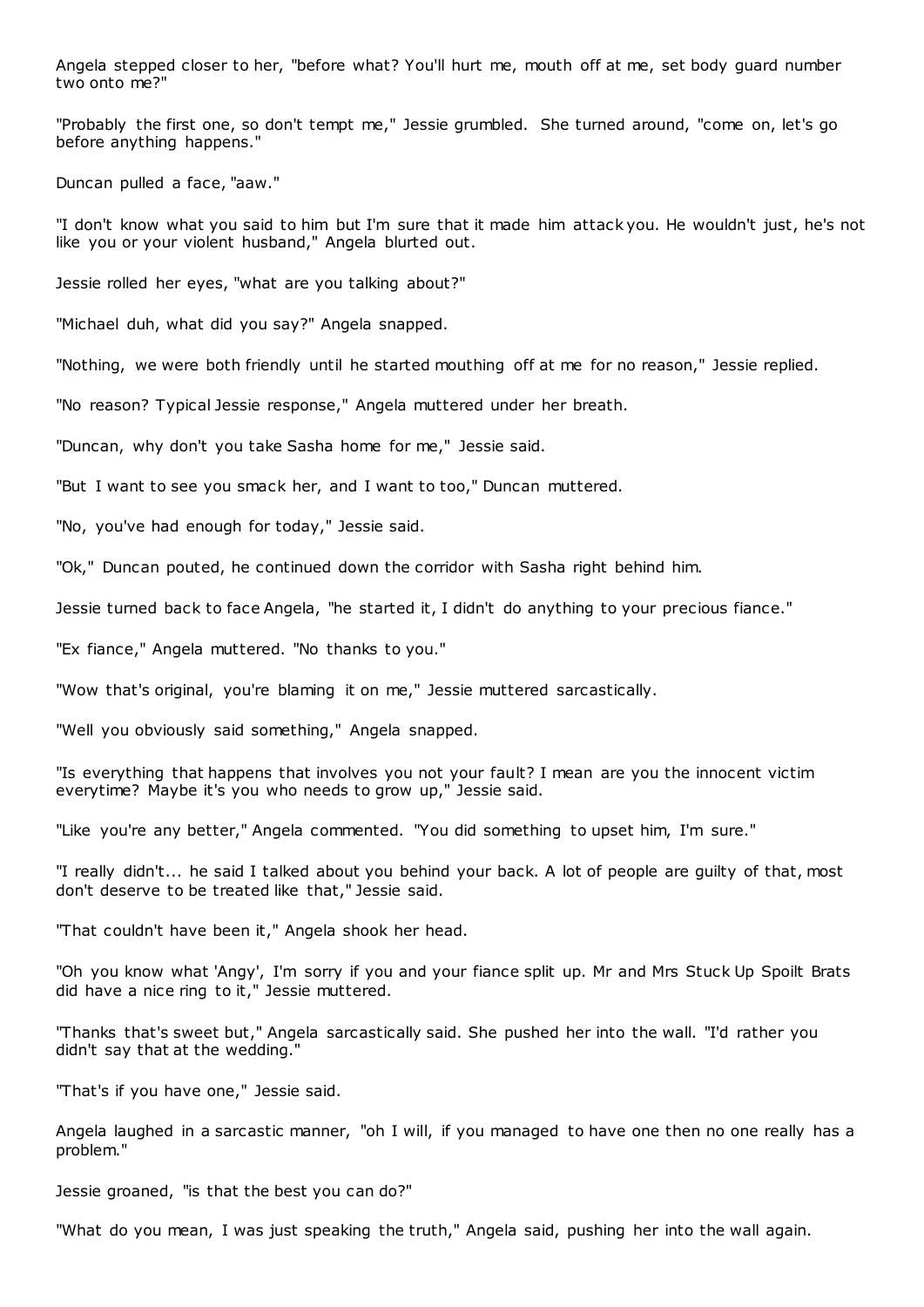"You know I'm getting sick of people pushing me into the wall," Jessie grumbled.

"What, I thought you'd be used to it or something. I mean James must have done it to you at some point," Angela said.

"Well it was twi... hey," Jessie muttered to herself. She stared angrily at her, "you mean... ugh you're sick!"

Angela raised her eyebrow, "well what was he pushing you into a wall for?"

"First time none of your business, second time we were ill so..." Jessie muttered in response.

"Ookay right, and he always called me sick, maybe he was covering for something," Angela muttered.

"You mean he really wanted to call you something worse than that?" Jessie questioned. Angela narrowed her eyes, she slapped her face. "Oh I was so hoping you'd do that," she muttered, she placed her hand across the side of her face.

"Why, you want a reason to send lover boy after me?" Angela questioned, folding her arms.

"Like I need him to hurt you," Jessie grumbled. She lowered her hand, and kicked her hard in the leg.

Angela glanced at her, looking shocked, "ow, you Slayer whore."

"Oooh that hurt," Jessie sarcastically said. She raised her hand but Angela grabbed it and pushed her back into the wall. She used her other hand to hit her in the lower stomach.

Angela smiled as she backed off, "I bet that did though."

Jessie leaned on the wall as she knelt down on the ground, holding her stomach. "Oh you'll regret that when I get back up..." she muttered.

"I'm sorry, I totally forgot about that nasty infection you had," Angela sarcastically said.

"Ok forget Mrs Stuck Up Spoilt Brat, why don't we try Mrs Sickenly Bitchy, or something like that," Jessie muttered. She pulled a face, "actually the first one was better, how about something with the word betrayal in it."

Angela groaned, "I didn't betray anyone."

"What about James then, he was your friend!" Jessie snapped.

"You got it all wrong, Jess... we were just two good friends who grew physically closer. He did the same with you," Angela said.

"Uh no, I didn't try to rape him," Jessie muttered.

"That's what he told you Jess. I guess the only way to get you into bed was to lie to you about what happened," Angela said.

Jessie looked up at her, looking disgusted, "what are you blabbering on about?"

"You didn't really think that a thirteen year old with Slayer strength would let himself get raped, do you?" Angela questioned.

"He had this stupid thing about not hurting women," Jessie said.

"Sure whatever. Truth is, I backed out... but he didn't want me too, typical male teen ey?" Angela said.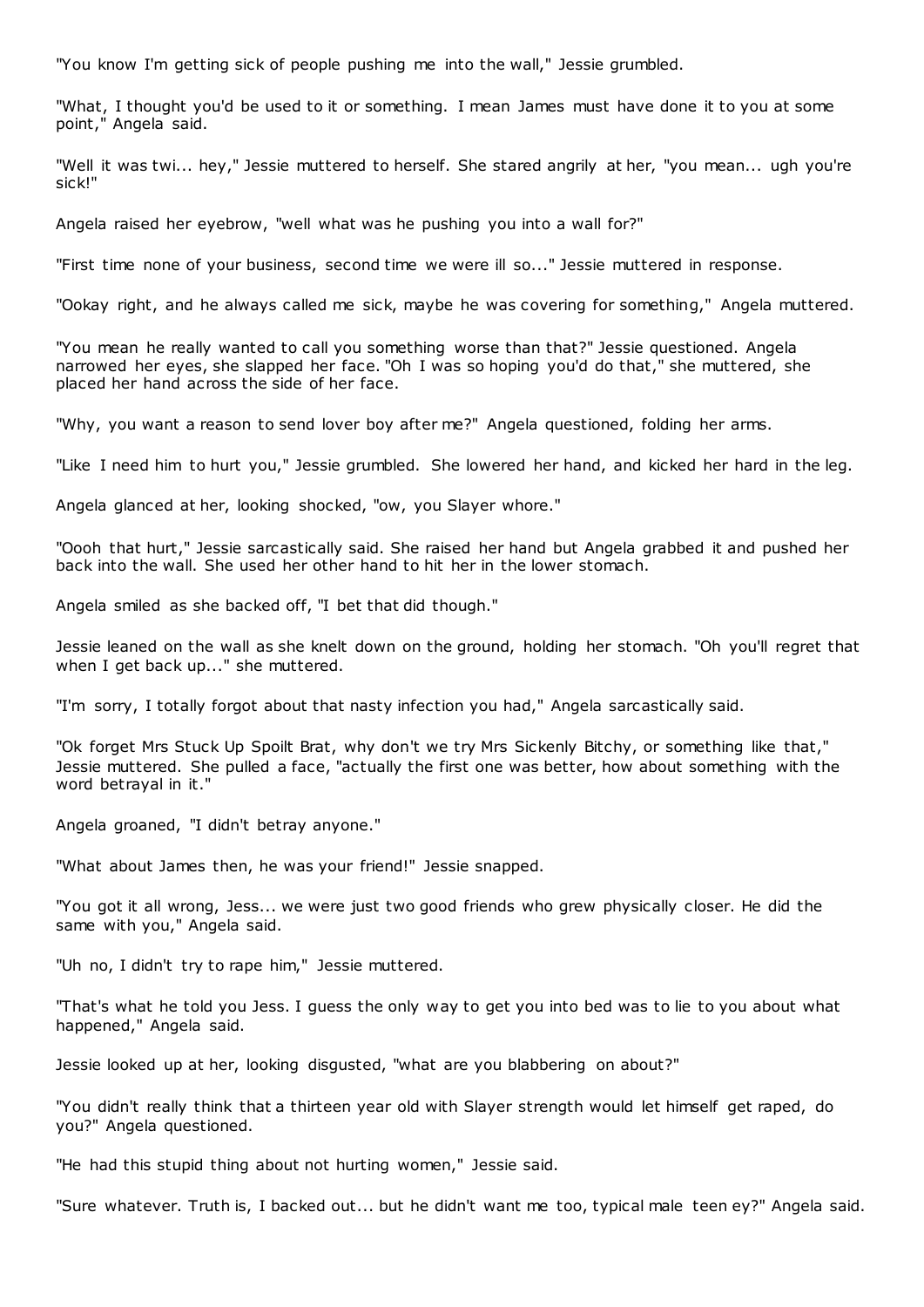Jessie tried not to laugh, "ok, that's a good one." She stopped laughing and cringed a little. "Ow don't make me laugh again."

Angela narrowed her eyes, "it's true you know. Even at thirteen he should have been able to push me away easily, but you saw for yourself that he didn't."

"Ok fine. Explain why it looked to me like you were trying to rape him when I came in, why he was more scared than I was about sleeping together?" Jessie questioned.

"Sure. One, you had tried to get in earlier, failed and left, he didn't want you to know so he pretended to fight me off before you got back. Two, even when he was with me he was in love with you. He was probably worried about it because when he slept with you, it would show that he had experience," Angela replied.

Jessie stared blankly at her, "ok that's bull."

Angela smiled sweetly, "sure, believe what you want. I remember the incident like it was yesterday, you weren't even there." She walked away.

"Yeah but I know James, you obviously don't," Jessie said.

Angela turned around, "obviously you weren't paying attention, I do know him, if you get my meaning." She continued down the corridor.

Jessie rolled her eyes, "ugh, fat guy's whore." She pulled a face, "did I just say that?" She pulled herself slowly to her feet.

## **Meanwhile:**

Lena woke up with Doctor Jones in front of her face, she sat up quickly. "Doc, what are you doing here?"

"This is Sickbay Lena, you fell unconscious," Doctor Jones replied.

Daniel, who was standing beside Lena, glanced over at Doctor Jones. "What's wrong with her?"

"Well surprise, surprise, it was something to do with extra telepathy," Doctor Jones replied. "Did you see or hear anything?"

Lena slid her legs off the biobed but remained seated, "it was more of a dream than anything else."

"Well one telepathic crewman messed with memories before. What do you remember last?" Daniel asked.

"Talking to you in here," Lena replied.

"Hmm, it's not that then," Doctor Jones said. "Lie back down, I'll do a detailed scan."

"Fine," Lena said, she lay back down on the biobed. A small scanner closed around her head.

Doctor Jones frowned as her worked on it, "that's interesting."

"What?" Lena questioned.

Doctor Jones glanced at Daniel, "it is a memory problem."

"But she does remember what happened, did she forget something earlier?" Daniel asked.

"No, in fact opposite. Q erased a lot and replaced everything, for some reason some of her erased ones have been, well brought back," Doctor Jones replied.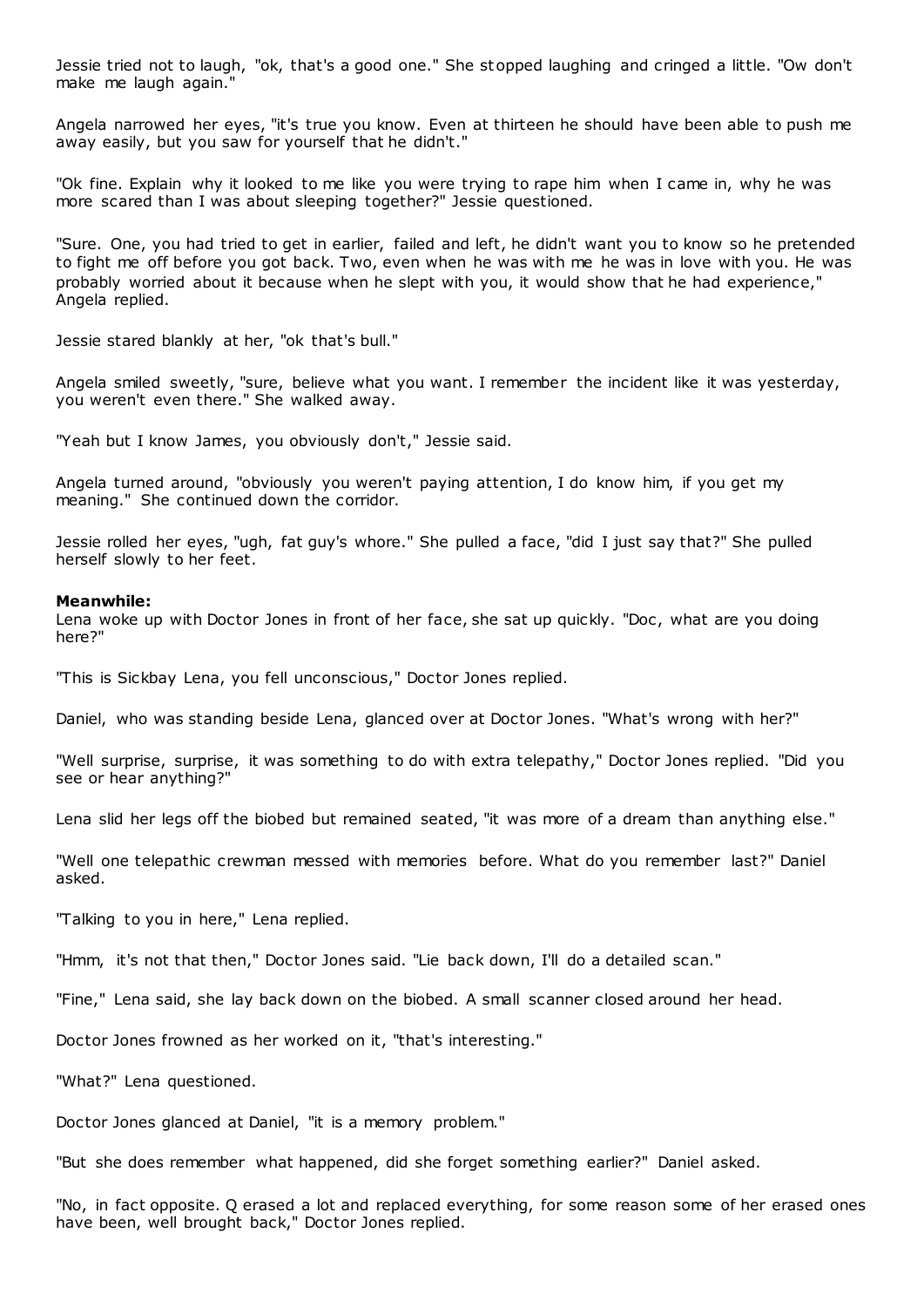"I didn't think that was possible," Daniel said.

Doctor Jones sighed, "I don't think it's just her. Triah remembered the night she got pregnant, and you remembered something you should never have."

"So someone's bringing back memories, why?" Lena asked as she sat up.

"I don't know," Doctor Jones replied.

Jessie walked into the room slowly, still clutching her stomach. "Doc, you won't happen to have any spare pain killers, would you?"

"What happened?" Doctor Jones asked.

"Somebody hit me," Jessie replied.

Doctor Jones sighed, he carried a tricorder and a hypospray over to her. "Lie down, just in case."

"Good idea," Jessie muttered. She lay down on the nearest biobed. Doctor Jones scanned her with the tricorder. He pushed the hypospray into her neck.

"You really should be more careful," he sighed.

"Try telling that to our psycho captain and her boyfriend, and I'm not talking about my coffee obsessed mother in law," Jessie muttered. She sat up, "I must have a 'bully me' sign on my back or something."

"There has been a lot of fighting recently," Daniel said.

"I noticed, everyone's going crazy," Jessie said.

"At least three people have had old forgotten memories resurface. Have you remembered anything suddenly?" Doctor Jones questioned.

"No, not really," Jessie replied. She glanced over at Daniel and Lena. "I take it you two did."

"Yeah, I remember that Q coming onto me and hanging out with that son of yours that died," Lena replied.

Jessie looked uncomfortable, "um nice, Daniel?"

"No I didn't, now we'll not talk about it ever again," Daniel blurted out.

Lena smirked, "oh he did."

"I'll find out later," Jessie said, standing back up. "I've got something to sort out."

"Please no fighting, and take it easy," Doctor Jones said.

"I know," Jessie groaned, she headed out.

## **Holodeck Two:**

The room was filled with about twenty people with security uniforms on, most of them looked a little stupid, some even a little crazy looking. James was in front of them, and the pram with Sarah-Amy in was far behind him, out of the way.

"Ok you can all go," he said. All the wannabe Security people shuffled out of the room. "You mostly useless bits of crap."

Jessie pushed passed some of them, "hey, I need to talk to you."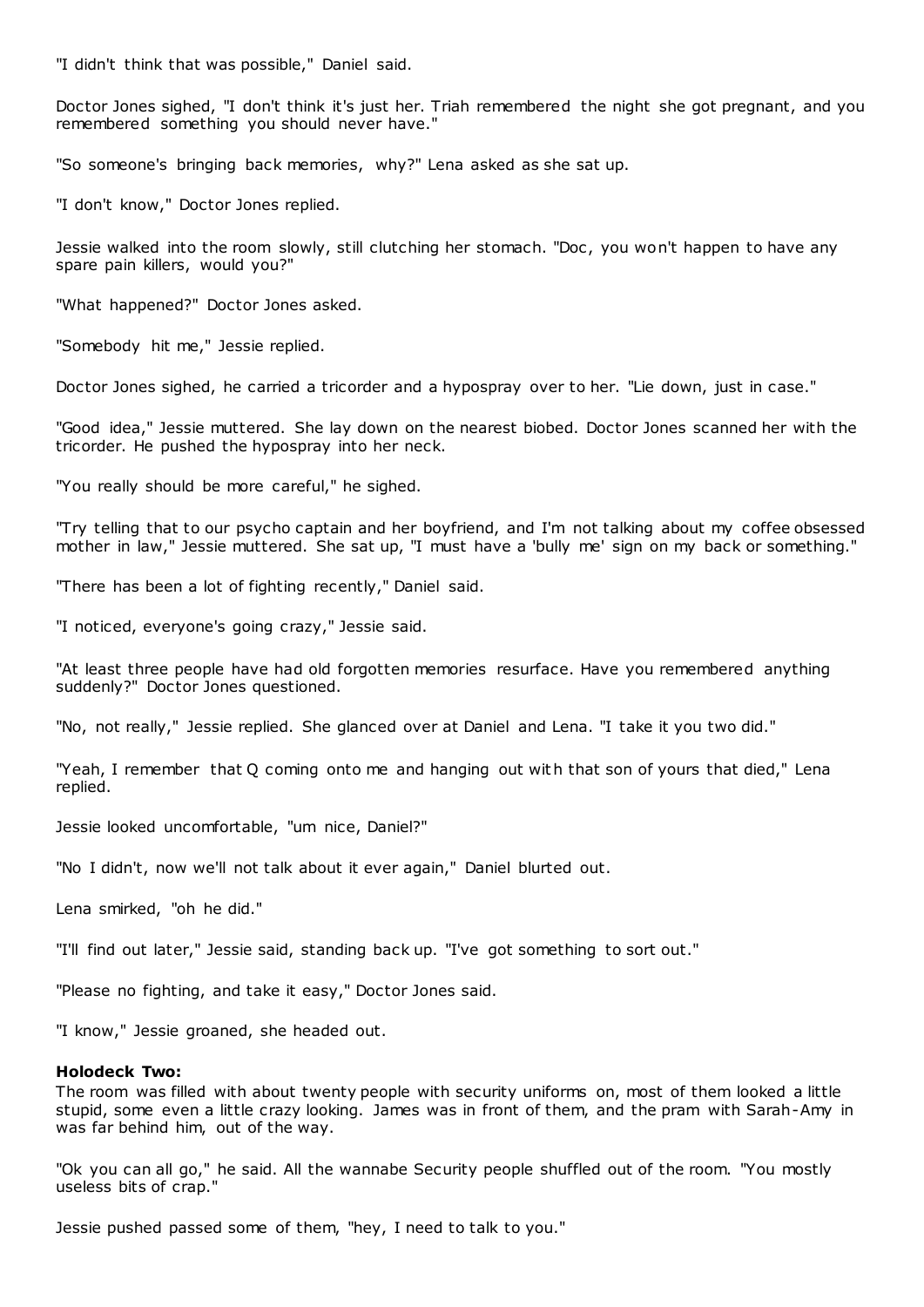"Don't worry, nobody went near her," James said as he knelt down in front of the pram.

"Good but that's not why I'm here," Jessie said as she walked over.

James stood back up, "ok then, what is it?"

"Well I had an encounter with Angela," Jessie replied.

"Oh, what happened?" James questioned.

Jessie looked uncomfortable again, "she claims that you, how can I put it... took over when she tried to attack you and backed out."

James looked confused, "didn't she already try to pull that one off back at school?"

"No not exactly. This time she says that you two, were together so to speak, funny huh?" Jessie muttered.

James rolled his eyes, "I knew it, I could tell she was going to tell a fake story, instead of the full one she said she was going to tell."

"Full story?" Jessie questioned.

James glanced away, "you know, the full story is the one with all the details."

Jessie frowned, "um actually, what she said did make me think. I know you wouldn't want to sleep with her ever, let alone at thirteen, but I never got why you lied about being with Seska, when you weren't."

"I explained ten years or so ago, Jess," James muttered.

Jessie sighed, "James, is there a detail in the full version that I need to know?"

"No, there's no point, none of it is important," James replied. "That explanation is the truth, the Angela thing didn't influence it."

"Ok good," Jessie said, putting a hand over her stomach.

"Are you ok?" James asked.

Jessie shrugged, "it's ok, doc gave me some painkillers."

"You shouldn't need them as much now, what happened?" James questioned.

"Well if you must know, Angela hit me there after a fight," Jessie replied.

James stared at her with wide eyes, "she hit you?"

"Yeah but it's ok, when I'm better I'll get her back," Jessie said.

"In the meantime..." James grumbled, he headed towards the main doors. Jessie took a hold of his arm to stop him.

"No don't, she's not worth it and it makes me look weak," she stuttered.

"It doesn't, and no she isn't but she's gone too far this time. It's one thing twisting the truth but hitting you and Duncan..." James grumbled.

"That was Michael," Jessie pointed out.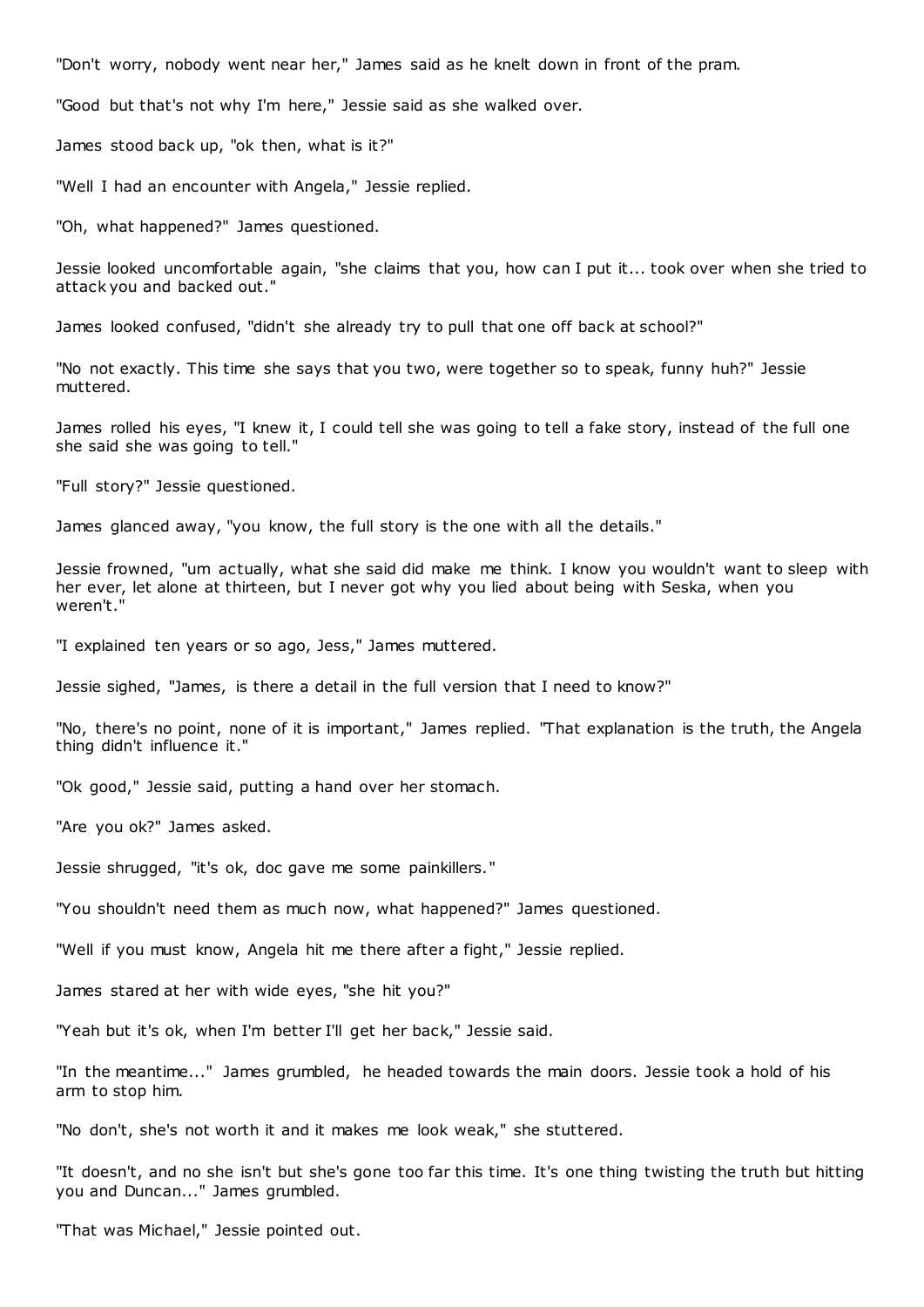"Not the point," James said.

Jessie frowned, "twisting the truth? To me that was changing the whole thing complet ely."

James turned slightly pale, "no, it's twisting..."

"Oh... god," Jessie stuttered, staring at him with wide eyes.

## **Meanwhile, Angela's Ready Room:**

Tom strolled in, "why didn't you answer..." He watched as Angela stuffed some things into a bag. "What are you doing?"

"Leaving," she muttered.

"But why?" Tom asked.

"Because I... don't want to stay for the remaining two weeks," Angela replied.

Tom folded his arms, "not getting along with Jessie I hear."

Angela groaned, "to say the least. I've just been feeling a little off lately."

"Really?" Tom said with no surprise in his voice.

"Yes really," Angela raised her eyebrow.

"If I were you I'd stay for the meeting, then decide if you'd still rather go," Tom said.

Angela glanced up at him, "why?"

"Trust me," Tom smiled, he walked back out.

## **Holodeck Two:**

James and Jessie were now sitting on the ground, against the wall. Sarah-Amy's pram was next to them.

"Why didn't you tell me?" Jessie asked.

"Isn't it obvious?" James replied, looking over at her. "I thought you'd avoid me, treat me differently."

Jessie sighed, "you thought I'd be disgusted with you?"

"Aren't you now?" James questioned.

"No, of course not," Jessie replied. "I'm just not happy that you kept it from me all this time."

"I know that now, but when this happened I didn't think about it. Telling you a few years later would have been pointless," James said.

"Was telling me now pointless?" Jessie questioned.

"You knew what I meant," James replied.

"I guess I did," Jessie said. "I wish I knew sooner though."

"If you did, you wouldn't be with me now," James muttered.

Jessie shook her head, "no, that's just stupid."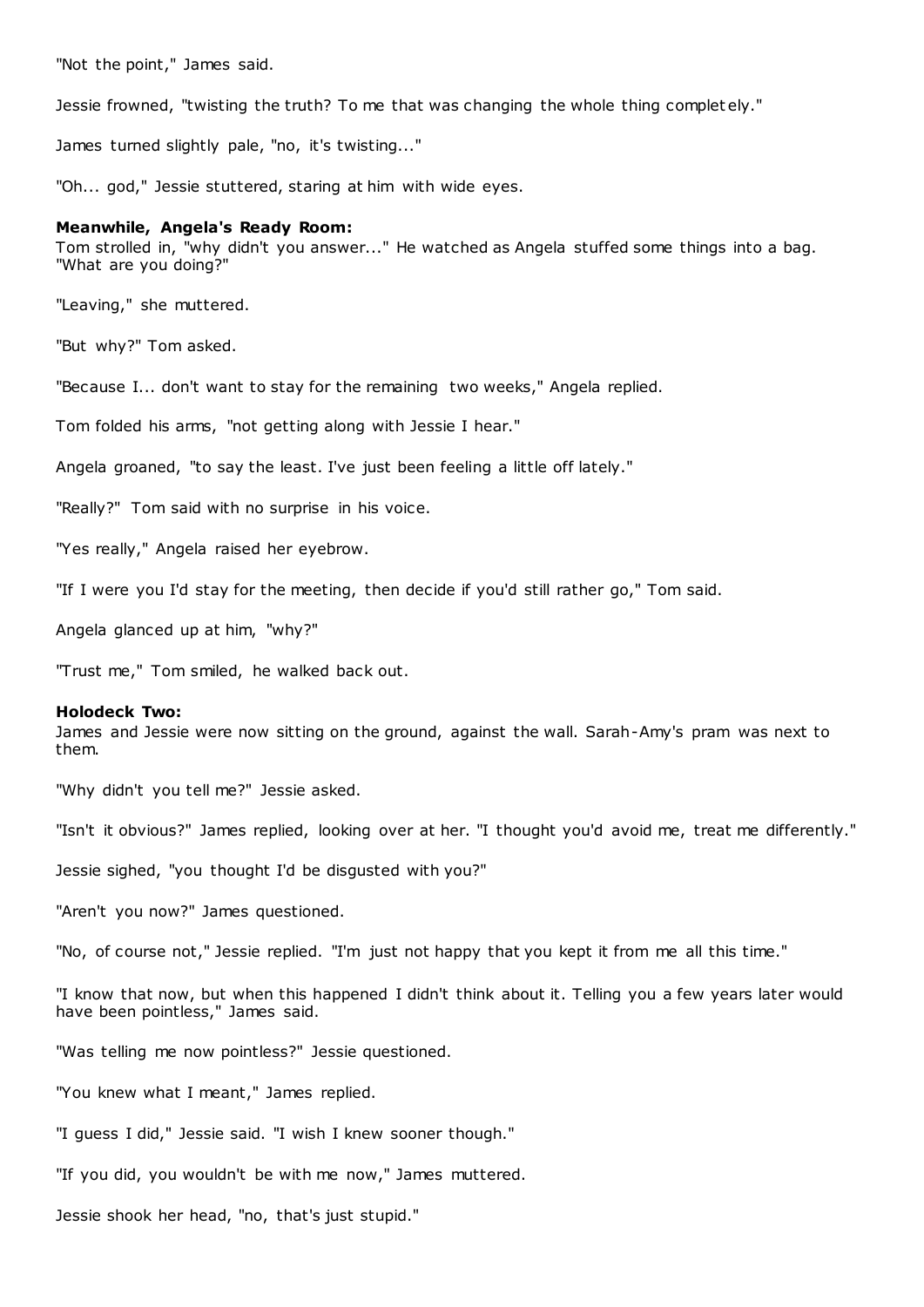"Is it?" James said. "You only wanted that practise relationship because you thought I was..."

"Not exactly. If Tom was, do you really think I would have dated him?" Jessie asked.

"No but," James replied.

"See. The main reason I wanted to be with you was because I liked you, putting it mildly. Yeah if I knew I wouldn't have asked you then," Jessie said. She reached over to take a hold of his hand. "But I would have eventually."

In: "Paris to all senior officers, please report to the Leda's Conference Room for a meeting."

"So, what's the plan for getting back at Angela?" Jessie asked.

"Well..." James started to reply.

Jessie interrupted him, "never mind, mine's better unless you plan to brutally murder her."

"No I don't," James said.

Jessie smiled innocently, "I do."

## **The Leda, Conference Room:**

Most of the main cast and some of the regulars were sitting around the table.

"Who's missing?" Chakotay asked.

Tom quickly looked around the table, "Harry, in fact his bridge crew aren't here, oh James and Jessie too."

"Hmm maybe they're not coming," Angela muttered.

Harry walked into the room, "sorry we're late, gas leak drill." Everyone stared at him. "You know, the original Leda bridge crew died from a gas leak." Lilly and Naomi followed him in.

"Yeah and they didn't notice until it killed them right?" Chakotay said.

"No, the captain just said it was enough to make them suffer so they did notice," Harry said.

Chakotay nodded his head, "yeah you're right, but they still died though."

Harry pulled a face, "they obviously didn't have a gas leak drill."

Lena shrugged, "well fine, you'll just have to die horribly instead by getting food poisoned or decapitated."

Harry turned rather pale, he glanced over at Lilly, "maybe we should forget that drill." She rolled her eyes.

James and Jessie arrived, with Sarah-Amy with them as usual. "Sorry we're late, Security trainee crap," James muttered.

Tom raised an eyebrow, "yeah they're a bitch."

Jessie glanced over at Angela, "speaking of those."

Kathryn sighed, "fight and swap insults later, this is an emergency meeting."

Chakotay glanced over at Doctor Jones, "doc, you're on."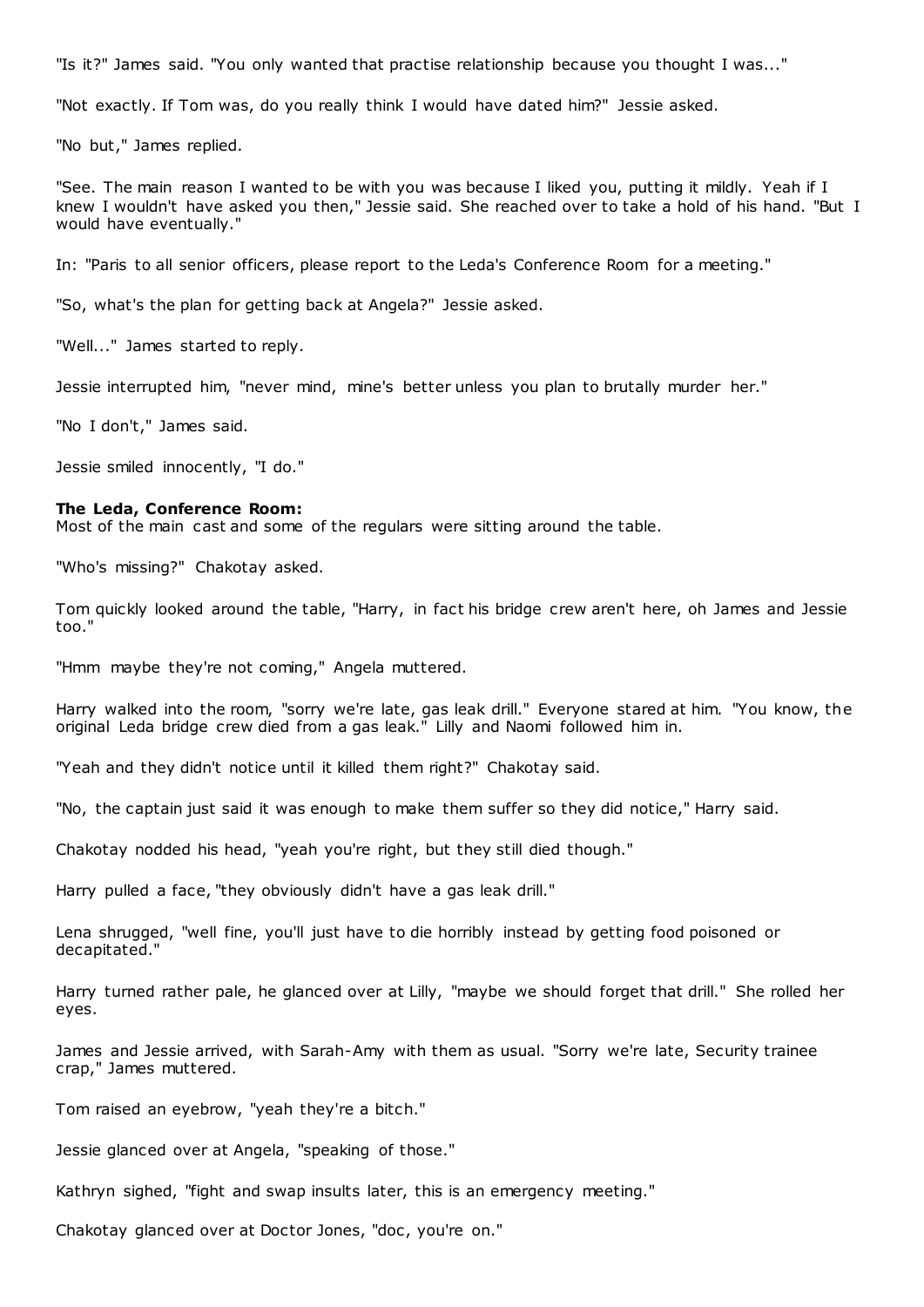"Thank you Commander," Doctor Jones smiled. He stood up, and stood beside the wall console. "You all maybe wondering why there's been more fights than usual."

"Yes cos Voyager and the Enterprise never gets any violence," B'Elanna commented.

Doctor Jones ignored her, he pressed a few buttons on the console. "I scanned Lena after she collapsed in Sickbay, and I found extra telepathic activity."

"Wow, that's never happened before either," B'Elanna sarcastically muttered.

"Whoever is doing this is allowing, in lames terms, the brain to connect to blocked or repressed memories. She remembered a part of her life when she was in her um, own timeline, reality, whatever," Doctor Jones said.

"Ah memory trouble. James own up and we can go," Tom said.

"Tom, ever heard of character development?" James muttered.

Tom looked confused, "yes, that's usually stuff that happens to characters to change them or stuff."

"Right, get some," James said.

Tom pouted, "I don't need any."

Doctor Jones coughed into his hand, "excuse me."

"Oh doc, has someone been messing with your program again?" Chakotay asked.

Doctor Jones sighed, "I don't know why I bother sometimes. Anyway, the person who did this is no rookie. I doubt any crewmember on this ship did this."

"So you're suggesting that it's an alien who's doing this?" Harry questioned.

"Exactly, we're catching on quicker than usual," Doctor Jones said. "Several crewman have told me that they remembered something suddenly, and it's usually been a memory of something fight worthy."

"So an alien is bringing back memories to cause fights, that's new and original," Triah said.

"I guess so, but so far there's only been ten cases reported. Considering how many fights there has been, there's probably more. Anyone here?" Doctor Jones asked.

"Um actually," Tom replied nervously, everyone turned to stare at him. "No."

B'Elanna rolled her eyes, "yes you did, don't know what it was but you did." He blushed.

Angela looked uncomfortable, "uh I did."

Kathryn tried her best not to cry, "so did I."

"Hmm, anyone else?" Doctor Jones questioned.

"Nope, but you already asked me," Jessie replied.

James sighed, "actually I did too."

Tom shrugged, "ok now we know for sure that the alien wants everyone to fight or get murdered."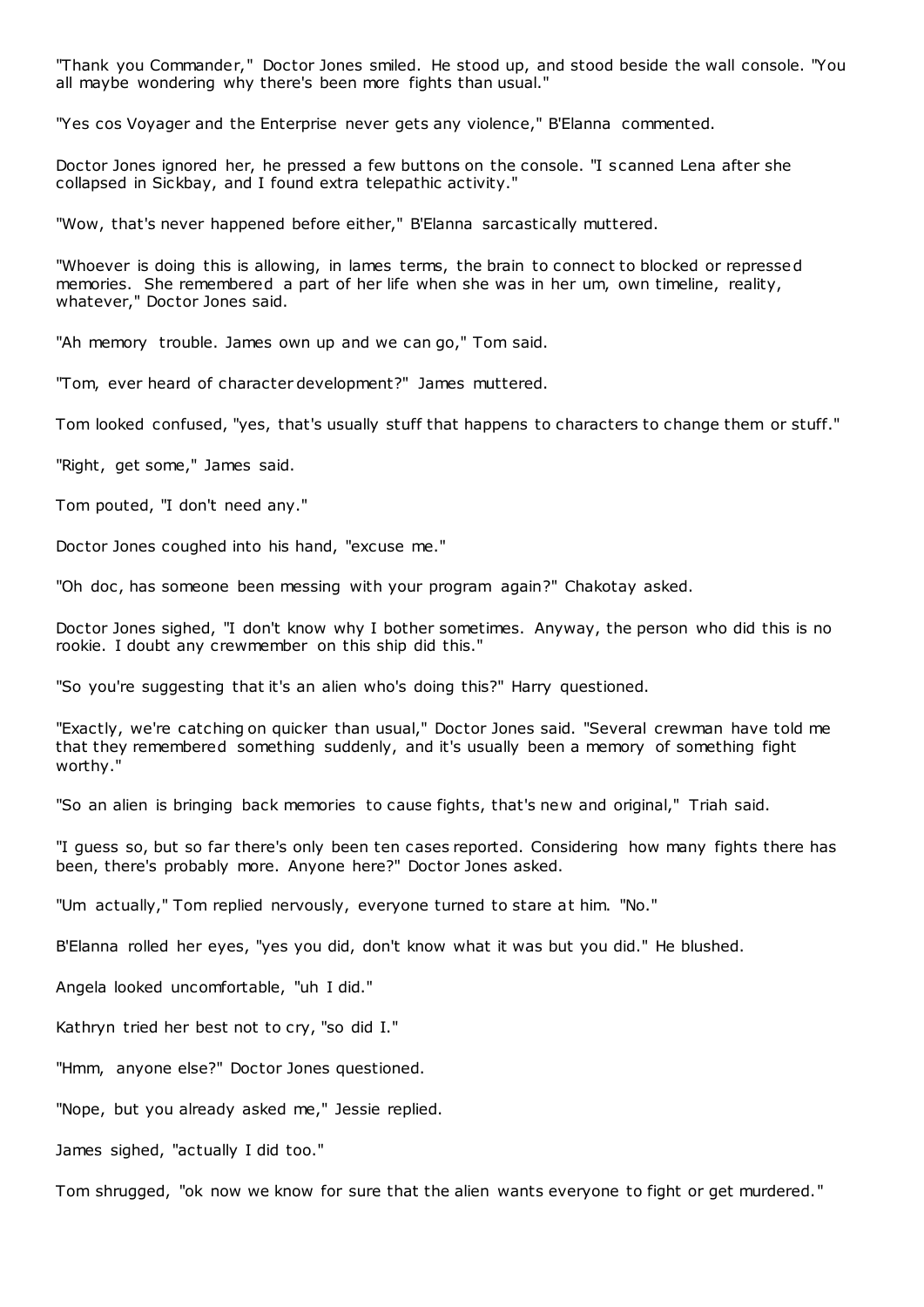Bryan shook his head, "no no, cos it would have done something to Jessie by now." Jessie narrow ed her eyes as she looked over at him. "I so wish I was somewhere else right now."

"Right, let me guess. All of you had a dream of the event you suddenly remember?" Doctor Jones questioned quickly before violence started.

"Nightmare more like," Kathryn replied. Everyone else agreed.

"I'd like to do a scan of everyone who got a memory resurfaced," Doctor Jones said. "So, what did everyone remember anyway, it'll help narrow it down."

Tom blushed again, "something I did as a kid, nothing fight worthy."

## **May 2350**

## **Earth, America:**

A young boy with bright blonde hair, wearing blue jean overalls, was sitting on the lawn holding two Barbie dolls. He picked up a large pink brush to brush one of the Barbie's long hair.

"Oh you're so pretty, Ken is so going to love your outfit," he said in a squeaky voice, then put down the brush. "Thanks Shelly, but I don't know what to do with my hair," he said in a different voice.

"Tom!" a man's voice bellowed from the house nearby.

"Oh crap," the boy stuttered.

## **Present Day:**

James, Lena and Faye all tried not to laugh while Tom was shuddering at the memory. "Not at all interesting."

"No not interesting, but it's funny," Lena giggled.

Tom turned very pale, "oh crap!" He ran out of the room.

## **Later, Voyager's Sickbay:**

Angela and Kathryn were now sitting on separate biobeds while Doctor Jones stood near Kathryn, holding a tricorder. "It's only a small one, couldn't have been that bad," he said.

Kathryn growled, "how dare you." She slapped the tricorder away and stormed out.

Doctor Jones shook his head as he knelt down to pick it back up, he headed over to Angela.

"Does this alien affect behaviour too?" she asked.

"Depends on how traumatic or frustrating the memory is, I guess," Doctor Jones replied. He scanned her. "Hmm odd."

"What?" Angela stuttered.

"I found the same reading in James before, but as it was him and he's abnormal I didn't look into it," Doctor Jones said. He headed over to the station nearby.

"Fine but what is it?" Angela snapped.

"Relax, it looks to me like a fake memory. There's two memory patterns in one place, the one that's being stimulated is the fake one," Doctor Jones replied.

Angela sighed, "really?"

"Yes, this is fascinating. This alien has very advanced telepathic control," Doctor Jones said, looking a little too interested. "This would be an interesting study."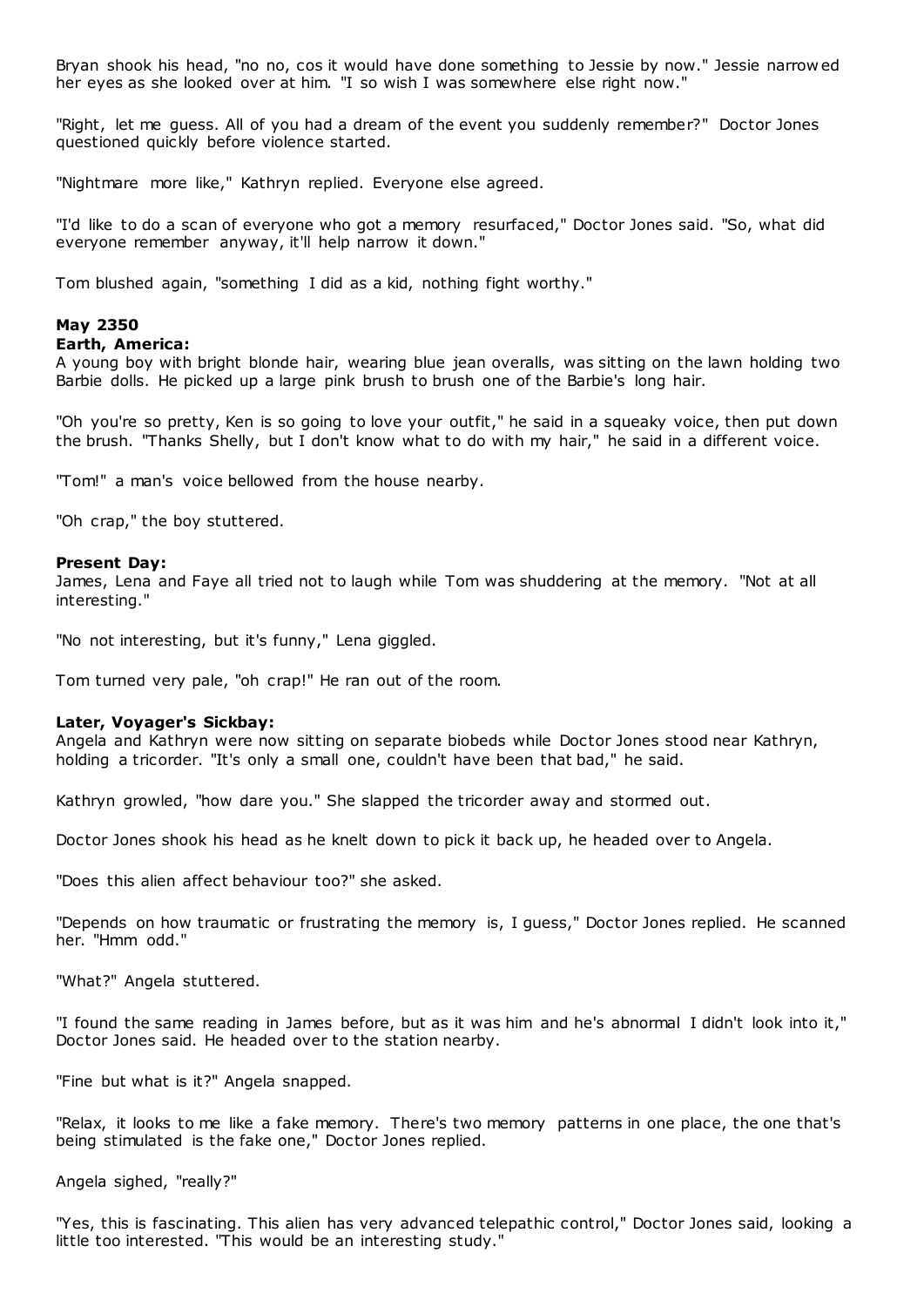Angela cleared her throat, "doc , don't."

His face turned serious again, "sorry. I can get the real memory back easily, that means I have to call James back."

"Ok thank god," Angela sighed.

Doctor Jones headed over to her holding a hypospray, "I wonder why it placed two fake memories in two crewmembers, and in James of all people. Surely he must have plenty of real memories to get him to start a fight."

Angela laughed nervously, "yes well, that's a mystery, cure please."

"Right of course," Doctor Jones smiled. He pushed the hypospray into her neck. "Just out of curiosity, what was the fake memory anyway?"

"Oh er, nothing I want to mention. No point really," Angela replied as she slid off the biobed. "Thanks doc ." She walked out of the room.

## **0400, the next day**

## **James/Jessie's Quarters:**

James sat up in the bed, he looked over at the crib nearby, then at Jessie lying on his other side.

## **A little while later, Sickbay:**

Doctor Jones closed his tricorder, "it seems like a normal memory to me, unlike the last one."

James groaned, "I knew something would mess it up."

Doctor Jones frowned, "mess what up, I don't know what you mean."

"Doesn't matter, forget it," James said as he got off the biobed.

"Wait, if this memory is making you angry at someone then you should ignore it, and go back to bed. You know the alien is only doing it to cause arguments," Doctor Jones said.

"I know, but I'm hoping it won't turn into one," James said, he left the room.

Doctor Jones sighed, "well it won't if you don't do anything."

## **Janeway/Chakotay's Quarters:**

Kathryn sat down behind her desk holding a cup of coffee. The door chimed. "Who is it?"

"Um... me," James' voice faintly came from behind the door.

Kathryn sighed, "for god's sake, it's four am." She got back out of her seat and headed towards the door. It opened when she got to it. "You know after you turn ten, you stop disturbing the parents late at night."

"I know, but I've got eight years to make up for right?" James said as he stepped inside.

"I take it this is important," Kathryn said, heading back for the desk. "Let me guess, you remembered something?"

"Actually I did," James replied. "You remember when I first got sick, that's excluding colds."

Kathryn sipped at her coffee, "hmm, oh yes I do. That was a few days before I left."

"A few days?" James muttered. "You told me that you had to train me to see Susy as my mum, and not you."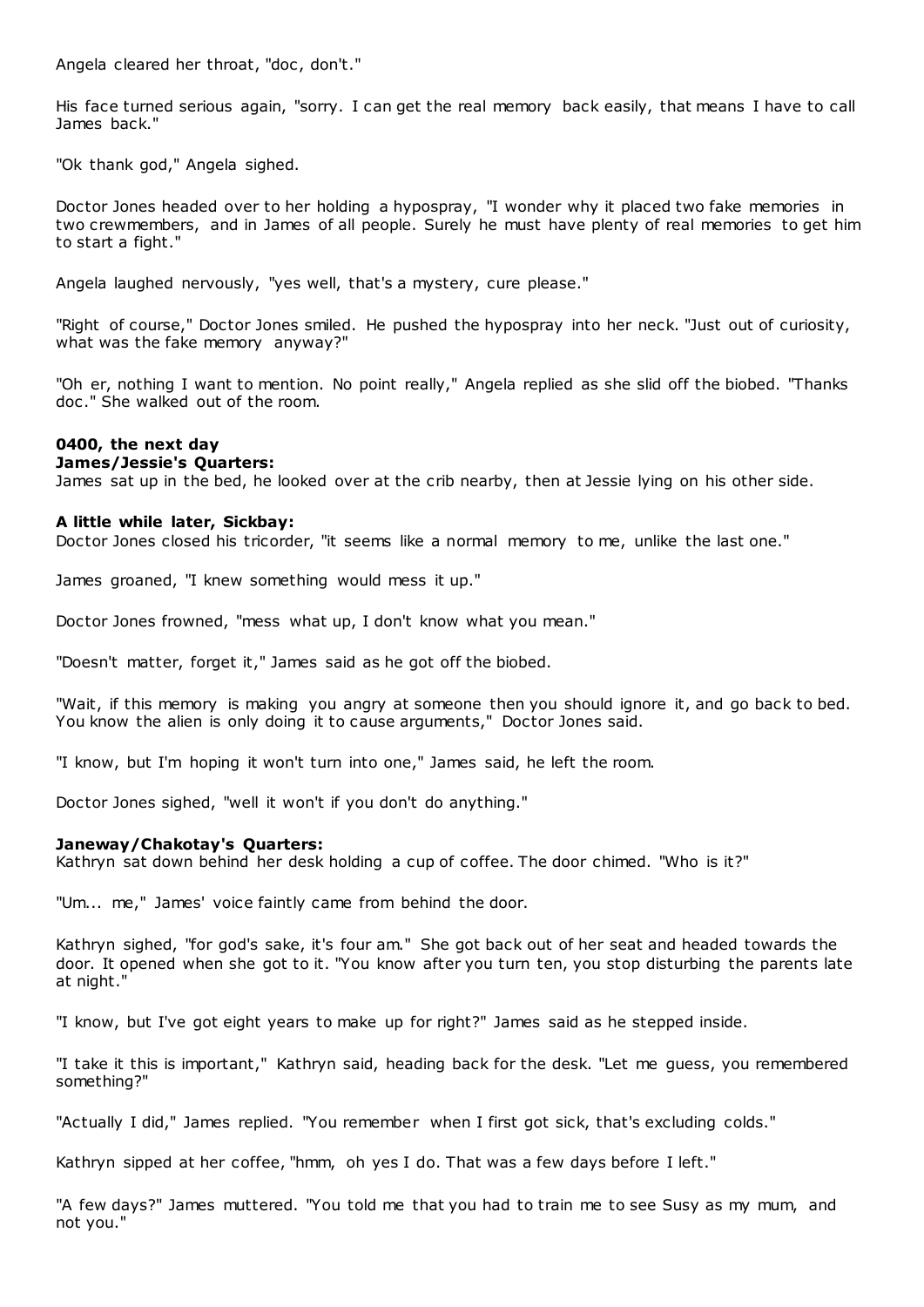"Your point?" Kathryn questioned.

"I remember not wanting Susy near me, only you. But you left days later," James replied. "Was that true or not?"

Kathryn rubbed her forehead, "I tried to yes, but nothing would work."

"So you resorted to screaming at me while I was ill," James muttered.

Kathryn leaned on her desk, "I hardly call it screaming. Besides gentle tactics weren't working for you. Haven't you heard of something called tough love?"

James folded his arms, "kinda, but I'm not sure if my dad went a little overboard with it or not so..."

Kathryn rolled her eyes, "yes he did."

"Fine, it's probably the only kind of love I can get from parents," James said.

Kathryn shook her head, "no, that's not true."

"It feels like that sometimes," James said. "I've had five parents... well kinda six now thanks to your recent wedding. Some would call me lucky, as having two is a miracle for some these days. But sometimes I feel like I'd rather be an orphan than get this kind of crap from all of them."

"You shouldn't at all. I yelled at you once and you lose it, that doesn't seem very fair either," Kathryn muttered.

"It is because I thought you were different than all the others. You never beat me, tried to change who I was, be all anti-guys and ignore me, oh and didn't try to kill me recently," James said.

Kathryn sighed, "I just yelled at you once..."

"No, you lied to me. You said that you got me to think Susy was my mum before leaving," James said. "This isn't the first time either, you lied to me an awful lot for the first eight years on Voyager."

"I explained why already. Why must we go back to the old arguments?" Kathryn groaned.

"Yeah I remember you explaining why, that's not really the point. Are you even listening?" James snapped.

Kathryn shrugged, "yes, you think that all I do is lie to you."

"Also that time wasn't the only time you yelled, you've screamed at me tonnes of times," James said.

"So what? You'll probably yell at Duncan just as much," Kathryn muttered.

"No, I don't care about the times I deserved it, it's the times I did nothing wrong that's getting me," James said.

Kathryn sighed, "give me an example."

"Ok, New Earth," James said.

"Oh but you did do something wrong there," Kathryn said. "Didn't you say that you felt like you had used Jessie cos you knew, or thought you were going to die?"

James shook his head, "no, you were angry before I said anything like that. Besides you tried to convince me otherwise later."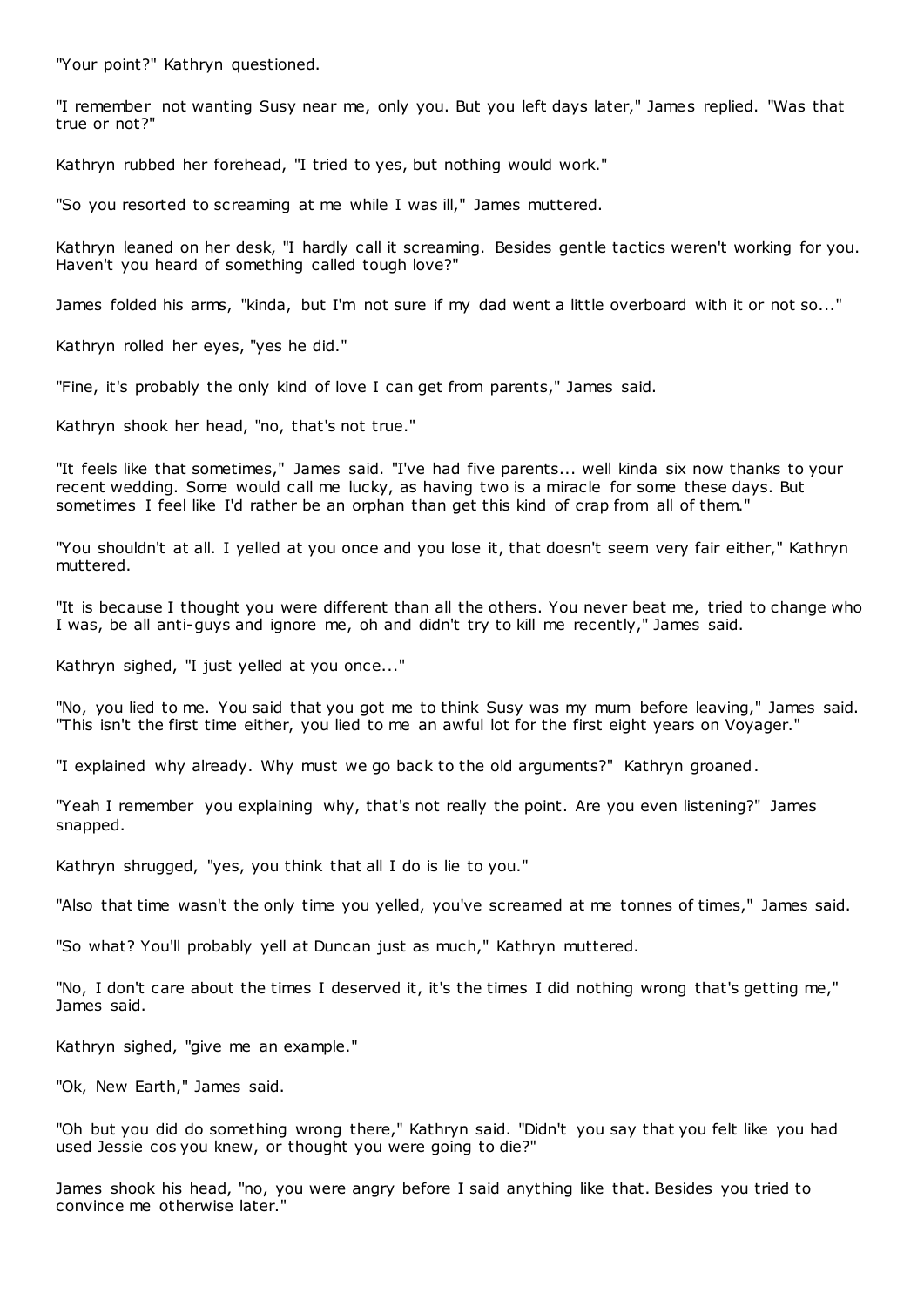"Yeah well that's my job," Kathryn muttered.

"That's another thing, you acted over motherly all the time yet never bothered telling me. You had no business mouthing off at me for that incident," James grumbled.

"When your children get to their teens, twenties, you'll be overprotective too, especially with your daughters," Kathryn said.

"Would you stop doing that!" James snapped.

Kathryn looked confused, "doing what?"

"Comparing yourself to me... you know saying that I'd do the same in your position. I wouldn't, I'm nothing like you!" James snapped.

"Oh right. If Sasha at twenty one just slept with a guy for the first time and you caught her the next morning, you wouldn't be angry at her?" Kathryn muttered.

"Of course I would be. I'd have more of a right than you did to be mad because she knows who I am," James said. Kathryn groaned, rolling her eyes. "No that's not the point anymore, you're just trying to make yourself look better by saying that I'd do the same. The thing is, I wouldn't abandon my children."

She groaned again, "yep, here it is..."

James ignored her, "even if I did, I wouldn't lie to them like you did."

"Ok time out. The last time we fought you complained that I kept bringing up the old argument. Now you're doing it," Kathryn said.

"We're not arguing about that really, I was just pointing something out," James muttered.

"For god's sake, it's easy for you to say that you'd never leave your children, or if Jessie died or left you wouldn't move on to someone else. That's because you're never going to have to deal with what I did," Kathryn said. "You married and had children with one woman, who was your first everything mostly, you will never have to do what I did, let's face it."

"All right but..." James said.

"No buts, it's true. Don't judge me until you've been through it!" Kathryn snapped.

"In a way I have. Jessie did die, and no part of me wanted to forget her or go and get another girl," James said.

"Right, she was gone for two months, that wouldn't have been enough time," Kathryn said.

"All right, what about Duncan? After what happened with the baby before him, Jess and I were too afraid to take him remember?" James said.

"That is totally different," Kathryn butted in.

"Yeah but the principle is the same," James said.

"It was totally different with you, you were..." Kathryn said.

"I was what, too difficult or something? Was my dad right, did I cry and complain too much for you?" James grumbled.

"No you weren't. You know I didn't leave because of you," Kathryn said.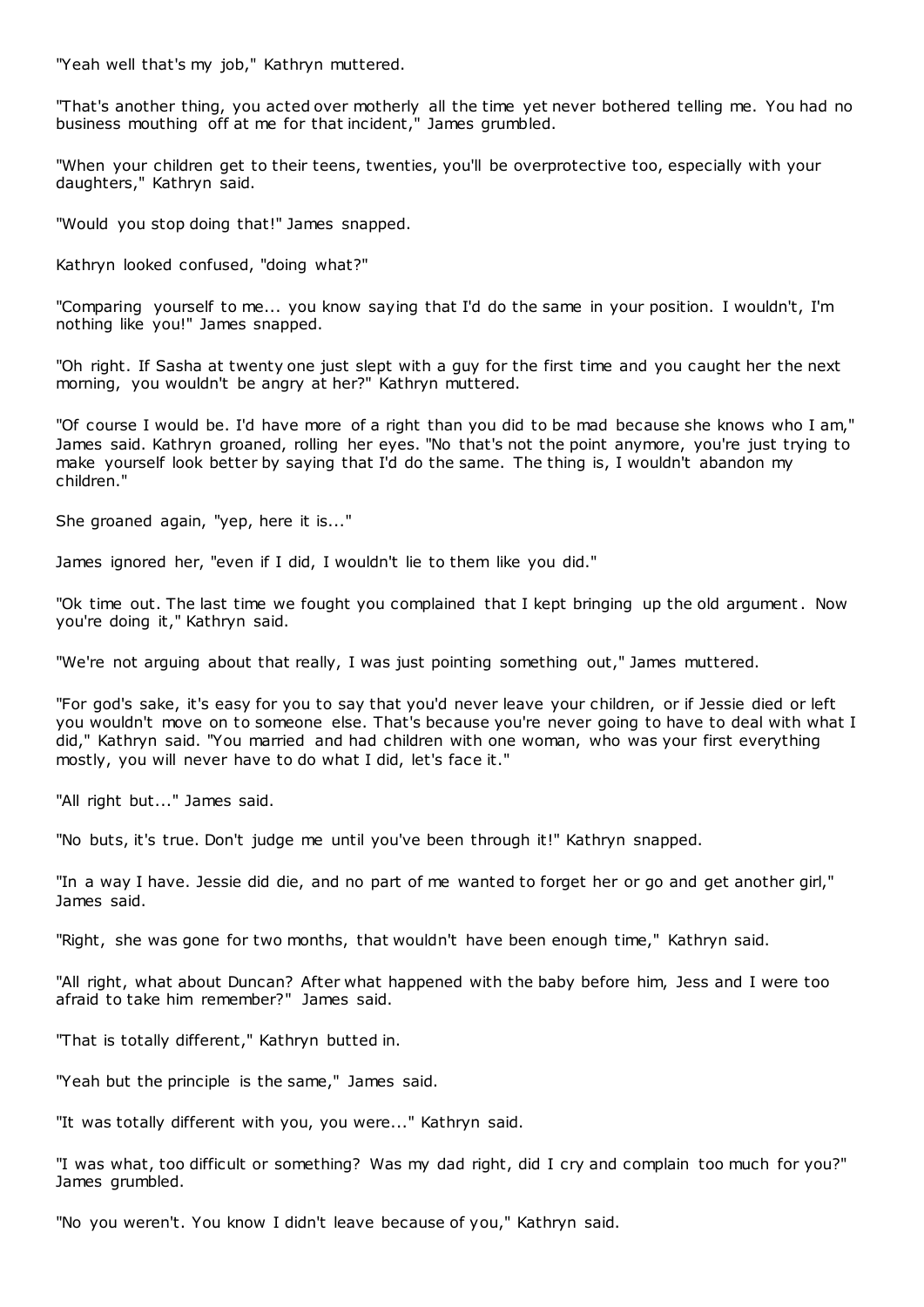"Then why is it different? The only difference I can see is that Jess and I did the right thing, and you didn't," James said.

Kathryn rolled her eyes, "yes you and Jessie were forced into doing the right thing, as Tom found out."

"Oh come on, you know that it was a problem with telling Tom that stopped us in the end," James muttered.

"Oh you know what, I'm tired of this," Kathryn groaned. "We were doing great until... The thing is we're always going to end up fighting again because you obviously can't seem to let go."

"That's not why I came," James said.

"No but it was doomed to come back to the original argument. Things were much better when you didn't even know," Kathryn said.

"What, you mean when you were playing favourites with Lena, and snapping at me all the time? Or maybe further back to when you were whining about me and Jessie being together?" James muttered.

"Yes of course. You'd insult me every now and then but that was it. Much better times," Kathryn grumbled.

"Not for me they weren't," James muttered, stepping closer to her. "If you weren't there when I lost the twin, I don't know what I would have done."

"Then why come to me moaning about our past then?" Kathryn asked.

"Because I thought it may have been a fake memory as I didn't believe it. Or maybe you'd give me a good reason for it," James replied.

Kathryn shook her head, "no, I know you well. You just came here looking for a fight. Congratulations, you got one." She headed for her bedroom door. "Good night," she said before disappearing into the bedroom.

## **The Pegasus:**

"Hmm, I didn't even know they were getting along anyway," Damien muttered, looking bored.

Riker was meanwhile crying his eyes out, "it's so sad, why can't they just get along!"

"Nah, him trying to kill her was more fun. Maybe I should get them to fight to the death or something," Damien said.

"You don't like them?" the alien said.

"No of course not," Damien grumbled.

"Well what I did has potential. I doubt they'll fight to the death but it may get somewhere interesting," the alien said. "There's plenty more memories I can bring back."

"No, you've done enough. The stage is set, now I just have to get some cast, get them to look through the script and start the play," Damien sneered.

"That's the worse 'the stage is set' comment I've ever heard," the alien muttered, shaking his head.

Damien glared at him, "it means I have to get more recruits, brief them on the new plan and do it... you imbecile."

"I knew what it meant," the alien muttered.

"Do we have a new plan?" Riker sniffed. He pulled out a hanky.